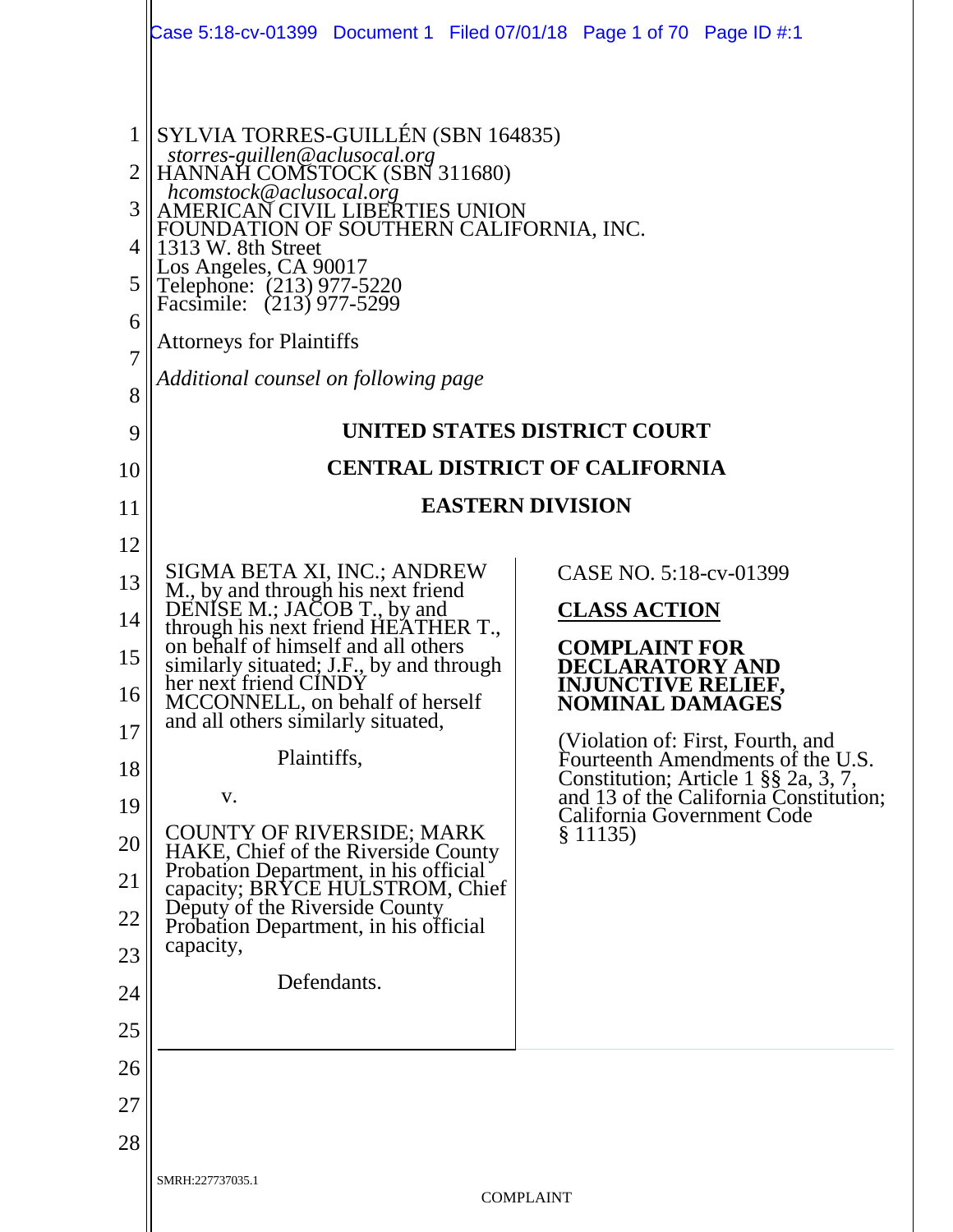|                          | Case 5:18-cv-01399 Document 1 Filed 07/01/18 Page 2 of 70 Page ID #:2                                                                      |                                                                                                                                    |
|--------------------------|--------------------------------------------------------------------------------------------------------------------------------------------|------------------------------------------------------------------------------------------------------------------------------------|
| 1<br>$\overline{2}$<br>3 | CHRISTINE P. SUN (SBN 218701)<br>csun@aclunc.org<br>LINNEA L. NELSON (SBN 278960)<br><i>Inelson@aclunc.org</i><br>AMERICAN CIVIL LIBERTIES | SHEPPARD, MULLIN, RICHTER &<br><b>HAMPTON LLP</b><br>A Limited Liability Partnership<br><b>Including Professional Corporations</b> |
|                          | UNION FOUNDATION OF                                                                                                                        | MOE KESHAVARZI (SBN 223759)<br>mkeshavarzi@sheppardmullin.com<br>ANDREA N. FEATHERS (SBN 287188)                                   |
| 4<br>5                   | NORTHERN CALIFORNIA, INC.<br>39 Drumm St.                                                                                                  | afeathers@sheppardmullin.com                                                                                                       |
| 6                        | San Francisco, CA 94111<br>Telephone: (415) 621-2493                                                                                       | 333 South Hope Street, 43rd Floor<br>Los Angeles, California 90071-1422                                                            |
| 7                        | <b>SARAH HINGER*</b><br>shinger@aclu.org                                                                                                   | Telephone: (213) 620-1780<br>$(213)$ 620-1398<br>Facsimile:                                                                        |
| 8                        | <b>AMERICAN CIVIL LIBERTIES</b><br>UNION FOUNDATION                                                                                        | MICHAEL HARRIS (SBN 118234)<br>mharris@youthlaw.org                                                                                |
| 9                        | 125 Broad St., 18th Floor<br>New York, NY 10004                                                                                            | NATIONAL CENTER FOR<br>YOUTH LAW                                                                                                   |
| 10                       | Telephone: (212) 519-7882<br><i>*Pro Hac Vice Motion to be submitted</i>                                                                   | 405 14th Street, 15th Floor<br>Oakland, CA 94612                                                                                   |
| 11                       | DAVID LOY (SBN 229235)                                                                                                                     | Telephone: (510) 835-8098<br>$(410)$ 835-8099<br>Facsimile:                                                                        |
| 12                       | davidloy@aclusandiego.org<br>MELISSA DELEON (SBN 272792)                                                                                   | VICTOR LEUNG (SBN 268590)                                                                                                          |
| 13                       | mdeleon@aclusandiego.org<br>AMERICAN CIVIL LIBERTIES                                                                                       | vleung@aclusocal.org<br>ALEXIS PIAZZA (SBN 316047)                                                                                 |
| 14                       | UNION FOUNDATION OF SAN<br>DIEGO AND IMPERIAL COUNTIES<br>P.O. Box 87131                                                                   | apiazza@aclusocal.org<br>AMERICAN CIVIL LIBERTIES UNION<br>FOUNDATION OF SOUTHERN                                                  |
| 15                       | San Diego, CA 92138-7131<br>Telephone: (619) 398-4489                                                                                      | CALIFORNIA, INC.<br>1313 W. 8th Street                                                                                             |
| $16 \mid$                | Facsimile: (619) 232-0036                                                                                                                  | Los Angeles, CA 90017<br>Telephone: (213) 977-5219<br>Facsimile: (213) 977-5299                                                    |
| 17                       |                                                                                                                                            |                                                                                                                                    |
| 18                       |                                                                                                                                            | <b>Attorneys for Plaintiffs</b>                                                                                                    |
| 19                       |                                                                                                                                            |                                                                                                                                    |
| 20                       |                                                                                                                                            |                                                                                                                                    |
| 21<br>22                 |                                                                                                                                            |                                                                                                                                    |
| 23                       |                                                                                                                                            |                                                                                                                                    |
| 24                       |                                                                                                                                            |                                                                                                                                    |
| 25                       |                                                                                                                                            |                                                                                                                                    |
| 26                       |                                                                                                                                            |                                                                                                                                    |
| 27                       |                                                                                                                                            |                                                                                                                                    |
| 28                       |                                                                                                                                            |                                                                                                                                    |
|                          | SMRH:227737035.1                                                                                                                           | <b>COMPLAINT</b>                                                                                                                   |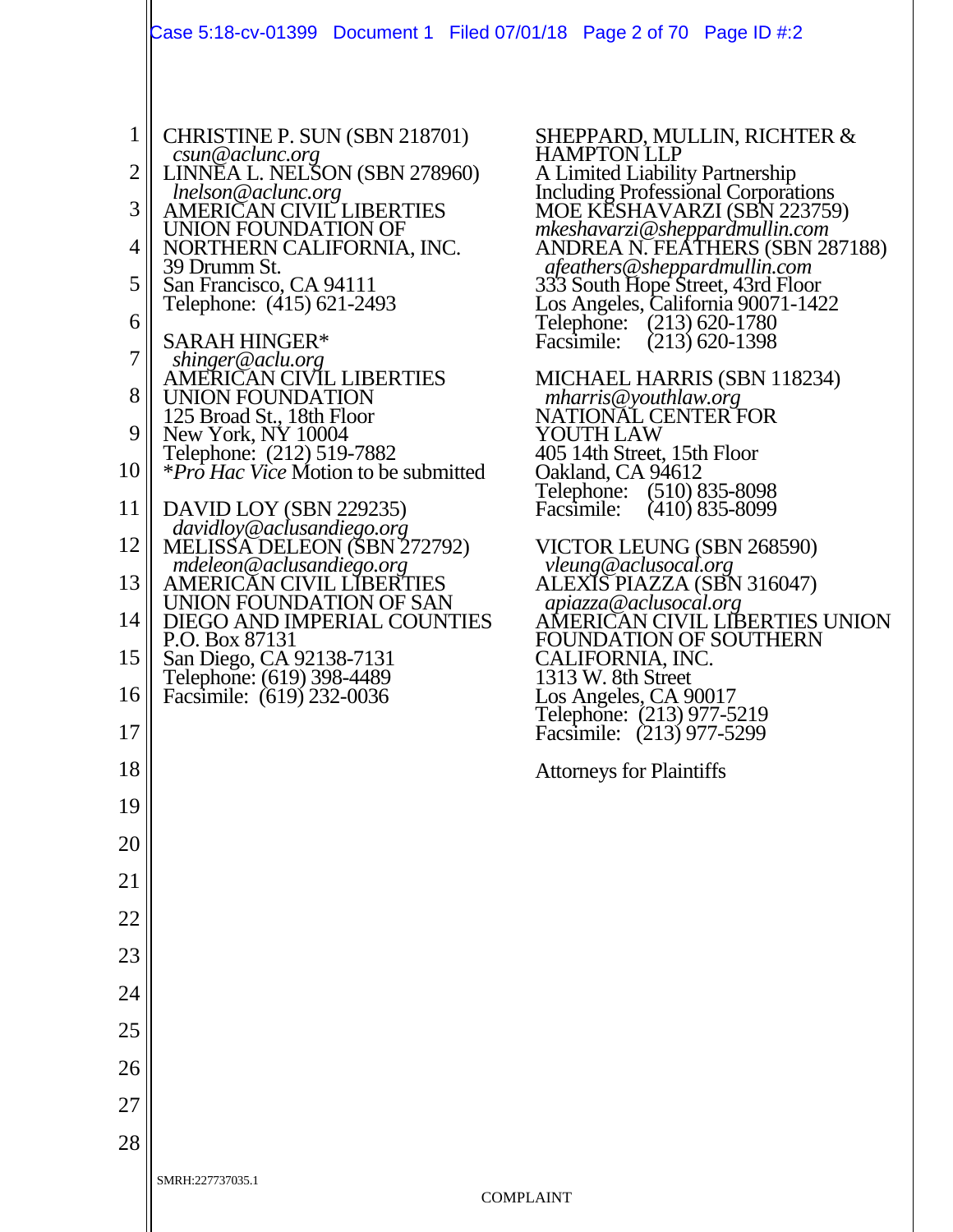1

#### **I. PRELIMINARY STATEMENT**

2 3 4 5 6 7 8 9 10 11 12 13 14 1. In Riverside County, California, school administrators have implemented an astonishingly punitive and ineffective law enforcement program. It places children under probation supervision for normal, childish behavior. By doing so, it systematically undermines our collective responsibility to give every child regardless of race or ethnicity—the chance to stay in school and on track to succeed. Rather than supporting students to keep them engaged in school through mentorship and counseling, the County sweeps children into six-month terms of probation through its "Youth Accountability Team" ("YAT") Program, for being "defiant," "easily persuaded by peers," or tardy to school; using "inappropriate language"; and behavior associated with grieving over the death of a parent. Every day that this probation program remains in place, we jeopardize the potential of hundreds of young people who are diverted away from educational success and toward the criminal justice system.

15 16 17 18 19 20 2. Riverside County, through the Probation office and its allies, cannot be permitted to target, ensnare, and discriminate against children in our schools in Riverside County, by stripping them of their constitutional rights and treating them like criminals. This needs to stop. Riverside County cannot be permitted to continue to manipulate and financially benefit from this program on the backs of Riverside's children, especially Black and Latinx children.

21 22 23 24 25 26 27 3. Riverside County, through the collective efforts of its law enforcement agencies, has subverted the purpose of the law under which the YAT program was created by quietly sweeping tens of thousands of children and adolescents into punitive probation supervision for the "offense" of childish behavior. These children are put on contracts that impose a laundry list of onerous conditions that set young people up to fail and also cause them to fall deeper into the criminal system. As former Senior Probation Officer Debbie Waddell stated when describing the YAT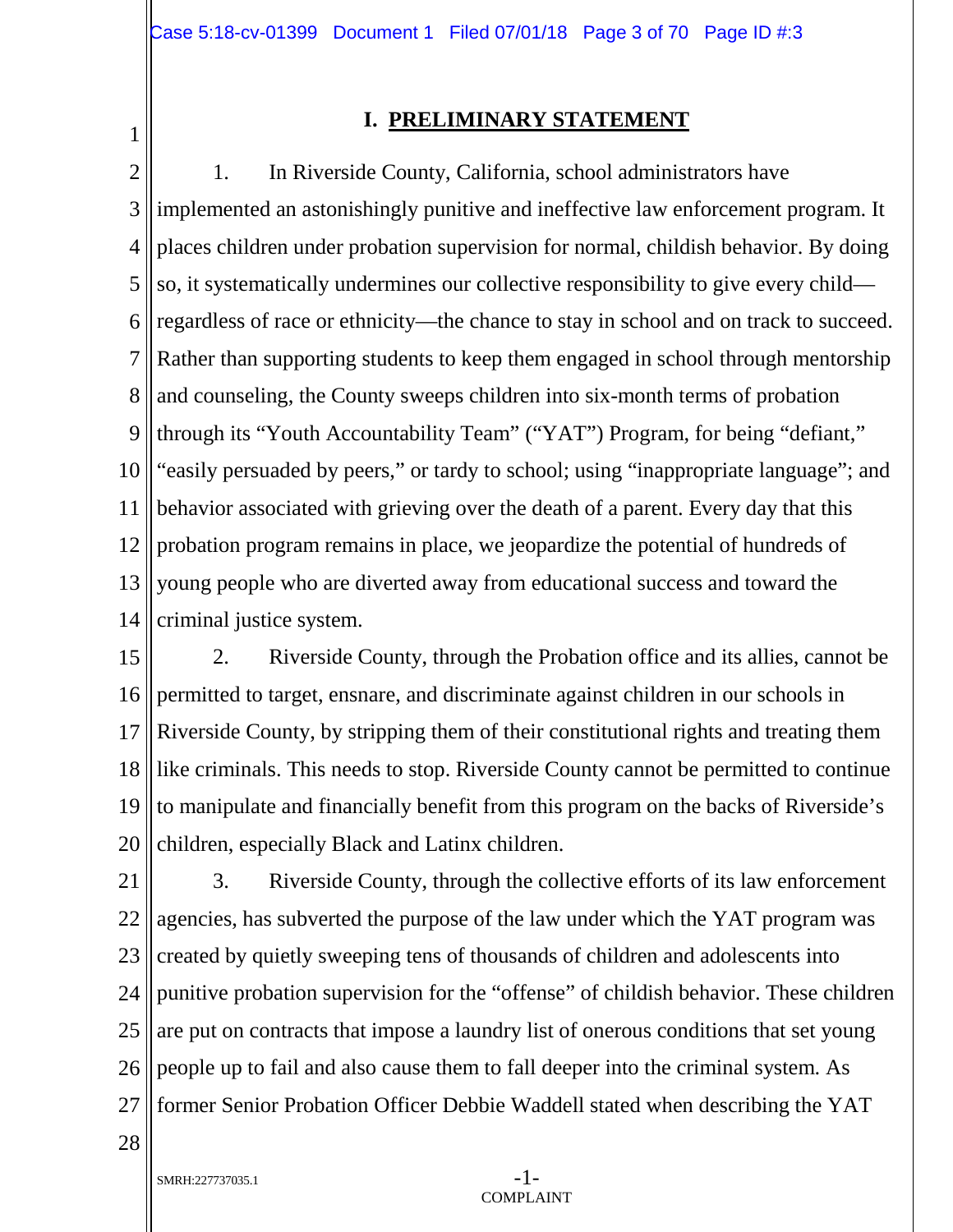1 2 3 4 5 6 7 Program, "what we're really doing is using this program to get them into the system by fingerprinting and photographing them. We can search their homes any time we want and work to obtain evidence against them so that when we can get 'em, we can really get 'em!" Former Riverside County Deputy District Attorney Anthony Villalobos followed these statements, explaining, "We can do all kinds of surveillance, including wire taps on phones, without having to get permission from a judge."<sup>[1](#page-3-0)</sup>

8 9 10 11 12 13 14 15 16 17 18 4. Many children have fallen prey and suffered the constitutional violations and abuse that prevails in Riverside County's YAT program. Plaintiffs Andrew M., Jacob T., and J.F., are students in Riverside County who are or have been placed on probation through the Riverside County YAT program for alleged school misconduct. Plaintiff Sigma Beta Xi is a non-profit organization providing mentoring services to children of color in Riverside County. Numerous Sigma Beta Xi mentees are or have been placed on YAT probation. They are among the over four hundred children placed on YAT probation each year. Between 2005 and 2016, 12,971 children across Riverside County have been placed on YAT probation, including 3,219 for non-criminal offenses. Children as young as first graders have been referred to YAT.

19 20 21 22 23 24 25 5. Riverside County's Probation Department operates YAT probation as an additional and more punitive and invasive layer of school discipline. Defendants refer to YAT as a diversion program, in which "informal" probation purportedly allows children to avoid the harsh penalties of being tried in court. Avoiding deeper contact with the juvenile justice system would be an appropriate objective for a diversion program. A substantial body of research shows that increased contact with the juvenile justice system is counterproductive and harmful to child development

26

 $\ddot{\phantom{a}}$ 

<span id="page-3-0"></span>27 28 David L. Roberts, Psyche-Soul-ology, An Inspirational Approach to Appreciating and Understanding Troubled Kids 67–69 (2007).

SMRH:227737035.1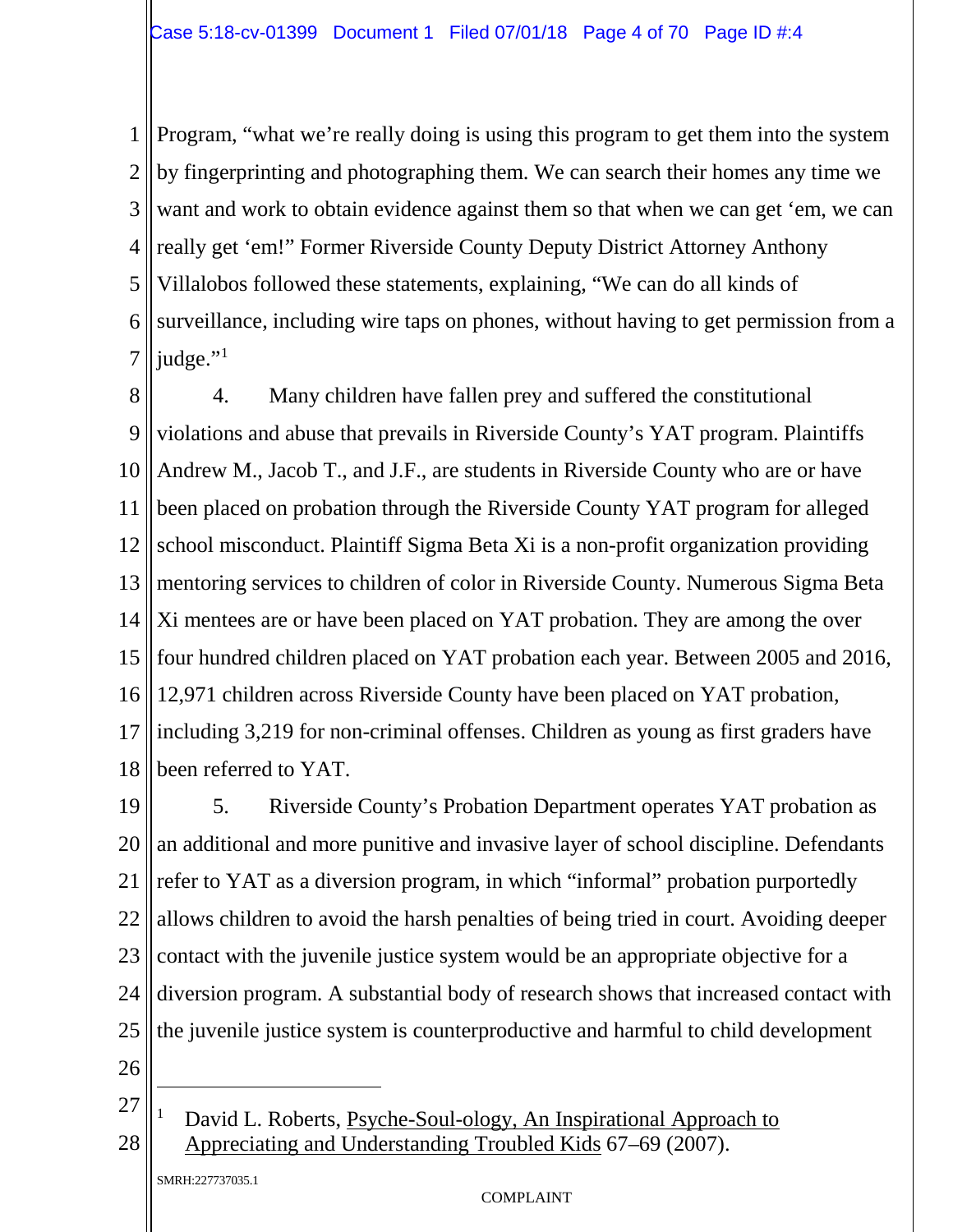1 2 3 4 5 6 7 and rehabilitation. In practice, however, the "informal" nature of YAT probation leaves children worse off. YAT probation keeps the harmful contacts with the criminal system while eschewing procedural protections. Placing a child on YAT probation includes none of the safeguards of judicial process, such as access to appointed counsel, adequate notice of charges or the underlying facts, or any kind of impartial decision maker. At the same time, it imposes consequences that are often more severe than those that would be imposed by a court.

8 9 10 11 12 13 14 15 16 17 18 19 20 6. Rather than divert children, YAT draws more children into the criminal system. Probation places YAT officers on site in public schools across Riverside County and actively solicits referrals for things that would otherwise be addressed routinely by the school and better resolved through supportive interventions. Children are referred to Probation for alleged "behavior issues," such as uttering profanity, being easily influenced by peers, being late to class, and being disrespectful. Defendants make use of an antiquated and unconstitutionally vague law intended to regulate "incorrigible" children, Cal. Welf. & Inst. Code § 601, to place children on terms of probation for these and other mundane school infractions. In the absence of clear standards, enforcement of this law is both arbitrary and discriminatory. Black and Latinx children in Riverside County are disproportionately referred to probation for incorrigibility. One Black child was placed on YAT probation for "pulling the race card."

21 22 23 24 25 26 27 7. Placing children on probation under these circumstances is not only counter-productive; it also violates their constitutional rights. Children subject to YAT probation are required to comply with a long list of conditions, including curfews and reporting absences to YAT, that set them up to fail. They are routinely required to submit to drug testing and sign waivers permitting the search of their home and persons in violation of their Fourth Amendment rights. They are also required to comply with broad requirements not to associate with anyone not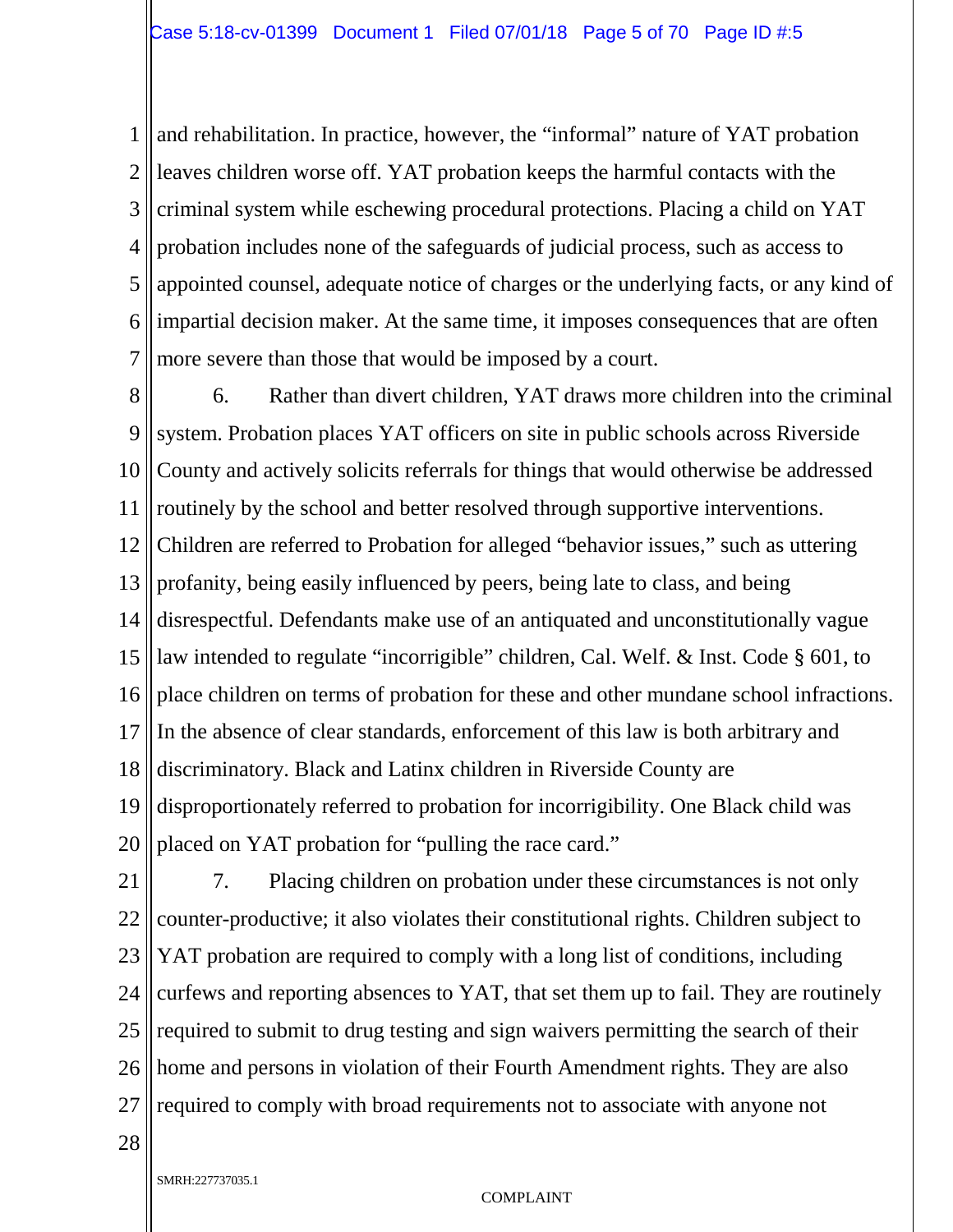1 2 3 approved by Probation, infringing their First Amendment rights. Heavy-handed supervision conditions like these have been shown to be ineffective and even harmful.

4 5 6 7 8 9 10 11 12 13 14 15 8. Compounding the problems with YAT, Defendants place children on YAT probation contracts through an entirely informal process that is void of basic safeguards of procedural due process. Children ostensibly agree to submit to conditions of probation that interfere with fundamental liberty under coercive circumstances that preclude knowing, voluntary, or intelligent consent. Families also ostensibly agree to comply under the same coercive conditions. The Defendants fail to provide children and families with any formal notice of what children are charged with or the underlying allegations, their legal rights, or the juvenile court process. Instead, referral to YAT is communicated through a brief, informal, and inadequate conversation by phone or in person at school, in which Defendants sometimes blatantly misrepresent the nature of the YAT program and the consequences of not acquiescing to YAT probation.

16 17 18 19 20 21 22 23 24 25 26 27 9. Knowing little except that they purportedly face charges in the criminal system, children and their families enter a meeting with members of the YAT team, which include probation officers and law enforcement, often armed, and can include members of the prosecutor's office, without the information needed to refute the allegations or otherwise advocate for themselves. These meetings are held in YAT offices or local police stations. No semblance of an impartial decision maker is present. Children are not informed of their rights, including the right to remain silent or to speak with a lawyer. Instead they are led to believe that if they do not agree to enter the YAT program, they may be referred to the District Attorney's office, even when they are not accused of a criminal offense. Without their own advocate, and facing their first involvement with the criminal system, children, as well as their parents, are pressed to agree to a YAT probation contract. In these circumstances,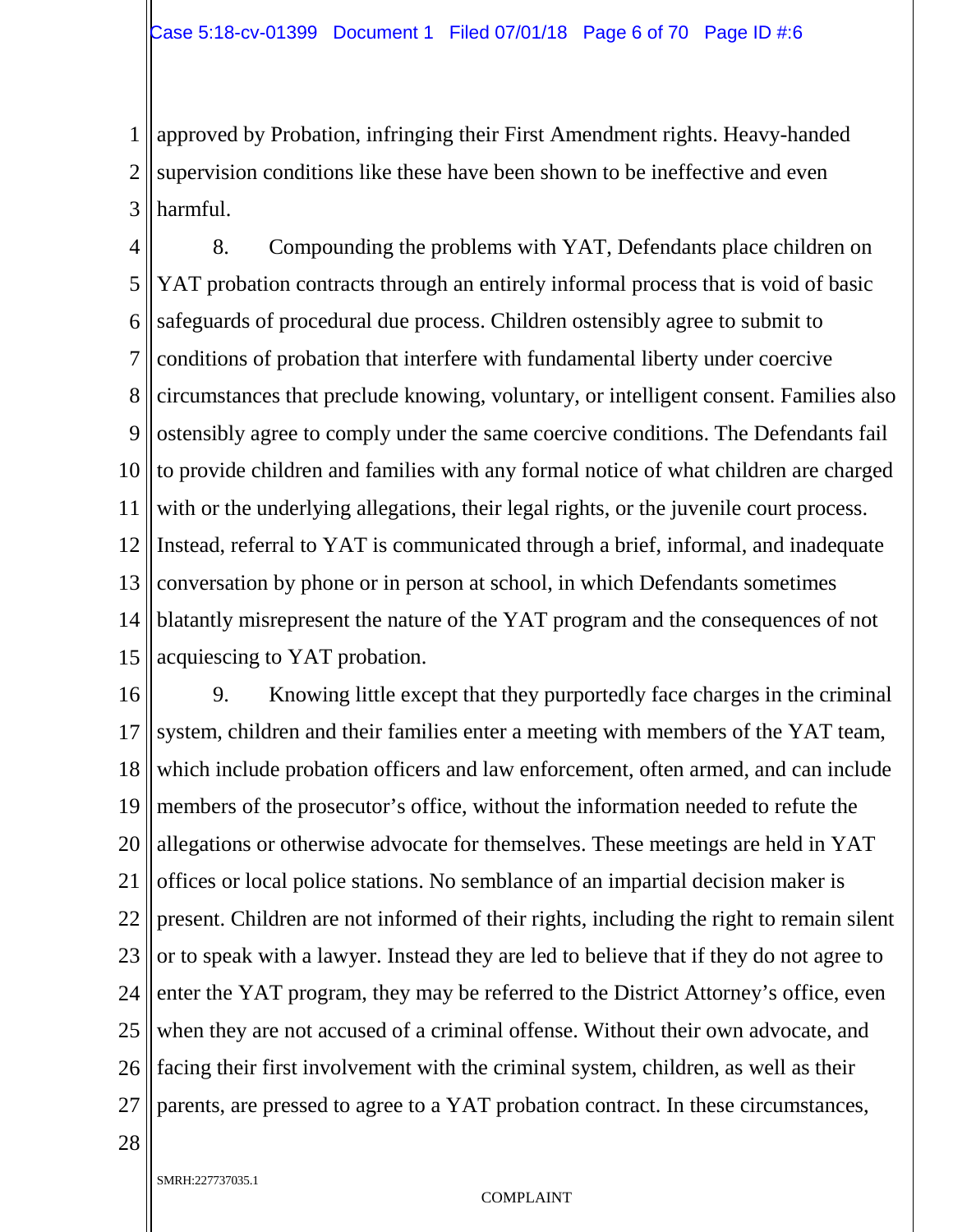1 2 3 children who often stand accused of as little as violating school rules are not able to make voluntary, knowing, and intelligent decisions to accept YAT probation's onerous conditions.

4 5 6 7 8 9 10 11 12 13 14 15 16 17 18 19 10. Beyond these constitutional violations, the injuries to children and their families arising from YAT probation far outlive the child's six-month probation contract. Through YAT, law enforcement officials compile and exchange a vast amount of information about a child, including their school records, which may include special education records, counseling records, details about their family history including contact with the justice system, substance abuse, domestic violence, and history with other social service agencies, and individual family member information. This includes information that law enforcement would have been prohibited from obtaining under the Fourth Amendment. Defendants retain and use this vast quantity of sensitive information even after the successful completion of a YAT contract. Indeed, even though Defendants claim that the YAT program is informal and intended to keep children out of the juvenile justice system, information obtained about a child through YAT may be used against them in future juvenile court proceedings. Once a child has been involved with YAT, no matter the basis, he or she is statutorily ineligible for any other diversion opportunity in the future.

20 21 22 23 24 25 26 27 11. Plaintiffs Jacob T. and J.F. bring this action on behalf of themselves and on behalf of a class of similarly situated children in Riverside County who have been placed on YAT probation or who have been referred to YAT but not yet placed on YAT probation. Defendants' operation of YAT infringes Plaintiffs' constitutional and civil rights under California and federal law, including their rights under the First, Fourth, and Fourteenth Amendments of the U.S. Constitution, the California Constitution Article 1, sections 2a, 3, 7, and 13, and California Government Code § 11135. Plaintiffs seek declaratory and injunctive relief from the ongoing injury to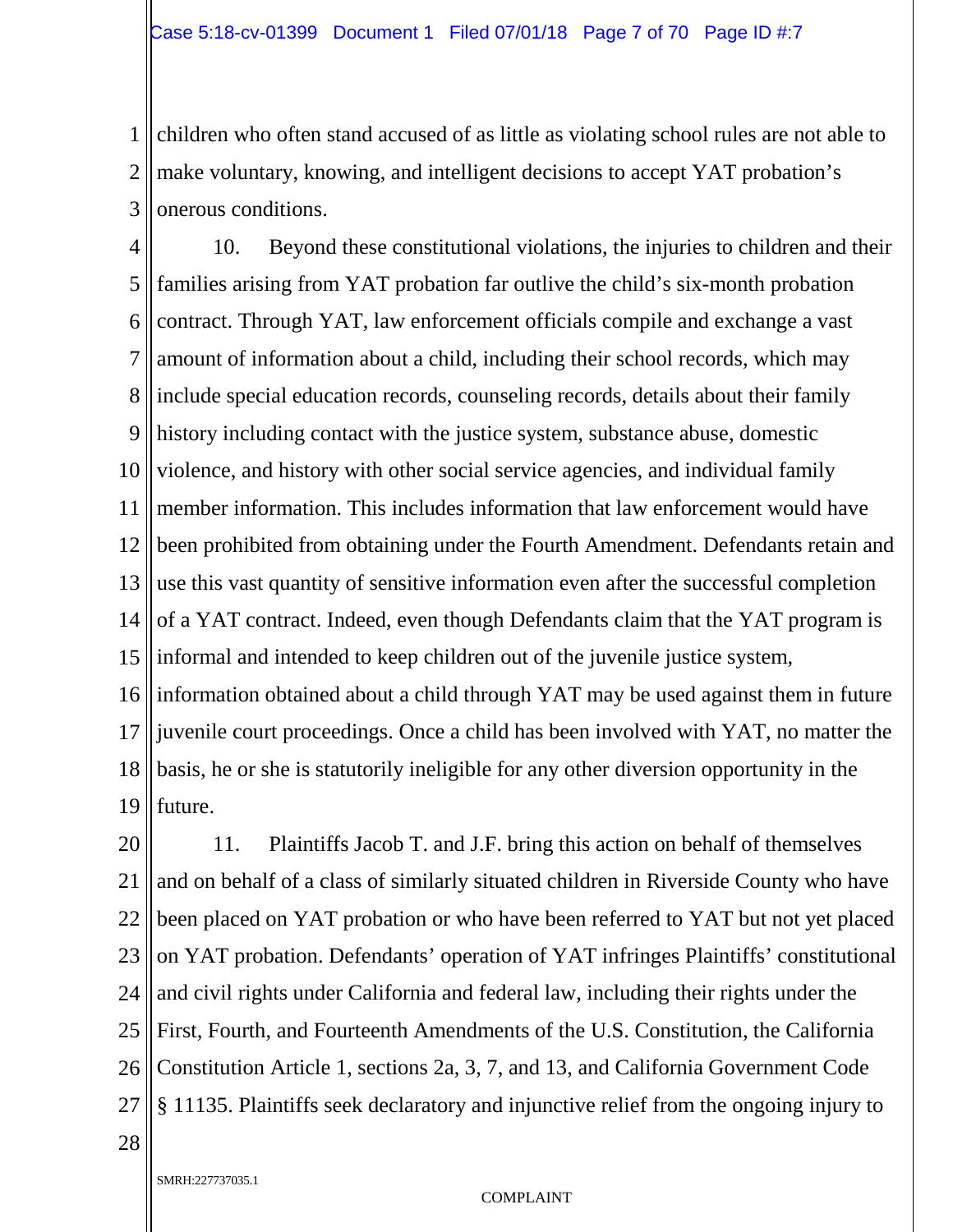1 2 3 4 5 6 their rights. Plaintiff Sigma Beta Xi brings this action as an organization whose mission has been frustrated by the operation of YAT. Plaintiff Andrew M. brings this action on behalf of himself seeking nominal damages because Defendants violated his constitutional rights by placing him on YAT probation and injunctive relief against Defendants because they retained records collected or created in relation to Andrew's placement on YAT probation.

7

#### **II. PARTIES**

8 9 10 11 12 13 14 15 16 12. Plaintiff Andrew M. is a fifteen-year-old Black male who resides in Moreno Valley, in Riverside County, California, and attends Valley View High School in the Moreno Valley Unified School District. He appears in this action by and through his mother and next friend, Denise M., and will submit a motion to appear under a fictitious name. Denise M. resides with Andrew M. in Moreno Valley, California, and is a competent and reasonable person who is dedicated to acting in Andrew M.'s best interests and fairly and adequately representing him in this litigation. Denise M. is willing to act as Andrew M.'s next friend in this litigation and is sufficiently familiar with the facts of his situation.

17 18 19 20 21 22 23 24 25 26 13. Plaintiff Jacob T. is a sixteen-year-old white male who resides in Moreno Valley, in Riverside County, California, and attends the Riverside County Education Academy, a military academy associated with the Riverside County Office of Education. He appears in this action by and through his mother and next friend, Heather T., and will submit a motion to appear under a fictitious name. Heather T. resides with Jacob in Moreno Valley, California, and is a competent and reasonable person who is dedicated to acting in Jacob T.'s best interests and fairly and adequately representing him in this litigation. Heather T. is willing to act as Jacob T.'s next friend in this litigation and is sufficiently familiar with the facts of his situation.

27

28

SMRH:227737035.1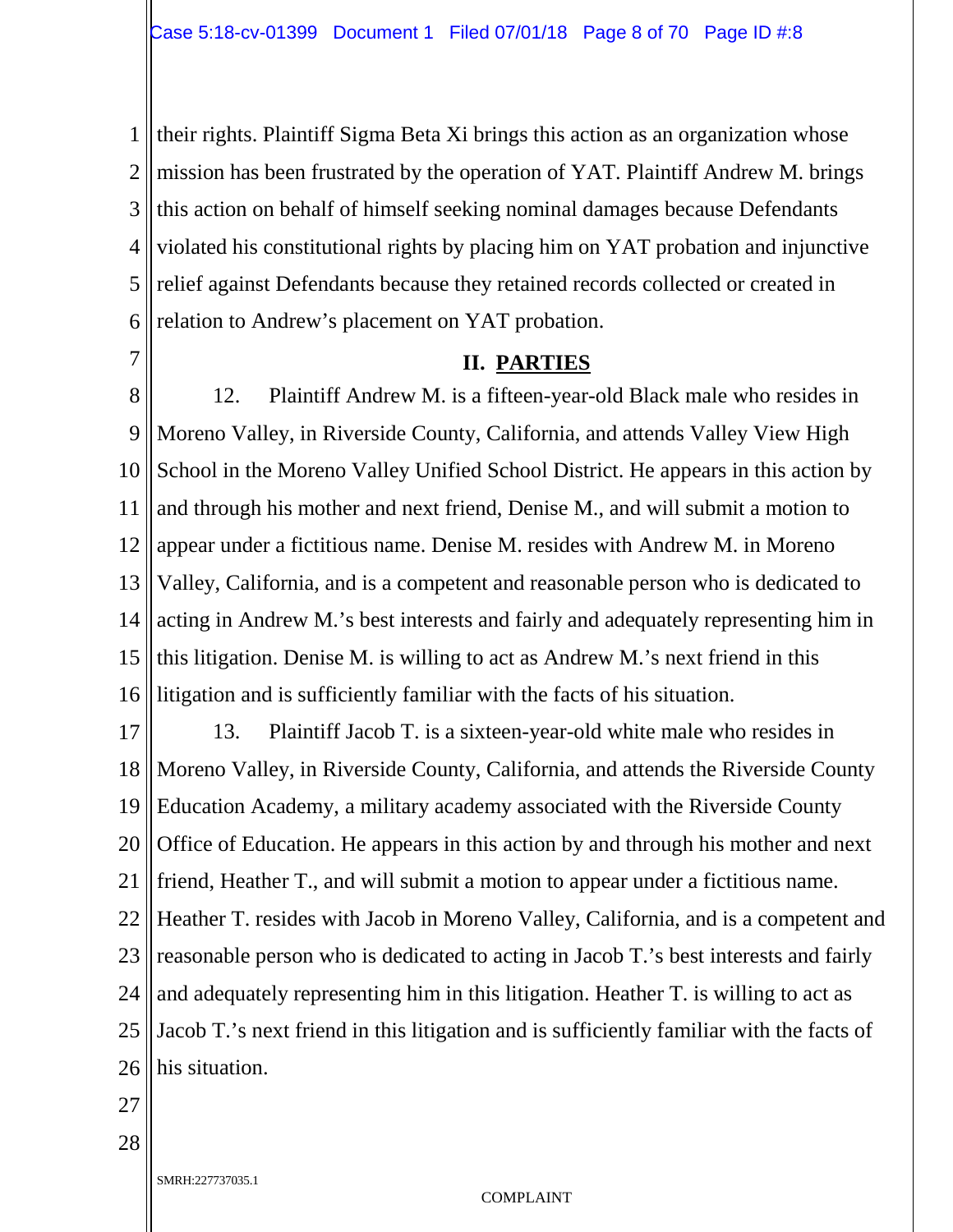1 2 3 4 5 6 7 8 9 14. Plaintiff J.F. is a seventeen-year-old Black female who resides in Moreno Valley, in Riverside County, California and attends Val Verde High School, a continuation school in the Val Verde Unified School District. She previously attended Rancho Verde High School. She appears in this action by and through her grandmother and next friend, Cindy McConnell. Cindy McConnell resides with J.F. in Moreno Valley, California, and is a competent and reasonable person who is dedicated to acting in J.F.'s best interests. Cindy McConnell is willing to act as J.F.'s next friend in this litigation and is sufficiently familiar with the facts of her situation.

10 11 12 13 14 15 16 17 15. Plaintiff Sigma Beta Xi, Inc. ("Sigma Beta Xi"), is a non-profit community-based organization located in Moreno Valley, California, that provides mentoring and leadership development services to approximately 220 children of color in Riverside County who are struggling in school. These mentoring services further Sigma Beta Xi's mission "to establish strong families and communities by building an organization of diverse men and women who will exemplify leadership and professionalism based upon the principles of brotherhood, sisterhood, excellence, endurance, wisdom, service, and unity."

18 19 20 21 22 23 24 25 26 27 16. Defendant Riverside County ("County") is a municipality within the State of California, with capacity to sue and be sued. Riverside County Board of Supervisors ("Board of Supervisors") is the governing body of the County. The Board of Supervisors is responsible for supervising all county officers, including all agencies and departments responsible for implementing and administering the Youth Accountability Program. Cal. Gov't Code § 2530. The Riverside County Juvenile Justice Coordinating Council ("Council"), led by the County Chief Probation Officer, is responsible for developing a "comprehensive multiagency juvenile justice plan" ("JJCPA Plan"), pursuant to California Government Code § 30061, through which it developed and continues to reauthorize and expand the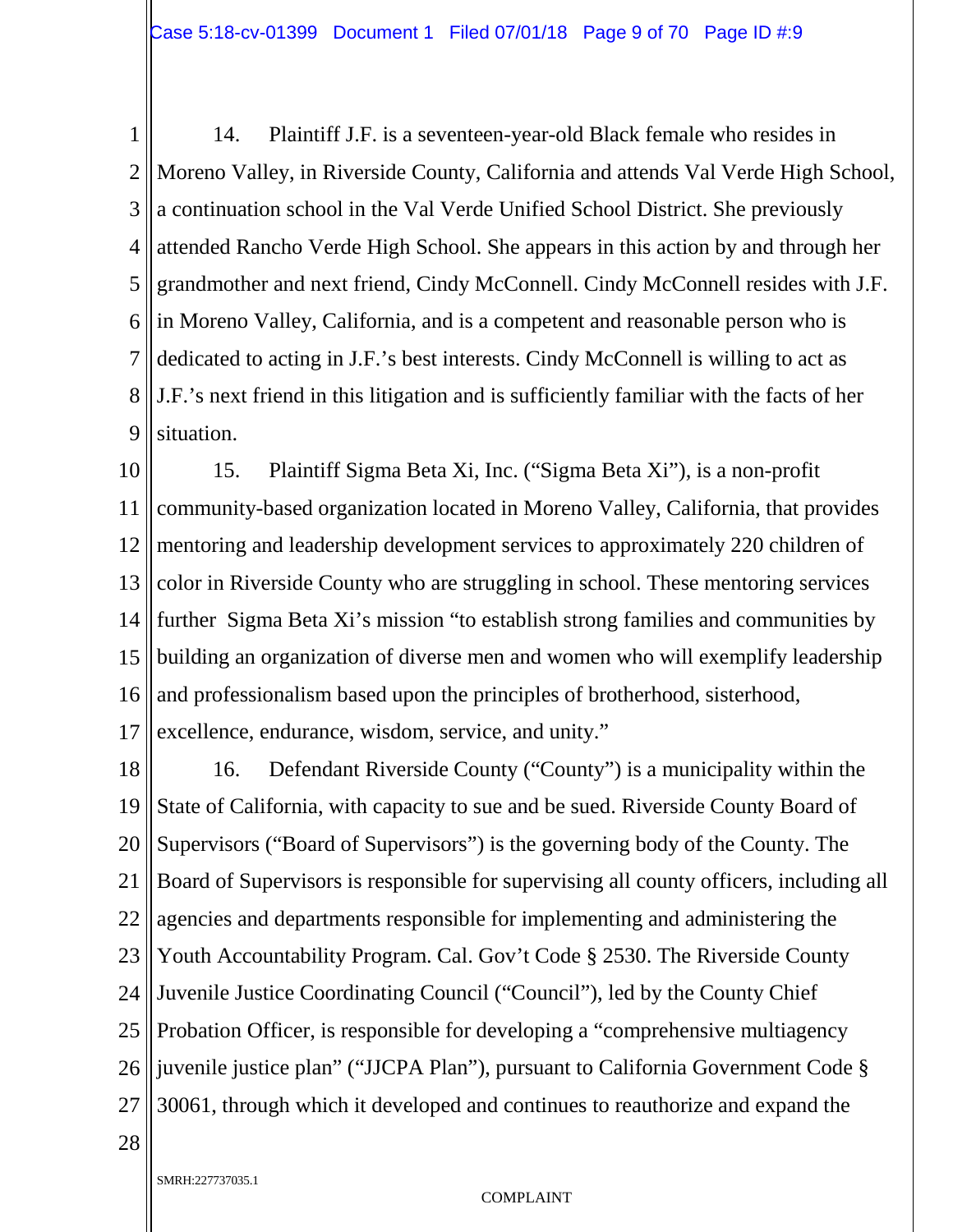1 2 operation of the Youth Accountability Program. The Board of Supervisors is responsible for approving the Council's plan each year.

3 4 5 6 17. Defendant Mark Hake, sued in his official capacity, is the Chief Probation Officer for the Riverside County Department of Probation. Defendant Hake is also the Chair of the Riverside County Juvenile Justice Coordinating Council.

7 8 18. Defendant Bryce Hulstrom, sued in his official capacity, is the Deputy Chief Probation Officer for the Riverside County Department of Probation.

9 10 11 12 19. Defendants are the officials responsible for operating the Youth Accountability Program, enforcing California Welfare & Institutions Code sections 601 and 654, and implementing the policies, practices, and customs challenged in this Complaint.

13 14 15 16 20. Defendants, acting under color of state law, performed, participated in, aided and/or abetted the acts and omissions averred herein, proximately caused the damages averred below, and are liable to Plaintiffs for the damages, injunctive, and declaratory relief sought herein.

17

#### **III. JURISDICTION AND VENUE**

18 19 20 21 22 21. Plaintiffs bring this action pursuant to 42 U.S.C. § 1983 for violations of rights secured under the First, Fourth, and Fourteenth Amendments to the United States Constitution. Plaintiffs also bring state claims under Article I, sections 2a, 3, 7, and 13 of the California Constitution, and California Government Code section 11135.

23 24 25 26 27 22. This Court has subject matter jurisdiction pursuant to 28 U.S.C. §§ 1331 and 1343, because the matters in controversy arise under the Constitution of the United States. Additionally, pursuant to 28 U.S.C. § 1367, this Court has supplemental jurisdiction over Plaintiffs' state law claims made under the California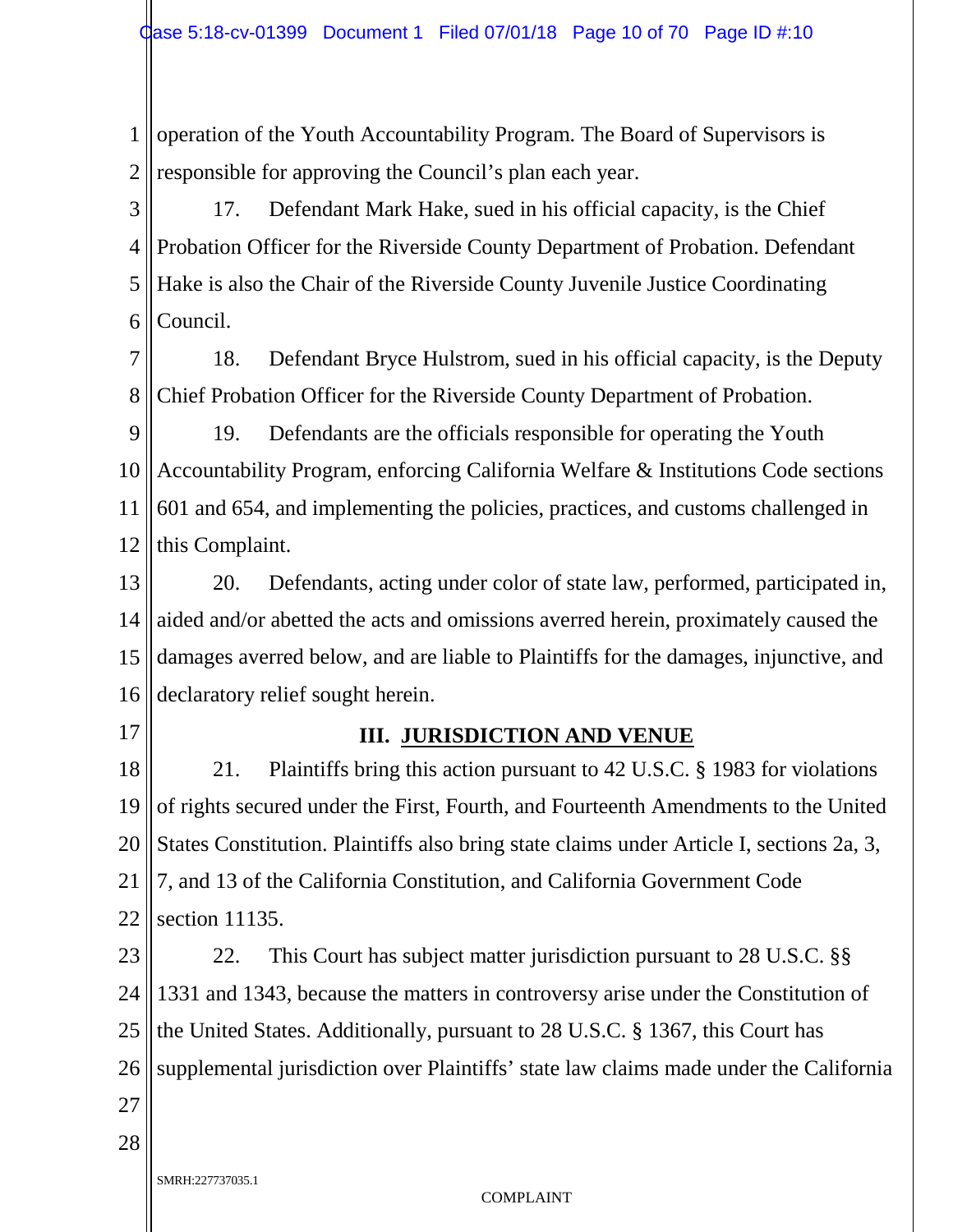1 2 3 4 5 6 7 8 9 10 11 12 13 14 15 16 17 18 19 20 21 22 23 24 25 26 Constitution and the California Government Code because such claims stem from the same case or controversy arising from a common nucleus of operative fact. 23. This Court has personal jurisdiction over Defendants because they operate within this district, and because Defendants' acts and omissions took place within this district. 24. Venue is proper in this federal district pursuant to 28 U.S.C. § 1391(b). Defendants are located in the Central District of California and all of the acts and/or omissions complained of herein have occurred or will occur in this district. Additionally, Plaintiffs reside in this district. **IV. GENERAL ALLEGATIONS** A. Adolescent Development and Ineffective and Effective Interventions Across the Education and Juvenile Justice Systems 25. In recent decades, emerging research on adolescent development has prompted numerous reforms in juvenile justice and school-based approaches to children's behavior. Research documents the process of adolescent development as marked by important changes in brain systems involving cognitive and behavioral control and socioemotional functioning.[2](#page-10-0) As the Supreme Court recognized, the scientific research confirms "what any parent knows," that children "are more vulnerable or susceptible to outside pressures," and, in in the context of interaction with law enforcement, can be easily "overawe<sup>[d]</sup> and overwhelm<sup>[ed]</sup>." *J.D.B. v. North Carolina*, 564 U.S. 261, 272–73 (2011) (internal alterations, quotations, and citations omitted). Through adolescent development, children are unlikely to be  $\ddot{\phantom{a}}$ 

SMRH:227737035.1

<span id="page-10-0"></span><sup>27</sup> 28 <sup>2</sup> National Research Council, *Reforming Juvenile Justice: A Developmental Approach* 2 (Richard J. Bonnie et al. eds. 2013), https://doi.org/10.17226/14685.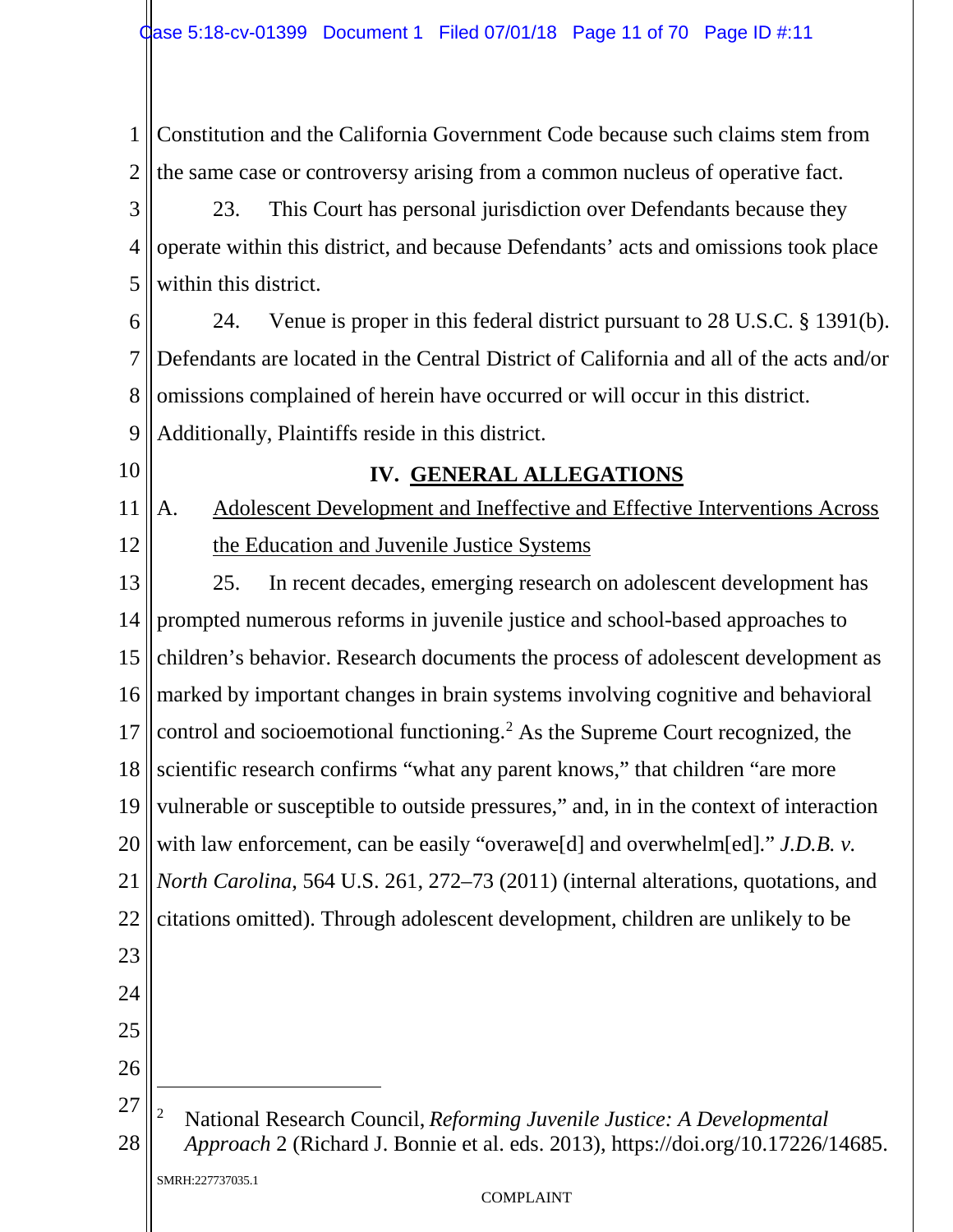1 2 motivated by sanctions and deterrent strategies, whereas individualized supports and positive incentives are more likely to help children to develop positive life skills.<sup>[3](#page-11-0)</sup>

3 4 5 6 7 8 9 10 11 12 13 14 15 16 17 18 26. Recognizing these facets of adolescent development has important implications for responding to children's behaviors.<sup>4</sup> Across education and juvenile justice systems, it was once thought that harsher responses to children's misconduct were necessary to correct wayward children before they became hardened criminals and to prevent a wave of "super predators."[5](#page-11-2) Today, researchers and policy makers recognize not only that this fear was misplaced, but also that these zero-tolerance approaches actually fail to prevent future recidivism or disciplinary issues and can have substantial negative impacts for children.<sup>[6](#page-11-3)</sup> As the Government Accountability Office observes: "Students who face certain types of discipline in school may be affected in profound ways that influence their lives as adults. . . . Research has shown that students who are suspended from school lose important instructional time, are less likely to graduate on time, and are more likely to repeat a grade, drop out of school, and become involved in the juvenile justice system. The effects of certain discipline events, such as dropping out, can linger throughout an individual's lifetime and lead to individual and societal costs."[7](#page-11-4) Recognizing this, many states

- 
- 19  $\overline{a}$
- <span id="page-11-0"></span>20 <sup>3</sup> Richard A. Mendel, Annie E. Casey Foundation, *Transforming Juvenile Probation: A Vision for Getting It Right* 10 (2018),
- 21 http://www.aecf.org/resources/transforming-juvenile-probation/.
- <span id="page-11-1"></span>22 23 24 National Research Council, *supra* note 2, at 2 (concluding that "[m]uch] adolescent involvement in illegal activity is an extension of the kind of risk taking that is part of the developmental process of identity formation, and most adolescents mature out of these tendencies").
- <span id="page-11-2"></span>25 <sup>5</sup> *Id.* at 38–41.
- <span id="page-11-3"></span>26 <sup>6</sup> *See, e.g.*, *id.* at 43–47.
- <span id="page-11-4"></span>27 28 <sup>7</sup> U.S. Government Accountability Office, *K-12 Education: Discipline Disparities for Black Students, Boys, and Students with Disabilities* 1 (March 2018), https://www.gao.gov/assets/700/690828.pdf.

SMRH:227737035.1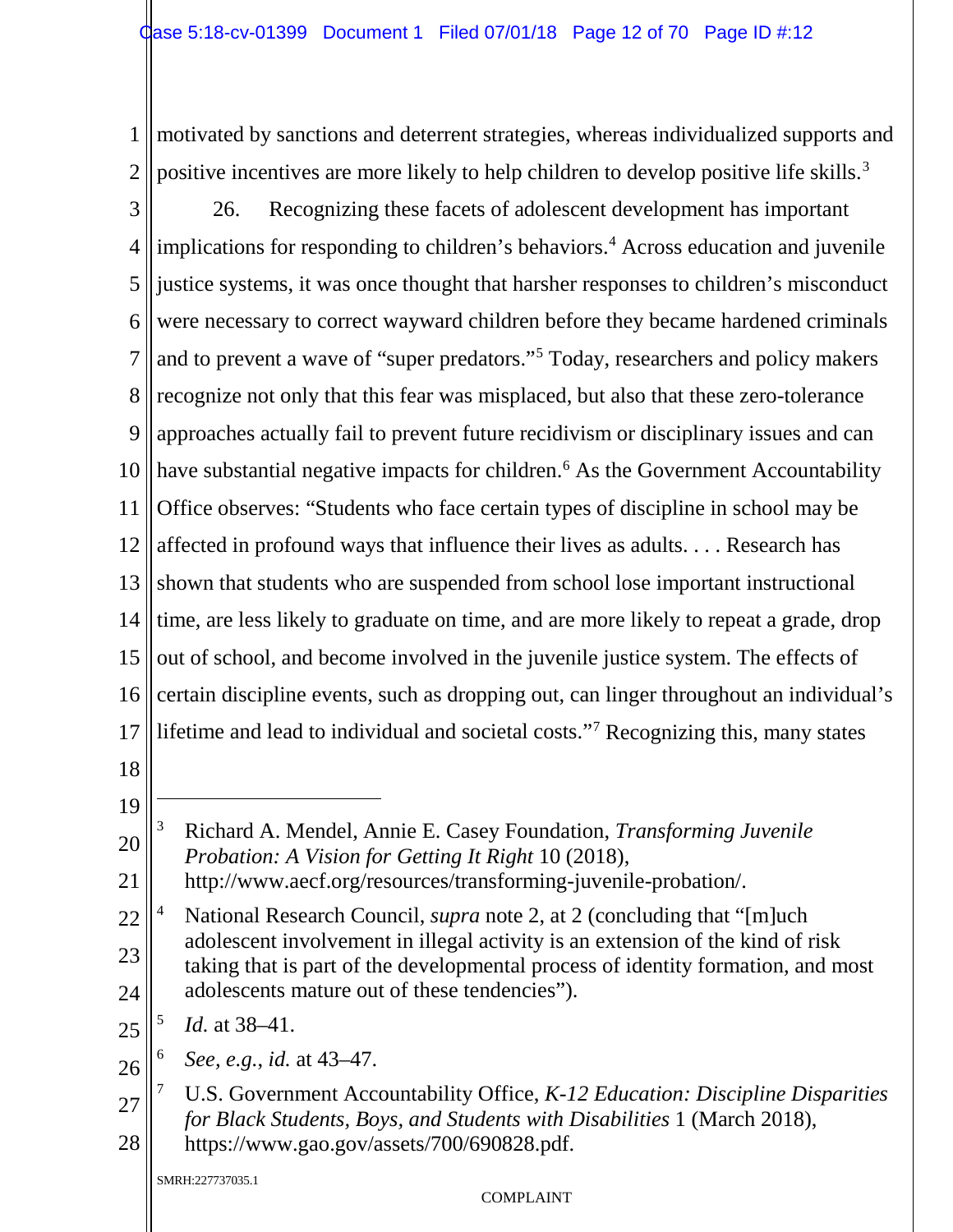1 2 3 and school districts are moving to reduce reliance on suspensions, expulsions, and referrals to the justice system, relying more on supportive interventions and changes to school culture with demonstrated positive effects.<sup>[8](#page-12-0)</sup>

4 5 6 7 8 9 10 11 12 13 14 15 16 17 18 19 20 21 22 23 24 25 26 27 27. Within the juvenile justice system, research also demonstrates the need to reassess prior approaches. Many interventions previously adopted in an effort to get tough on juveniles were not only misguided but ineffective and harmful to children. "Research shows that juvenile justice systems can do more harm than good by actively intervening with children who are low risk of reoffending."[9](#page-12-1) Summarizing the research, the Counsel of State Governments ("CSG") identifies a number of "generally ineffective" juvenile justice programs, including: overcrowded detention facilities, boot camps, curfews, and "scared straight and other 'shock therapy' programs."[10](#page-12-2) As with ineffective responses in the education system, these forms of intervention focus on control, discipline, fear and surveillance. Instead, CSG highlights successful approaches including the use of cognitive behavioral therapy, engaging families and supportive mentors, focusing resources on promoting positive behavioral change, and using developmentally informed means of holding  $\overline{a}$ <sup>8</sup> *See* National Center for Education Evaluation and Regional Assistance, *What Works Clearing House: Behavior*, https://ies.ed.gov/ncee/wwc/FWW/Results?filters=,Behavior (last visited June 25, 2018). <sup>9</sup> Elizabeth Siegle, et al., Counsel of State Governments Justice Center, *Core Principles for Reducing Recidivism and Improving Other Outcomes for Youth in the Juvenile Justice System* 9 (2014), https://csgjusticecenter.org/wpcontent/uploads/2014/07/Core-Principles-for-Reducing-Recidivism-and-Improving-Other-Outcomes-for-Youth-in-the-Juvenile-Justice-System.pdf. <sup>10</sup> *Id.* at 17 (citing Mark Lipsey, et al., Improving the Effectiveness of Juvenile Justice Programs: A New Perspective on Evidence-Based Practice (2010),

<span id="page-12-2"></span><span id="page-12-1"></span><span id="page-12-0"></span>https://cjjr.georgetown.edu/wp-

28 content/uploads/2015/03/ImprovingEffectiveness\_December2010.pdf).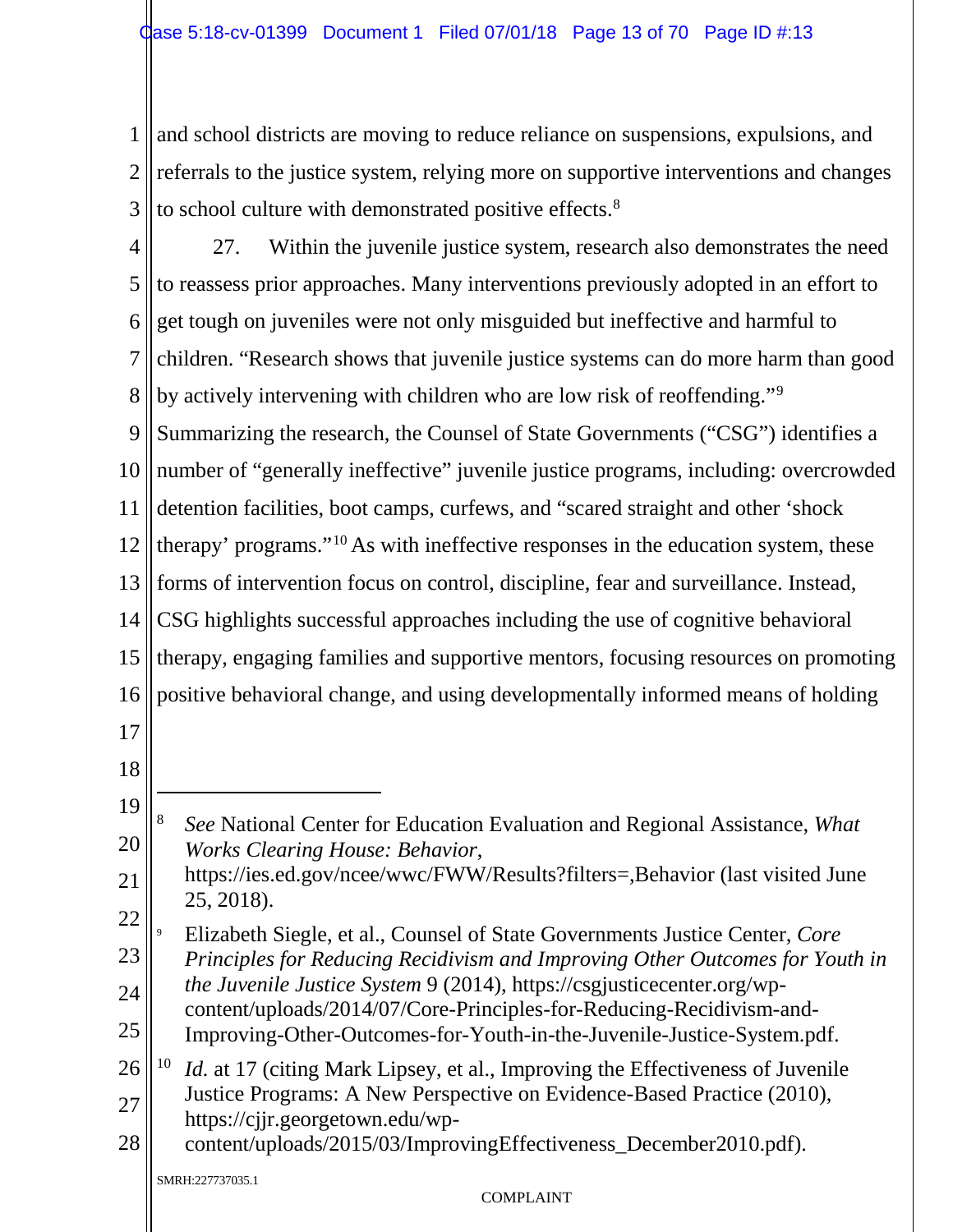<span id="page-13-4"></span><span id="page-13-3"></span><span id="page-13-2"></span><span id="page-13-1"></span><span id="page-13-0"></span>1 2 3 4 5 6 7 8 9 10 11 12 13 14 15 16 17 18 19 20 21 22 23 24 25 26 27 28 SMRH:227737035.1 COMPLAINT children accountable.<sup>[11](#page-13-0)</sup> Recognizing the potential to do more harm than good, many states and localities are adopting reforms to limit children's contact with the system. 28. Juvenile probation programs have not received the same level of attention as other facets of juvenile and criminal justice reform. However, as the Annie E. Casey Foundation recently reported, "the research indicates that surveillance-oriented probation is not an effective strategy for reversing delinquent behavior, with insignificant effects on reoffending and especially poor results with youth at low risk of re-arrest."[12](#page-13-1) Moreover, as Casey Foundation researchers summarize: Studies dating back decades have found that many or most diversion program participants are accused of minor misbehaviors, which would be handled more appropriately with a warning—despite a large body of research showing that this "net-widening" dyna[mic](#page-13-2) of diversion programs sometimes does more harm than good.<sup>[13](#page-13-2)</sup> Instead, students accused of school misbehavior or accused of low-level offenses should be referred to appropriate service providers.<sup>[14](#page-13-3)</sup> Probation officers should have no role in overseeing diverted children and rather should carry smaller caseloads of children convicted of crimes, and focus on positive behavior change for these children.[15](#page-13-4) 29. The use of counterproductive and harmful interventions has greater consequence for children of color, who are more likely to be subject to punitive school discipline and overrepresented across the juvenile justice system. Research evidences substantial racial disparities in school discipline that are "not explained by  $\ddot{\phantom{a}}$ <sup>11</sup> Siegle et al., *supra* note 9, at 18, 36–40. <sup>12</sup> Mendel, *supra* note 3, at 7. <sup>13</sup> *Id*. at 13. <sup>14</sup> *Id.* at 27. <sup>15</sup> *Id.* at 31.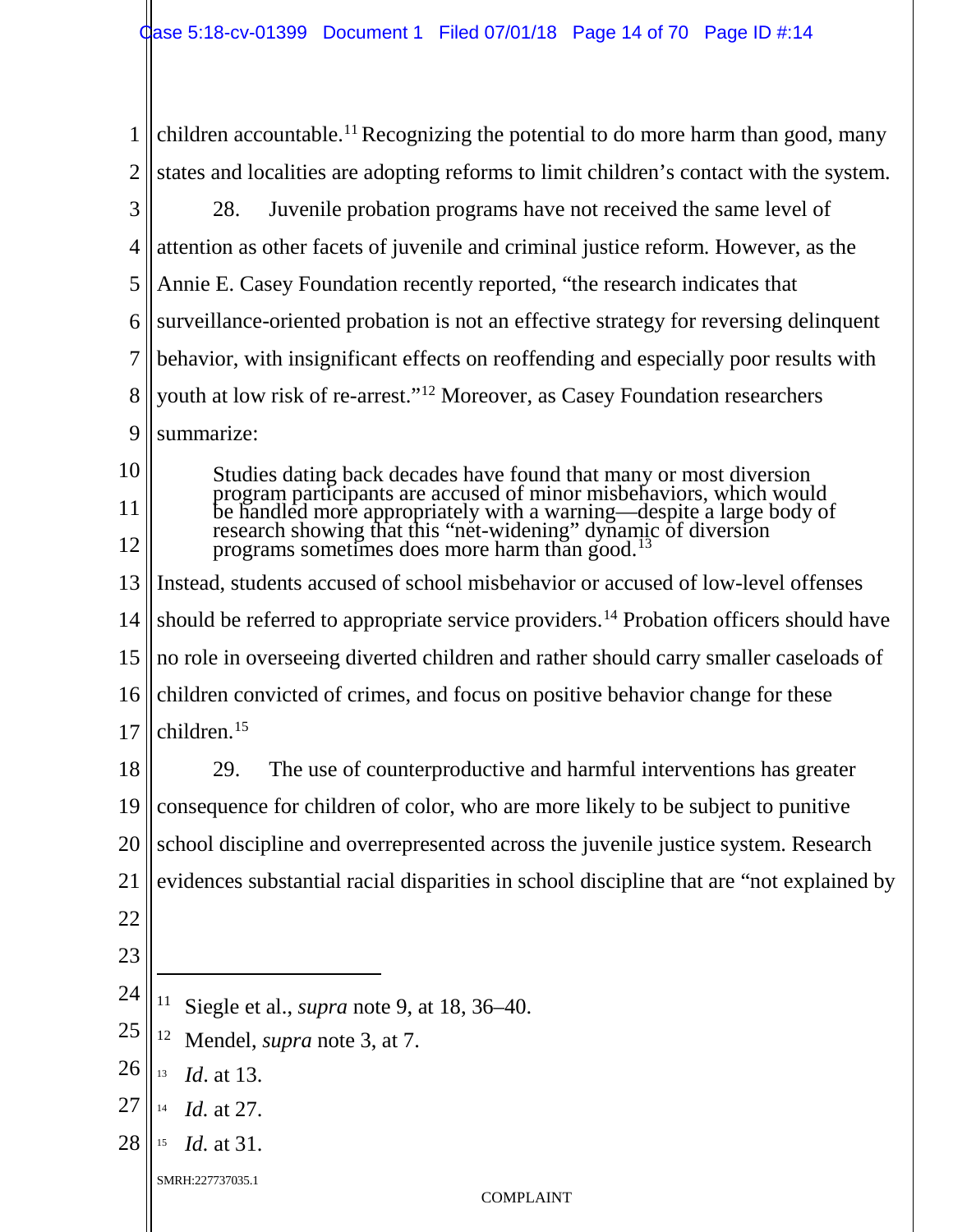<span id="page-14-4"></span><span id="page-14-3"></span><span id="page-14-2"></span><span id="page-14-1"></span><span id="page-14-0"></span>1 2 3 4 5 6 7 8 9 10 11 12 13 14 15 16 17 18 19 20 21 22 23 24 25 26 27 28 SMRH:227737035.1 COMPLAINT more serious or more frequent misbehavior by children of color."[16](#page-14-0) Disparities in school discipline are most pronounced for offenses like "defiance" or "disrespect," where school staff must rely on their own subjective interpretations to enforce school rules.<sup>[17](#page-14-1)</sup> Racial disparities carry over to and persist within the juvenile justice system. For example, one study of the narrative reports of probation officers found that "probation officers describe black and white youths differently, referring to negative personality traits for black youths and more to negative environmental influences for whites," and that "black youths were judged to have a higher risk of reoffending."[18](#page-14-2) Similarly, white youth are more likely to use marijuana, but Black youth are more likely to be arrested for marijuana possession.<sup>[19](#page-14-3)</sup> To address racial disparities in the juvenile criminal system, CSG recommends practices that "promote objective decision making," such as improving the quality of and access to defense attorneys, training on recognizing and overcoming explicit and implicit bias and becoming more culturally competent and continued oversight of the system.<sup>[20](#page-14-4)</sup>  $\ddot{\phantom{a}}$ <sup>16</sup> Siegle et al., *supra* note 9, at 4 & n.7. <sup>17</sup> Russell J. Skiba et al., *Race is Not Neutral: A National Investigation of African American and Latino Disproportionality in School Discipline*, 40 School Psych. Rev. 1, 101 (2011), http://www.indiana.edu/~equity/docs/Skiba%20et%20al%20Race%20is%20Not %20Neutral%202011.pdf. <sup>18</sup> George S. Bridges & Sarah Steen, Racial disparities in official assessments of juvenile offenders: Attributional stereotypes as mediating mechanisms, 63 Am. Soc. Rev., 554, 561 (1998). <sup>19</sup> Cylan Matthews, *The Black/White Marijuana Arrest Gap, In Nine Charts*, WASHINGTON POST (June 4, 2013), https://www.washingtonpost.com/news/wonk/wp/2013/06/04/the-blackwhitemarijuana-arrest-gap-in-nine-charts/?utm\_term=.1efda39c3684. <sup>20</sup> Siegle et al., *supra* note 9, at 41.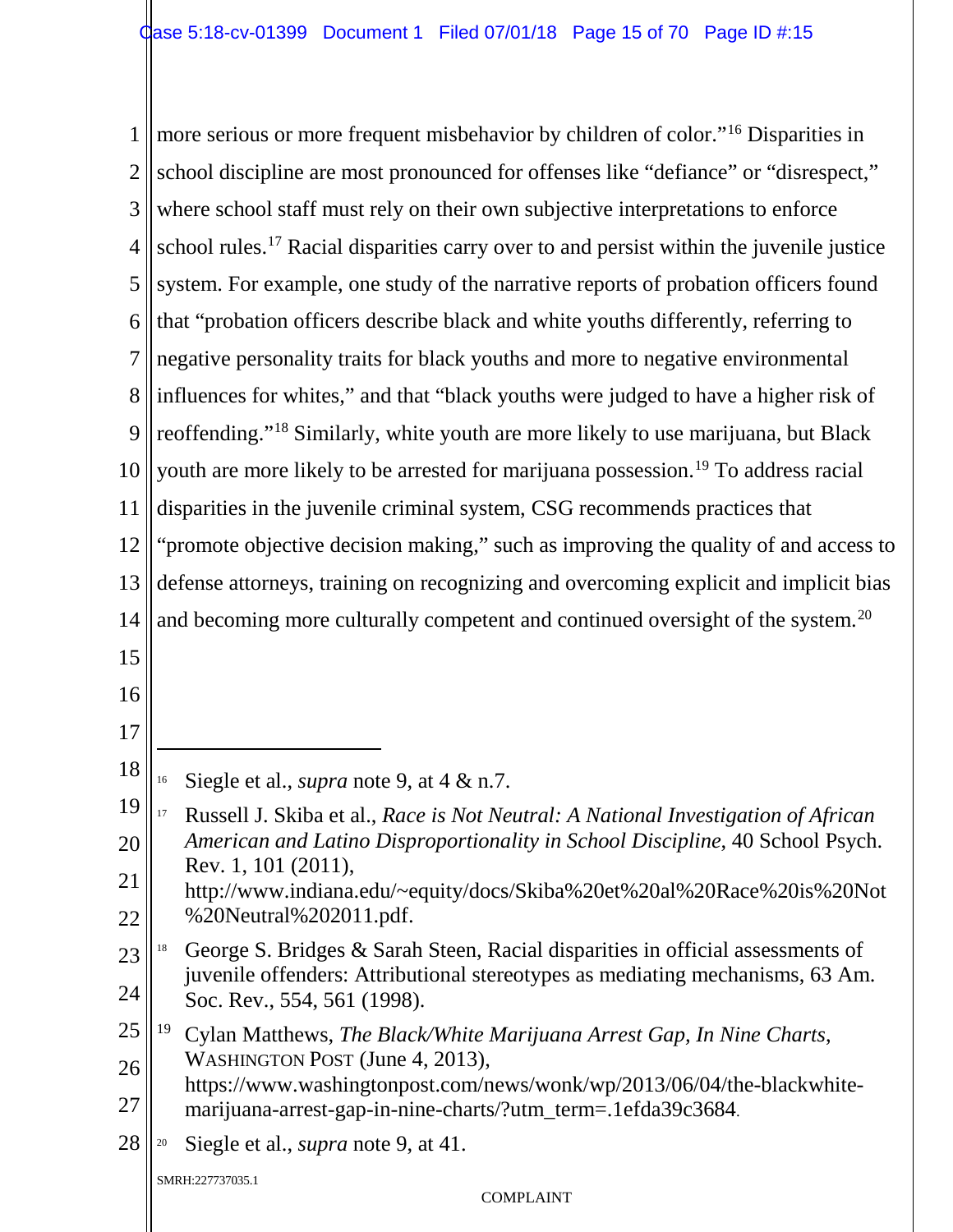B. History and Structure of the Youth Accountability Team Program

2 3 4 5 6 7 8 9 10 11 12 13 30. The California Juvenile Justice Crime Prevention Act ("JJCPA") was passed in 2000 to provide funding for programs "demonstrated to be effective in reducing delinquency . . . including prevention, intervention, suppression, and incapacitation."[21](#page-15-0) When the JJCPA was passed, California, like much of the country, was focused on increasing criminal penalties and expanding law enforcement surveillance and control over children. Today, however, state and local actors recognize that their "tough on crime" approach left California hemorrhaging money on ineffective and counterproductive programs while ignoring the needs and characteristics unique to children and failing to provide them the tools, resources, and education they needed to succeed. The legislature has since passed a number of bills to reform the juvenile justice system to promote rehabilitation and protect children's constitutional rights.<sup>[22](#page-15-1)</sup>

14 15 16 17 18 19 20 21 31. The JJCPA, which requires county programs to be "demonstrated to be effective" and include a "continuum of responses," Cal. Gov't Code § 30061(b)(4)(A)(iii), (b)(4)(B)(i), provides sufficient flexibility to permit local governments to similarly reform their juvenile justice practices in light of developing research and evolving best practices and to better protect juvenile rights. However, Riverside County continues to use millions of dollars in JJCPA funds to operate a program employing tactics shown to be counterproductive and even harmful to children.

22

 $\overline{a}$ 

1

<span id="page-15-0"></span>23 24 25 <sup>21</sup> The Juvenile Justice Crime Prevention Act, Cal. Gov't Code,  $$30061(b)(4)(B)(i)$ (2000). The Act was originally named the Schiff-Cardena Crime Prevention Act of 2000. *See* http://www.leginfo.ca.gov/pub/99-00/bill/asm/ab\_1901- 1950/ab\_1913\_bill\_20000908\_chaptered.html.

<span id="page-15-1"></span>26 27 <sup>22</sup> *See California Legislature Approves Juvenile Justice Bills to Update Miranda Rights, Allow Parole for Youthful Offenders*, CAL. STATE SENATE (Sept. 15, 2017), http://sd33.senate.ca.gov/news/2017-09-15-california-legislature-

28 approves-juvenile-justice-bills-update-miranda-rights-allow.

SMRH:227737035.1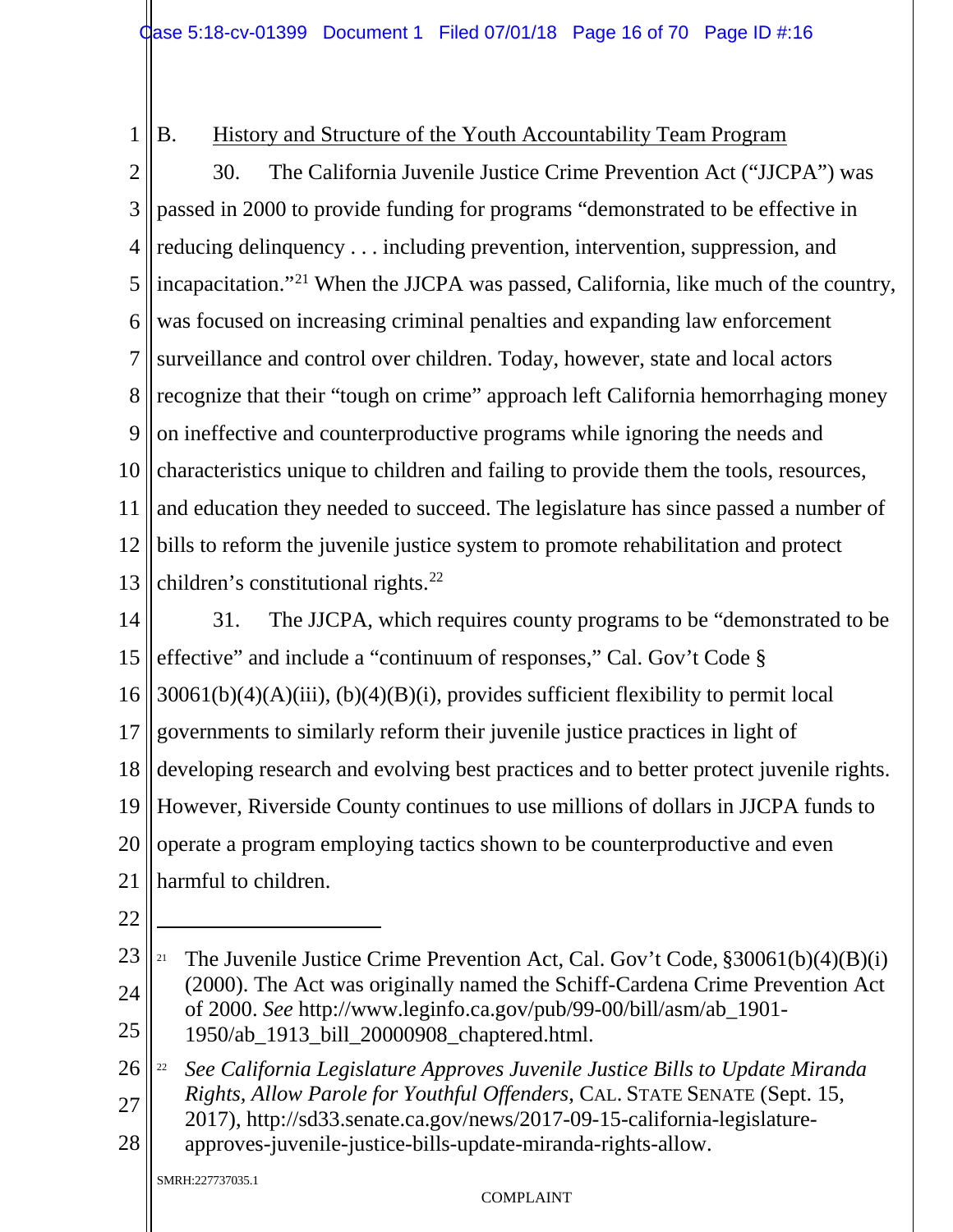1 2 3 4 5 6 7 8 9 32. In 2001, the County adopted a Juvenile Justice Plan that included the creation of the "Youth Accountability Team" Program run by the Department of Probation. The Youth Accountability Team Program has operated consistently since 2001 as the most substantial component of the County JJCPA Plan. The Department of Probation runs YAT probation. Law enforcement agencies across the county as well as the District Attorney's Office are also parties to a joint MOU setting out their roles in operating YAT. 33. YAT purports to operate pursuant to California Welfare & Institutions Code section 654, which provides:

10 11 12 13 14 In any case in which a probation officer, after [an investigation] concludes that a minor is within the jurisdiction of the juvenile court or will probably soon be within that jurisdiction, the probation officer may, in lieu of filing a petition to declare a minor a dependent child of the court or a minor or a ward of the court under Section 601 . . . and with consent of the minor and the minor's parent or guardian, delineate specific programs of supervision for the minor, for not to exceed six months  $\ldots$ 

15 16 17 18 19 20 34. Section 654 permits the creation of a program of diversion from formal adjudication and the presumably more serious consequences applicable therein. A child is only eligible for a program of supervision under Section 654 for a first-time offense, and is ineligible if she has already participated in a program under Section 654. Cal. Welf. & Inst. Code § 654.3. Children accused of certain offenses are presumed ineligible. *Id.*

21 22 23 24 35. YAT targets children "ages 12-17 years old who are purportedly displaying *pre-delinquent* and delinquent behavior" (emphasis added). This effectively brings more children, not fewer, into the juvenile justice system, relying on probation supervision to take the place of school-based interventions.

25 26 27 36. YAT officers aggressively solicit referrals for children considered to be "at risk," which YAT broadly defines to include "family conflict, mental health, school adjustment, or gang involvement." As one school district explained in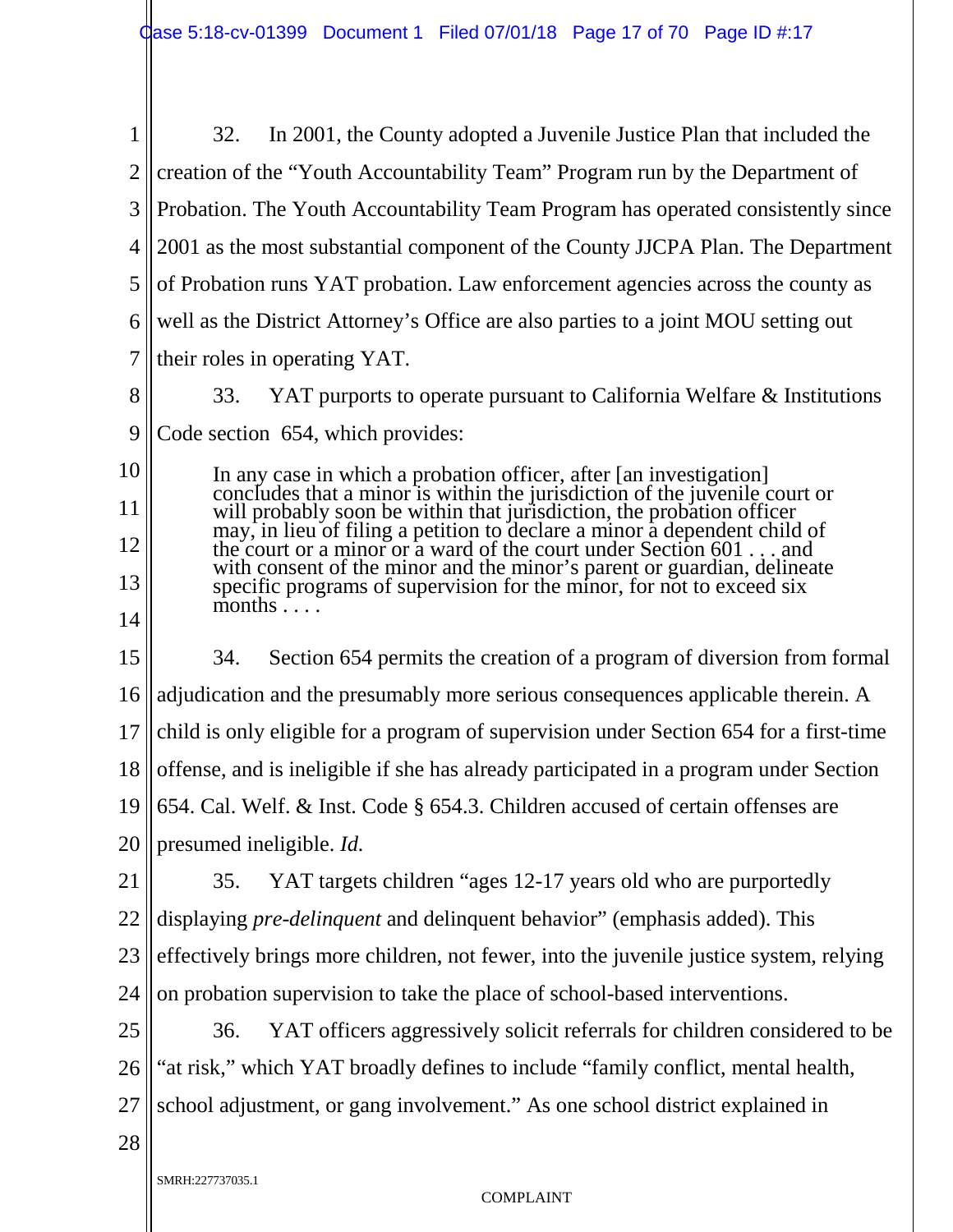1 2 3 4 5 responding to a public records request, "YAT . . . look[s] for students who have been involved in the first stages of school discipline, might have poor or failing grades, and are showing initial signs of moving toward more at-risk behaviors." These children, who have not committed any criminal offense, are then placed on a regimented probation contract.

6 7 8 9 10 11 12 13 14 15 16 17 18 37. As Defendants have described in presenting the YAT probation program to school districts, YAT probation contracts "contain terms and conditions similar to those issued by the Courts to juveniles placed on formal probation," such as curfew, weekly check-ins, home searches, and community service, and last for six months. "Cases may be terminated and forwarded to the YAT District Attorney at any time for possible adjudication in Juvenile Court due to non-compliance or violations," and "[w]arnings, community restriction, and increased or additional terms may be added to an existing YAT contract at any time for non-compliance." These terms mean that a school rule violation can be viewed by Defendants as cause to prosecute a child. The YAT probation contract likewise ominously states that "any violation of the terms and conditions may be grounds for referring the matter to the District Attorney's Office for prosecution," even when the underlying alleged conduct is not criminal.

19 20 21 22 23 24 25 26 38. Each year, most of the County's JJCPA funds are allocated to YAT. For fiscal year 2017–2018, the County proposed budget allocated \$10,627,404 to YAT, ninety-seven percent of the County's JJCPA budget. The vast majority of these funds are allocated to pay the salaries of Probation officers, law enforcement, and District Attorneys' office employees assigned to work with the YAT program. Over a span of eight years, between fiscal years 2009–2010 and 2016–2017, the average percentage of JJCPA funds allocated to salaries and benefits was 82.64%, while community-based organizations received an average of 8.10% of funds.

27

28

SMRH:227737035.1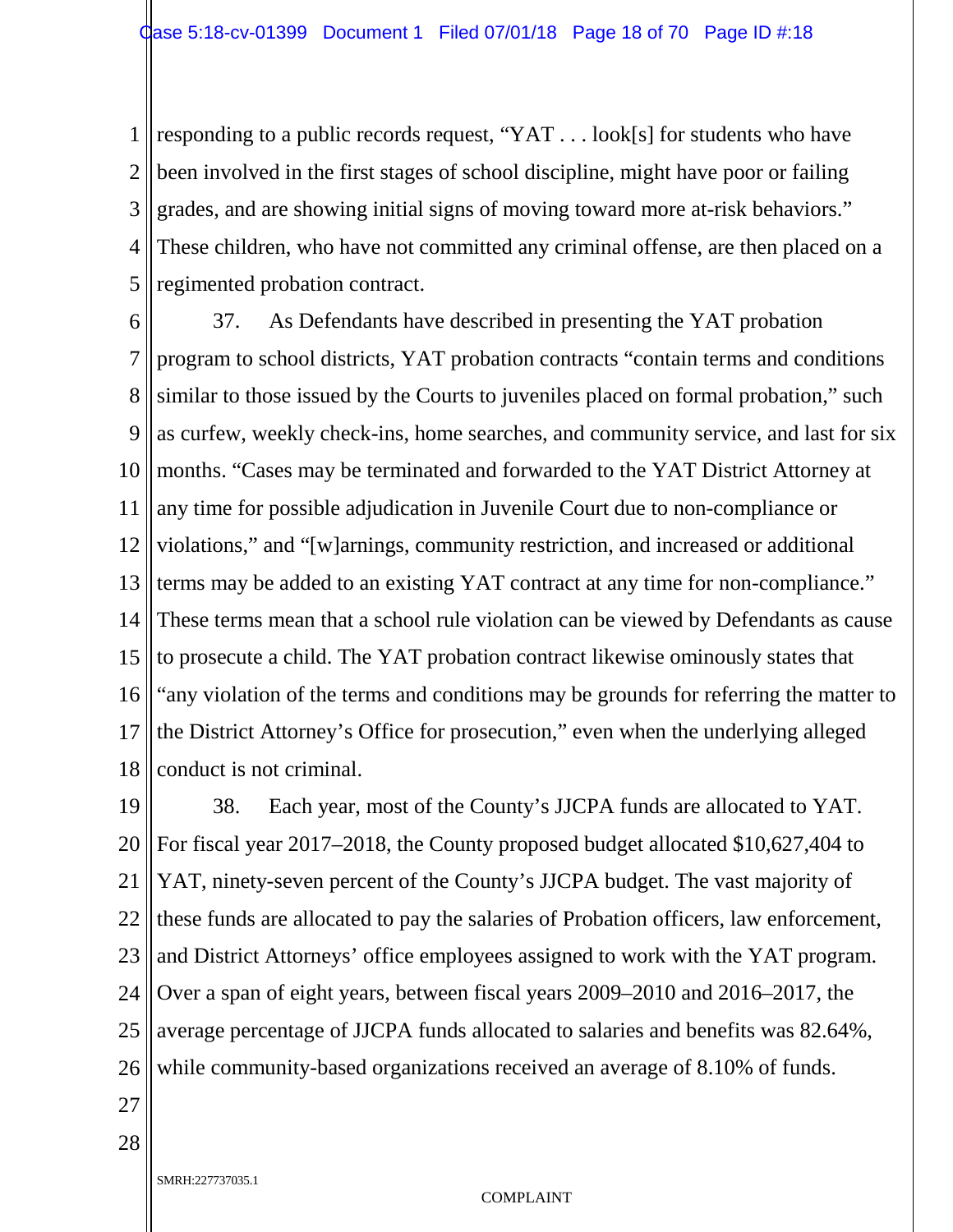1 2 According to the terms of the MOU's, school districts also donate office space and supplies, like telephones, to YAT officers operating within their schools.

3 4 5 6 7 8 9 10 39. YAT is currently established in seventeen school districts in Riverside County. In 2015, the most recent year of complete data available to Plaintiffs, 1,505 children were referred to YAT and 915 were placed on probation. Defendants have actively sought to expand the number of young people placed on YAT probation, including by expanding their presence from high schools into middle schools in Riverside County. In 2016, the Department of Probation itself reported that it had launched an effort to increase referrals, "resulting in a 189% increase in the referrals received monthly."

11

12

C. Defendants Use an Unconstitutionally Vague Law and Vague Referral

13 Criteria to Funnel Children into YAT Probation for Common School Disobedience and Symptoms of Trauma

14 15 16 17 18 19 40. Through YAT, Defendants actively solicit and facilitate referrals from schools, including for non-criminal behaviors, and rely on the vague terms of an antiquated incorrigibility law and an informal process to place children on terms of probation supervision that infringe their constitutional rights, frequently exceed the maximum penalties contemplated by the legislature, and come with other harmful direct consequences.

20 21 22 23 24 25 26 41. Defendants frequently place children under onerous probation supervision not on the basis of the commission of any criminal offense, but merely adolescent misbehavior. A review of the first five years of YAT's operation found that at least seventy-six percent of referrals to YAT were made for status offenses things that are only offenses because of a person's age—and recognized that "[i]n the past, the [Juvenile Justice] system or the community did not actively engage these youth."

27

28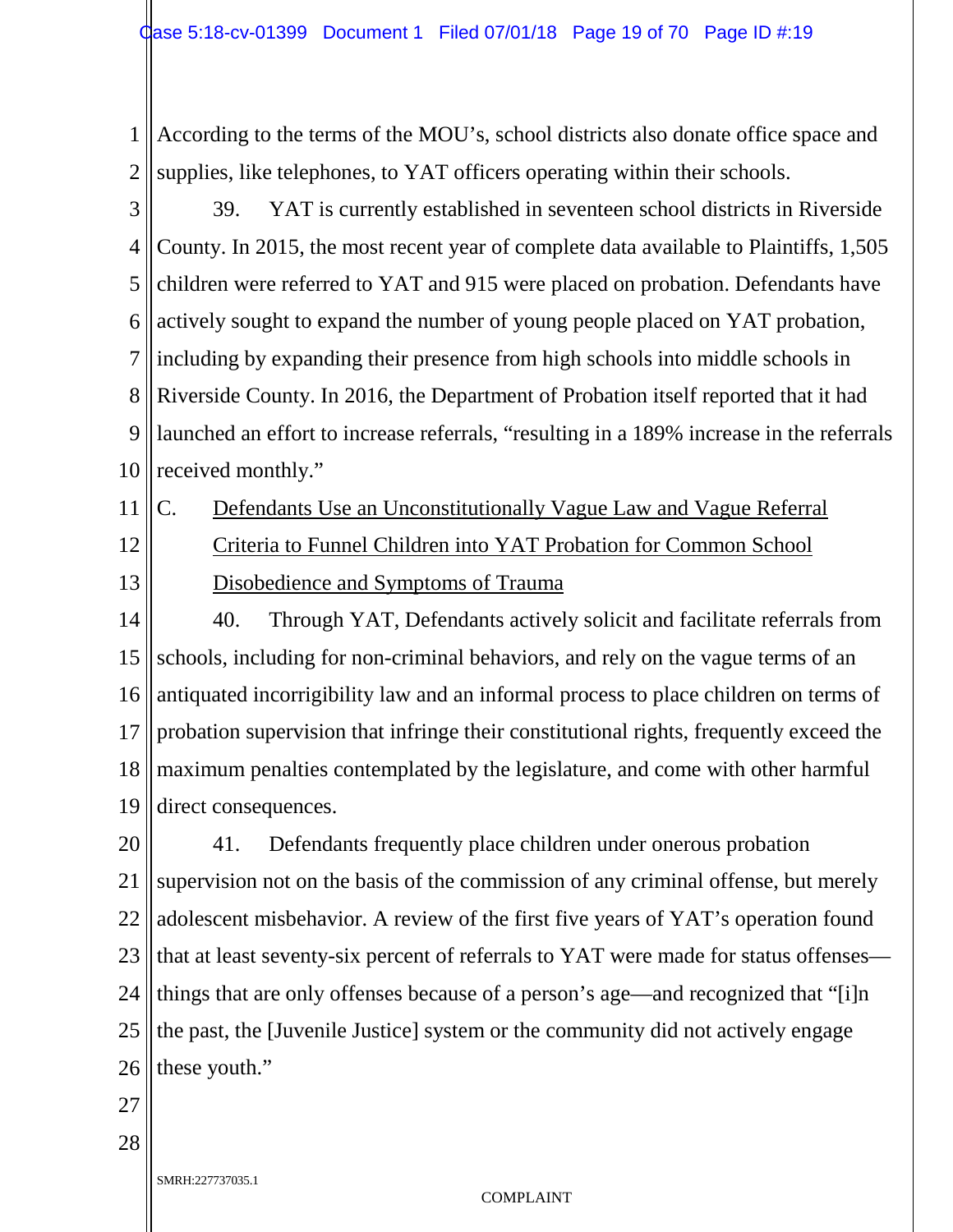1 2 3 4 5 6 7 42. Defendants hide behind the vague terms of California Welfare & Institutions Code section 601 ("Section 601") to inveigle children as young as eleven years old into YAT and the criminal system for a wide range of typical school misbehavior and even for reasons that have nothing to do with accusations of misconduct. For example, some children have been referred to YAT because they have identifiable mental health needs, are exhibiting symptoms of trauma, or are simply showing signs of adolescent immaturity.

8 9 10 11 12 13 14 15 16 43. Section 601 makes it an offense for a juvenile to "persistent[ly] or habitual[ly] refuse[] to obey the reasonable and proper orders or directions of school authorities." This antiquated provision dates to the earliest codification of California law, and to a time when legislative drafters presumed the state's wide latitude to regulate the lives of juveniles, standing in the stead of their parents. The Supreme Court has since made clear that juveniles have constitutional rights, including the right to due process, which the state must respect. *See In re Gault*, 387 U.S. 1 (1967). The terms of Section 601 cannot, therefore, remain unchanged and openended.

17 18 19 20 21 22 23 24 25 26 44. Section 601 provides no further definition of the term "persistently or habitually," leaving the average child or adult to guess at how many instances, or how long a period of disobedience, might trigger the law's invocation. Moreover, the law provides no further guidance in interpreting the term "reasonable and proper orders or directions." Instead, enforcement authority is delegated to school staff, meaning that a teacher can elevate a violation of school rules to a justice system referral on the basis of his or her subjective judgment. The vague terms of these laws invite arbitrary and discriminatory enforcement. The discretion to interpret these vague terms invites implicit and explicit bias in referrals and outcomes impermissibly based on the race and disability status of the child.

27

28

SMRH:227737035.1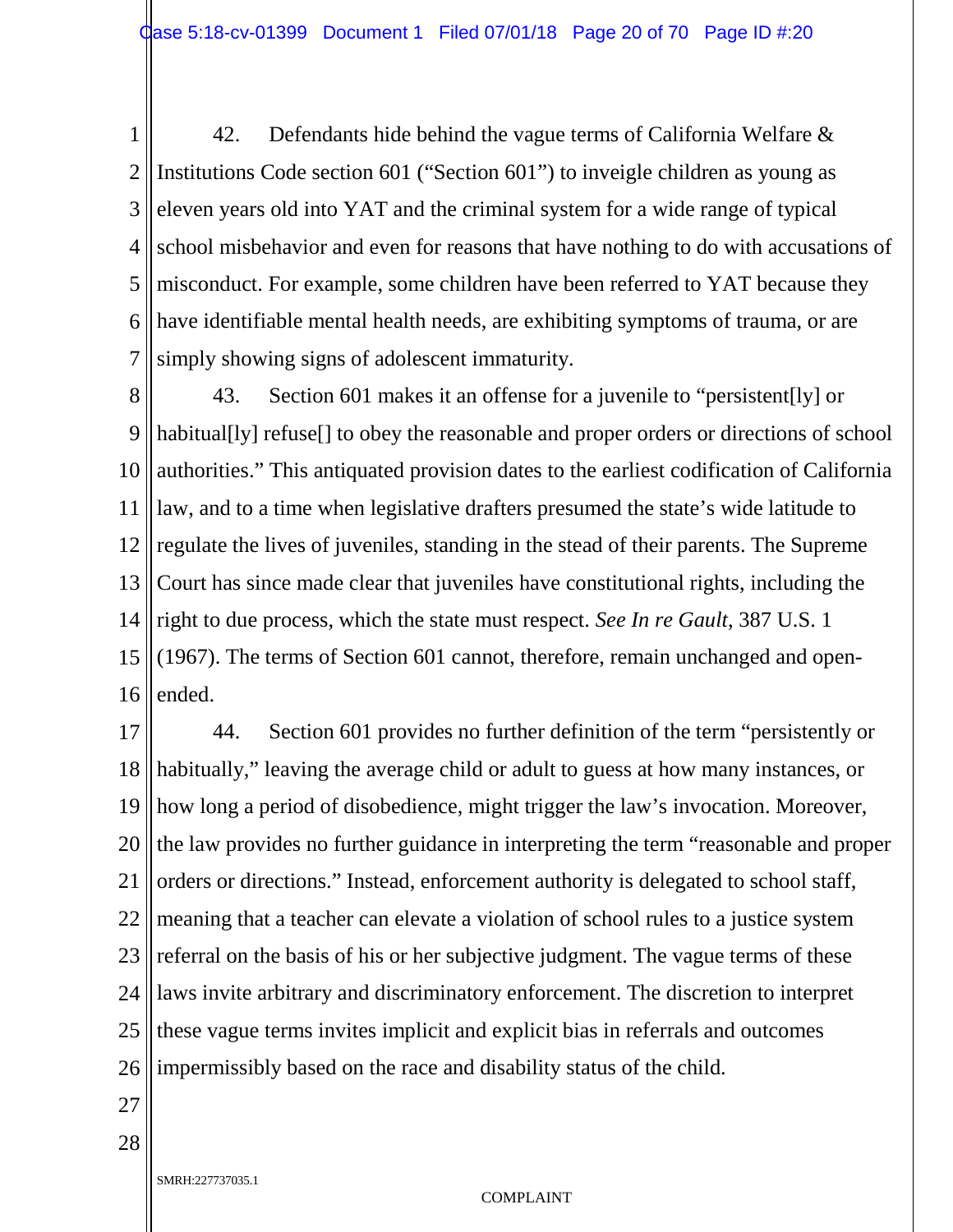1 2 3 4 5 6 7 8 9 10 45. Probation takes full advantage, assuming an unfettered grant of authority. It actively solicits and requires referrals to YAT from school staff pointing to the terms of an MOU they created. Probation encourages referrals for non-criminal, mundane childhood behavior, including: "failure/refusal to follow directives (actively or passively): at school (e.g. talking back to security guard) or at home (e.g. curfew, chores, telephone use)"; "general and repetitive disrespect toward family or school authority figures (incorrigible)"; and "anti-social behavior that disrupts classroom activity—talking during class, refusal to do work, prohibiting others from learning, walking out of class, talking back to the teacher, etc.—as reported by the teacher."

11 12 13 14 15 16 17 18 46. A 2015 YAT Technical Report identifies possible "charges" for YAT referrals to include, *inter alia*, truancy, defiance/incorrigibility, and "mental issues." "Mental issues" is further defined in YAT's template entry assessment form to include "suicide attempts" and "treatment/problems." The standard referral form created by YAT includes similar though not entirely consistent "problem areas" and "mental health issues" that school staff or other referrers can select for Riverside County to then funnel children in crisis into the YAT program and the criminal system.

19 20 21 22 47. Conflating childhood behavior with criminal conduct, Defendants fasttrack and reroute children into criminal supervision who are processing deep grief or trauma, displaying signs of disability, or simply having an off day focusing and following directions. Indeed, children have been referred to YAT for:

- 23
- "behavior issues" (Cambodian elementary school student);
- 24
- "student behavior modification" (Latino seventh grader);
- 25 26
- "is easily persuaded by peers, is often late to school and classes" (Latina eighth grader);

- 27 28
- SMRH:227737035.1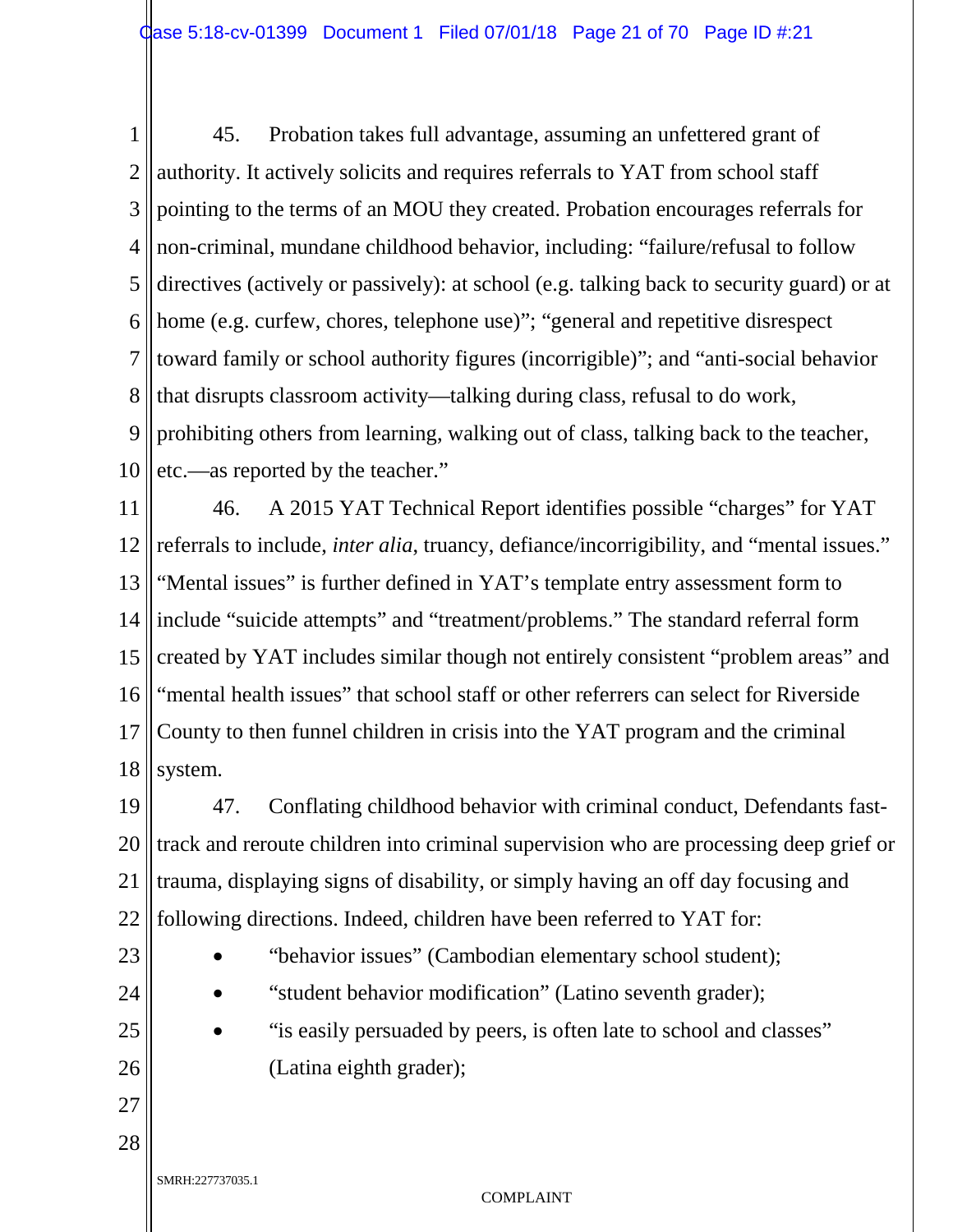|                |                                                                                       | Case 5:18-cv-01399 Document 1 Filed 07/01/18 Page 22 of 70 Page ID #:22           |  |  |  |  |
|----------------|---------------------------------------------------------------------------------------|-----------------------------------------------------------------------------------|--|--|--|--|
| $\mathbf 1$    |                                                                                       | "engaged in profanity and willfully defied authority" (Black eighth               |  |  |  |  |
| $\overline{2}$ |                                                                                       | grader);                                                                          |  |  |  |  |
| 3              |                                                                                       | "caus[ing] daily disruptions by arriving late to nearly all of her classes"       |  |  |  |  |
| 4              |                                                                                       | (Latina seventh grader);                                                          |  |  |  |  |
| 5              |                                                                                       | "poor attendance/grades. Lack of motivation. Mother has not been                  |  |  |  |  |
| 6              |                                                                                       | involved" (Native American eighth grader);                                        |  |  |  |  |
| $\overline{7}$ |                                                                                       | "disrespectful towards peers and staff. Habitual foul language, refuses           |  |  |  |  |
| 8              |                                                                                       | to follow rules" (Latino seventh grader with likely disability); and              |  |  |  |  |
| 9              |                                                                                       | "caused daily classroom disruptions. Uses inappropriate language and              |  |  |  |  |
| 10             |                                                                                       | refuses to do classwork" (Black sixth grader).                                    |  |  |  |  |
| 11             | 48.                                                                                   | As these referrals demonstrate, an alleged violation of Section 601 is            |  |  |  |  |
| 12             | assessed not by any specific metric, but by an indeterminate and wholly subjective    |                                                                                   |  |  |  |  |
| 13             | assessment of a student's behavior. The citations included on Probation contracts are |                                                                                   |  |  |  |  |
| 14             | no clearer. For example, Defendants have placed children on probation contracts for   |                                                                                   |  |  |  |  |
| 15             | such vague and innocuous reasons as:                                                  |                                                                                   |  |  |  |  |
| 16             |                                                                                       | "incorrigible minor" (Latina eighth grader from Mountain View Middle)             |  |  |  |  |
| 17             |                                                                                       | School, Beaumont Unified School District);                                        |  |  |  |  |
| 18             |                                                                                       | "Suspension, Defiance, Disruptive Behavior, Previous MH                           |  |  |  |  |
| 19             |                                                                                       | Intervention" (white eighth grader from Riverside Unified School                  |  |  |  |  |
| 20             |                                                                                       | District);                                                                        |  |  |  |  |
| 21             |                                                                                       | "601 (Defiance and Disruptive Behavior)" (Latino eighth grader from               |  |  |  |  |
| 22             |                                                                                       | Mira Loma Middle School, Jurupa Unified School District); and                     |  |  |  |  |
| 23             |                                                                                       | "school discipline" (Latino fifth grader from Dr. Carreon Jr. Academy,            |  |  |  |  |
| 24             |                                                                                       | Desert Sands Unified School District).                                            |  |  |  |  |
| 25             | 49.                                                                                   | Often, Probation merely cites the catch-all phrase "601 WIC," with no             |  |  |  |  |
| 26             |                                                                                       | further specification, as the basis for placing children on YAT probation. Other  |  |  |  |  |
| 27             |                                                                                       | times, Probation omits any reference to Section 601 or any other code section and |  |  |  |  |
| 28             |                                                                                       |                                                                                   |  |  |  |  |
|                | SMRH:227737035.1                                                                      | <b>COMPLAINT</b>                                                                  |  |  |  |  |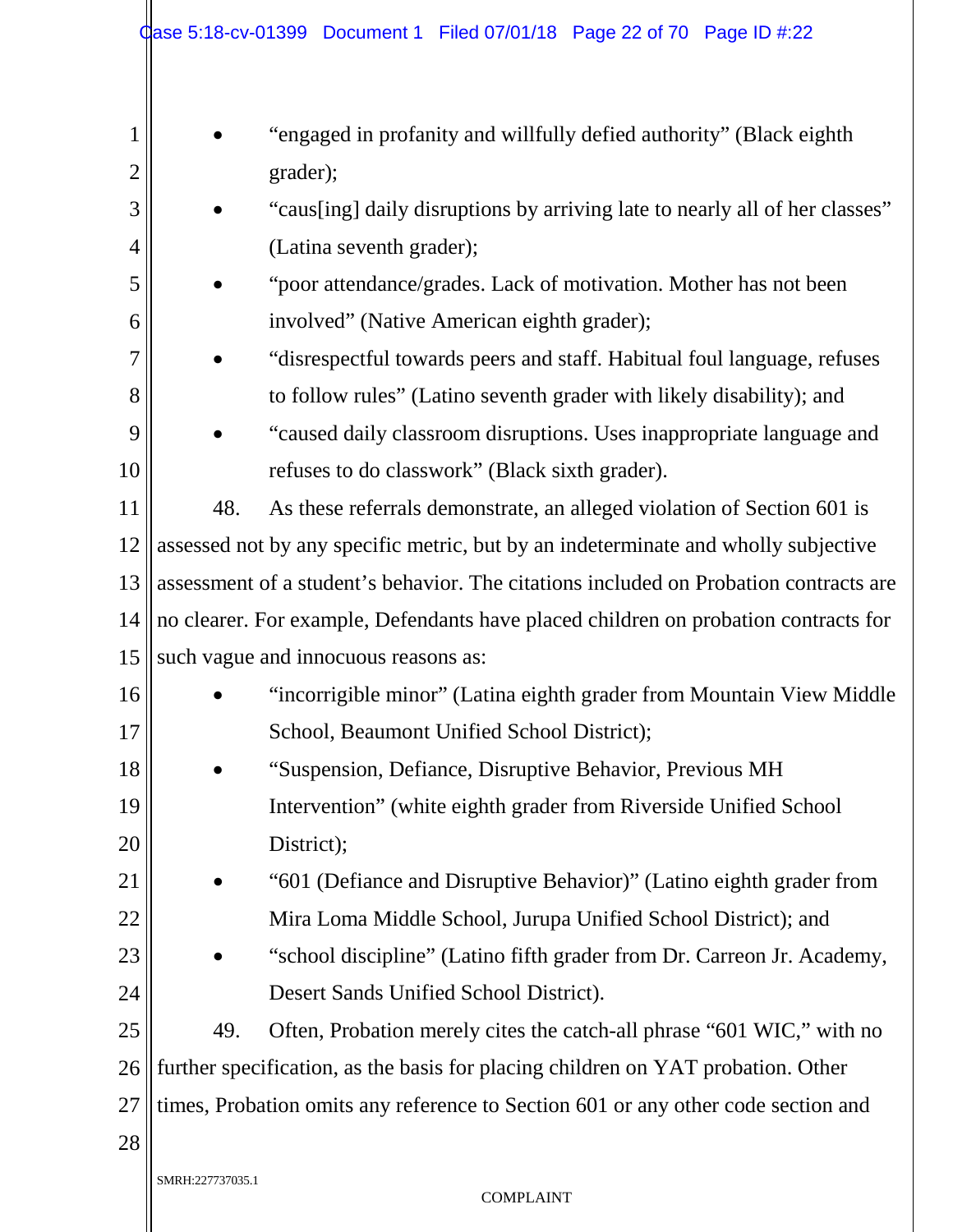1 2 3 4 5 6 instead cites "school discipline," "grades / behavior," "disruptive school behavior and bullying," and other school-related behavior on a YAT probation contract, adding to the uncertainty. Since 2005, Probation has swept into its supervision more than 12,971 children who had no previous history of court or probation involvement merely because Probation deemed the child to be "at risk" for future misbehavior and thus "soon to be within the [juvenile court's] jurisdiction" under Section 654.

7 8 9 10 11 12 13 14 15 16 17 18 19 20 50. The terms of Sections 601 permit not only an arbitrary, but also a racially discriminatory exercise of law enforcement power. For example, one referral to YAT for an eleven-year-old sixth grader was in part based on the child's perceived "use [of] 'race card' against [school] staff," suggesting that students who challenge racial discrimination by school staff may be deemed offenders and "at risk" of becoming criminals. In Riverside County, and across the state, Black children are more likely than others to be charged with violating Section 601. Between 2003 and 2016, Black children in Riverside County were two and a half times more likely than their white counterparts to be referred to YAT under Section 601. Latinx children were also almost one and half times more likely than their white peers to be referred to YAT under Section 601. Riverside County's racial discrimination and abuse parallels findings in the context of school discipline, where racial disparities are most prevalent in discipline for subjectively-defined offenses, such as "disrespect."

21 22 23 24 25 26 51. During the 2015–16 school year, Black children were referred to YAT at nearly three times their rate of enrollment countywide, and Black boys in particular were referred to YAT at *over* three times their rate of enrollment. About thirty-two percent of Riverside County students are Latinx, but Latinx students were more than thirty-nine percent of all YAT referrals during the 2015–16 school year. A significantly greater proportion (thirty percent) of referrals for Latinx students

27

28

SMRH:227737035.1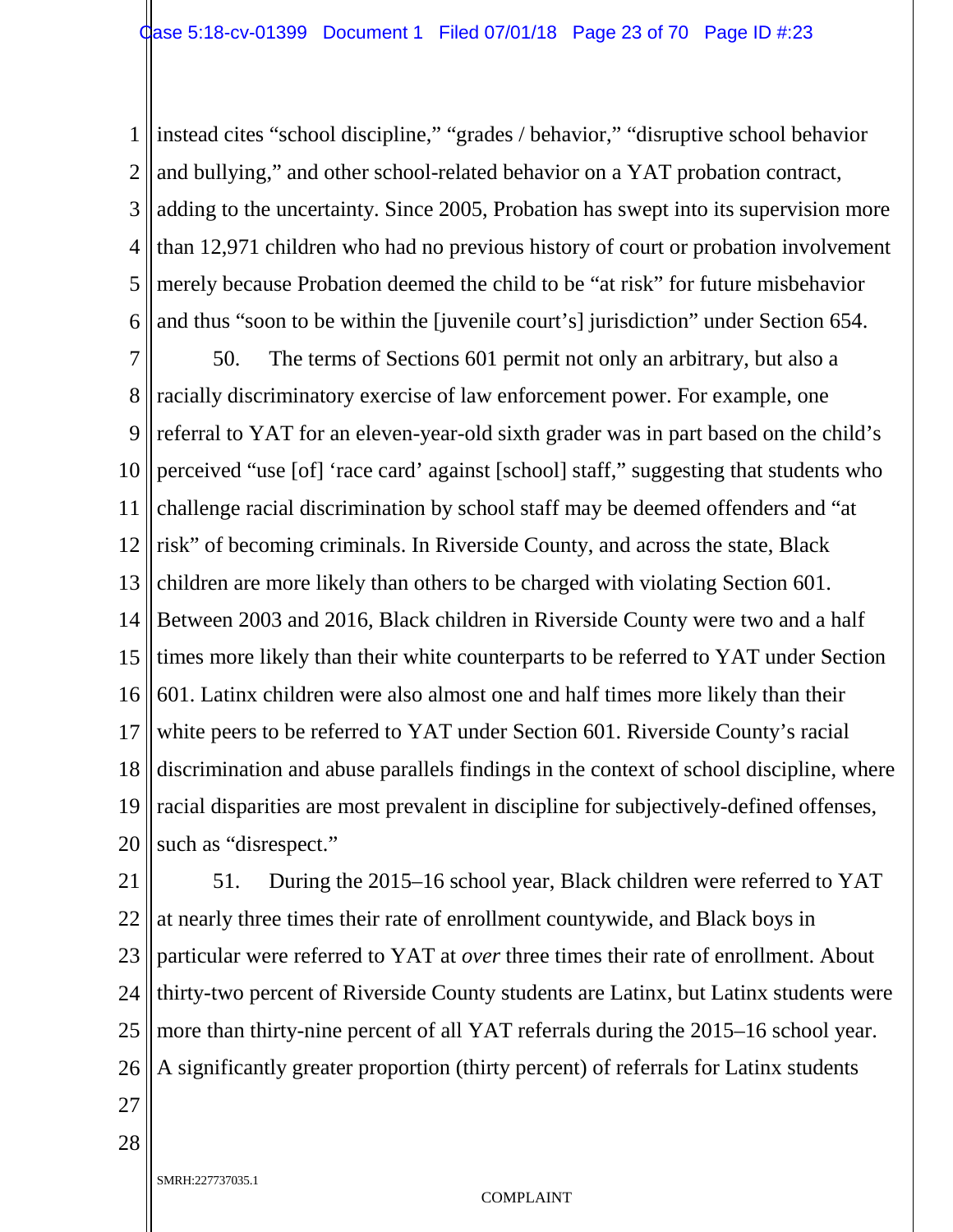1 2 were for the lowest-level, Section 601 offenses (defiance, incorrigibility, curfew and truancy), as compared to students in other racial groups.

3 4 5 6 7 8 9 10 11 12 13 14 15 16 52. Riverside County persistently abuses Section 601, ensnaring children experiencing grief, trauma, mental health issues, or behavioral disabilities and subjecting them to probation supervision and the criminal system. For example, one sixth grader was targeted for YAT after a conversation between an administrator and the student's parent revealed that the child was experiencing "[a]nger/grief issues[, is s]eparated from his father[, and] his [u]ncle died last year." A Black seventh grader who was experiencing "grief over loss of [her] baby sister" was similarly referred to YAT probation for "grief, bullying, and instigation." A middle school principal who knew that an eleven-year-old boy was homeless nonetheless sent the child to Probation because he was "frequently absent from school." Under the vague terms of the law, the trauma and hardship associated with death and experiencing homelessness can be cited to sweep children into an unconstitutional program that turns their normal, age-appropriate reaction to difficult circumstances into "offenses," sending them into a pipeline to the criminal justice system.

17 18 D. Defendants Disregard Fundamental Due Process Protections in Placing Children on Probation

19 20 21 22 23 24 25 26 53. Defendants have targeted and funneled thousands of children who would not otherwise be drawn into contact with the juvenile system, imposed onerous demands, and abused outmoded and vague statutory provisions. Further, Defendants, as a policy, practice, or custom, operate YAT in a manner that violates fundamental tenets of procedural due process, inducing "consent" that is not voluntary, knowing, or intelligent and is instead made without adequate notice or the advice of counsel and absent oversight or a meaningful opportunity to be heard by an independent arbitrator.

27

28

SMRH:227737035.1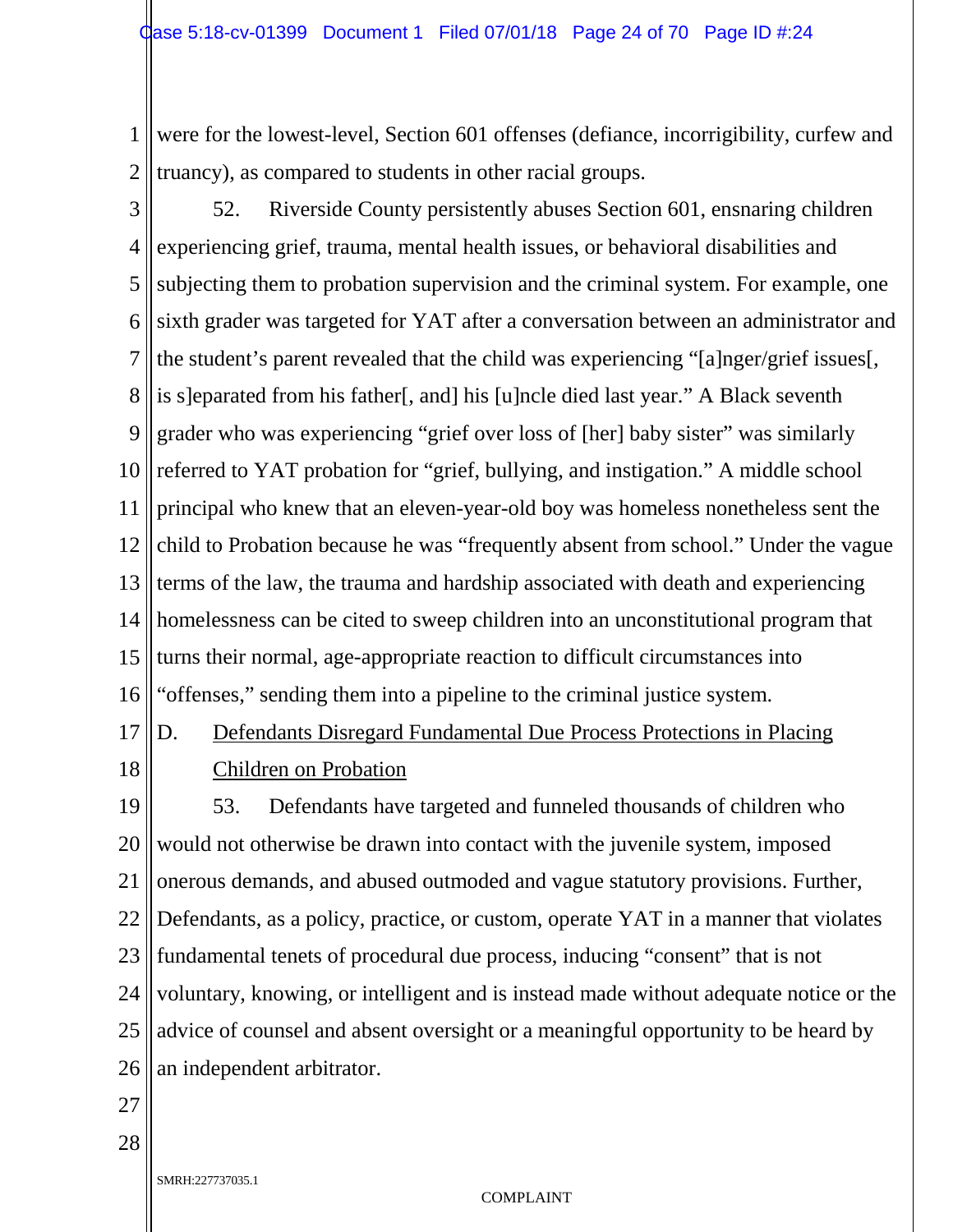1 2 3 4 5 6 54. Defendants authorize, approve, and encourage officers to use as little as a phone call to notify children and their families of referral to YAT. This practice fails to ensure that children have sufficient notice of the allegations against them and the consequences they face. A child's referral to the YAT program initiates a onesided process controlled by Probation that operates without procedural safeguards that are fundamental to a lawful and credible justice system.

7 8 9 10 11 12 13 14 15 16 17 18 55. Even the most substantial form of notice contemplated by Defendants, a letter, falls far short of what due process requires. The letter is printed on Probation letterhead and indicates that the child was referred to YAT probation, which is described as a "diversion program." Because a referral can be made by anyone, for any reason, this may be the first time that a child and her family learn that she is accused of committing an offense or being vaguely "at risk" of committing a criminal offense. Information describing the reason for referral is limited to at most a legal code citation and a police report number, if one exists. The letter fails to provide the text describing the law the child allegedly violated, or any description of the conduct the child allegedly engaged in. This complete failure of notice places the burden on children and their families to figure out why they are required to meet with Probation.

19 20 21 22 23 24 25 26 27 56. Probation's letter also fails to provide any explanation of the child's rights, the juvenile court process, an explanation of the requirements of YAT probation, or the consequences that follow from being placed on YAT probation. Noticeably absent from the letter is any statement informing the child and the child's family that YAT probation is entirely voluntary. Instead, the terms of the letter indicate that compliance is required. The letter sometimes includes language indicating either that an appointment has been scheduled for a particular date and time, or that the parent "must contact [the probation officer] as soon as possible" to schedule an appointment. Both of these provisions convey that meeting with the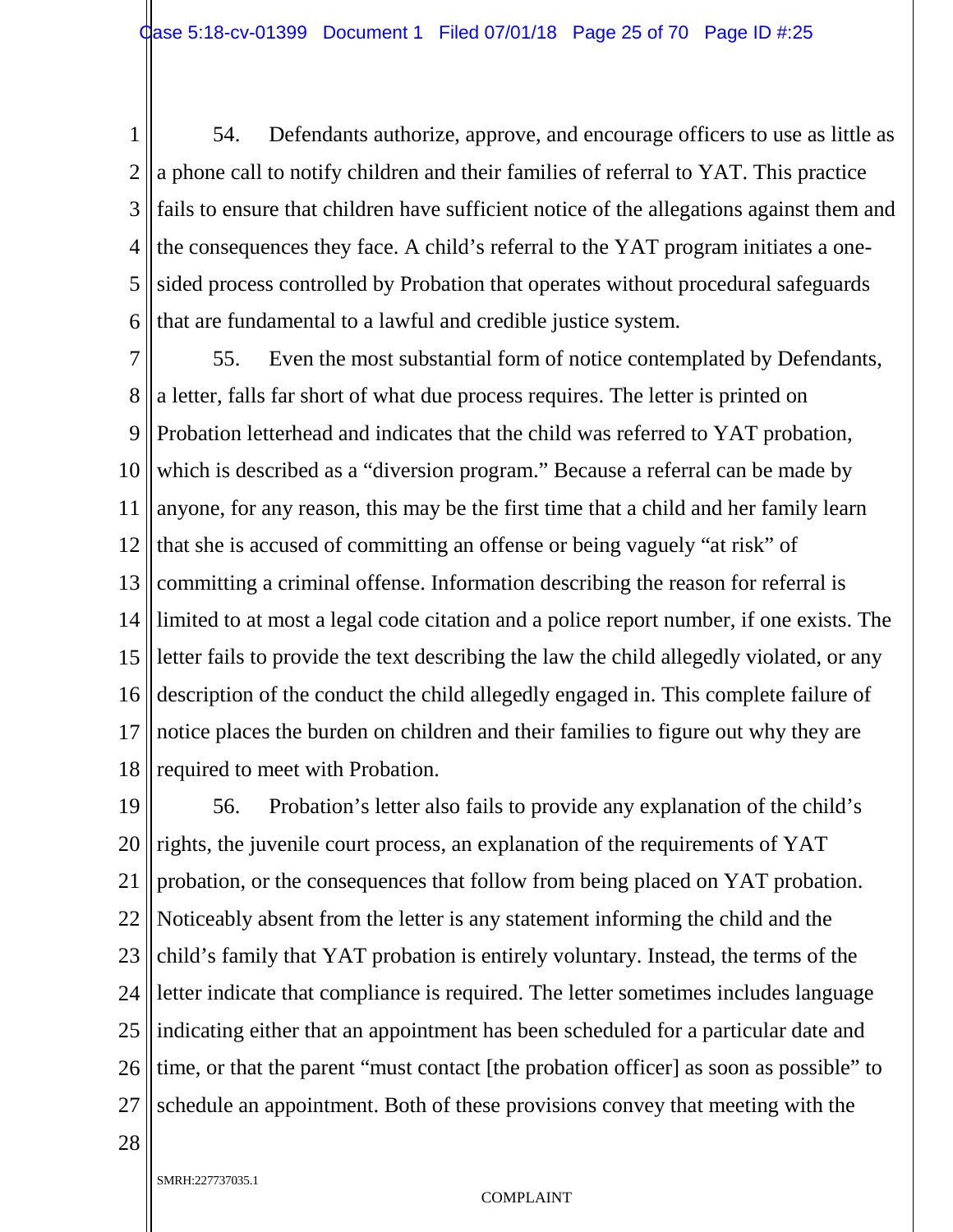1 2 3 4 probation officer is required. The probation officer may also include a warning in the letter that if a family fails to meet the appointment or response deadline, "the matter may be referred to the Riverside County District Attorney's Office for the filing of criminal charges in Juvenile Court."

5 6 7 8 9 10 11 12 57. Moreover, the notice letter is written in English. Apparently recognizing that many families in Riverside County speak Spanish as a first language, the letters also state in Spanish: "If you do not speak English, please bring a member of your family or a friend to be your interpreter." The letter does not offer to provide a translation of the letter or to provide an interpreter for the appointment. The failure to provide translation only adds to the power imbalance and the inability of the child, and the family, to comprehend the circumstances and make an informed choice regarding YAT probation.

13 14 15 16 17 18 19 20 21 22 58. In other instances, and consistent with policy, practice, and custom, Probation fails to provide any formal written notification to a child and the child's family indicating that the child has been referred to YAT. Instead, Defendants inform the family by phone or other informal means. When notice is provided during a phone call or by other informal means, it fails to provide the most basic assurances of fair process. There are serious consequences if a family does not understand or fails to remember details communicated solely over the phone. According to Defendants, failure to attend a meeting could result in criminal charges or a determination that the family is ineligible for diversion. At this critical juncture, notice by phone is wholly insufficient.

23 24 25 26 27 59. Children and their families thus arrive at the YAT probation meeting misled and believing that they face criminal charges and that they are required to meet with a probation officer, but without information about the charges, the juvenile court process, the terms and consequences of YAT probation, or their legal rights. In addition to the informational asymmetry, children who have never been in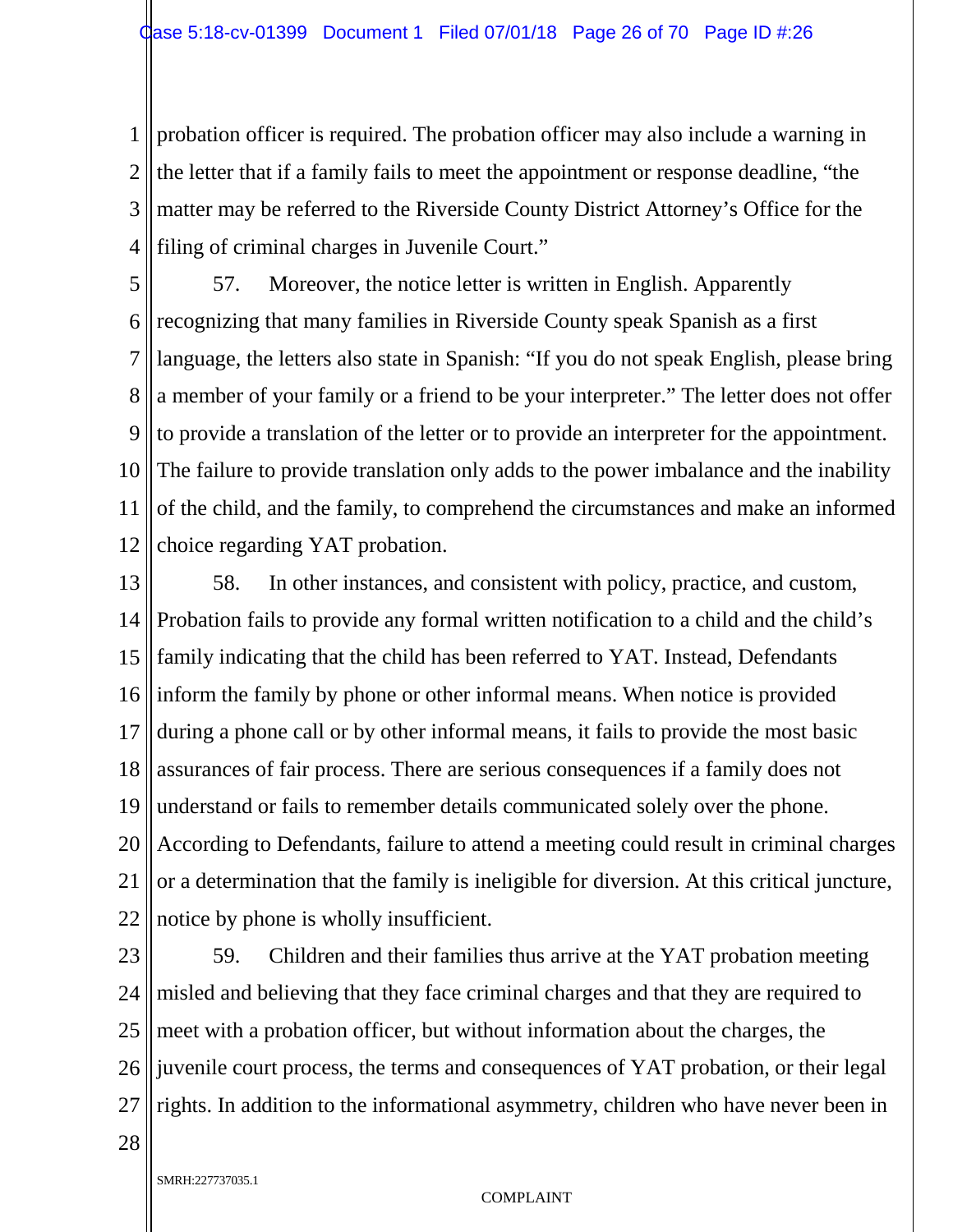1 2 3 4 5 6 7 trouble with the law before walk into a law enforcement setting and are surrounded by several experienced, sometimes armed, law enforcement officers. These meetings are held at YAT offices or police departments and are attended by probation officers and police officers, who may be visibly armed. Representatives of the District Attorney's Office are also actively involved in preparing for YAT contract meetings and can attend. In addition to the lack of adequate notice, children are also without appointed counsel to advise them.

8 9 10 11 12 13 14 15 16 17 18 19 20 60. During the meeting, probation officers present children and their families with a YAT probation contract requiring compliance with numerous conditions to purportedly avoid the possibility of prosecution. Riverside County, however, does not prosecute Section 601 petitions, meaning that acquiescence to YAT in exchange for an agreement not to prosecute is entirely misleading, if not outright false. Moreover, children, and families, are not informed that the conditions of YAT probation are often more onerous than those they would face if they did not agree to YAT probation. For example, a first time possession of marijuana at school, if pursued, is punishable under California law by four hours of counseling and ten hours of community service, and no form of probationary supervision is authorized by the law. Cal. Health & Safety Code § 11357(d). However, children have been placed on probation supervision with many additional onerous terms for the same offense.

21 22 23 24 25 26 27 61. Surrounded by law enforcement, and lacking basic information and advice of counsel, a child is presented in this meeting with a critical decision: if she declines to accept probation supervision at this moment, according to Defendants, she may be required to go to court and may not be offered diversion again. If she accepts YAT probation, she submits to onerous terms of supervision. The decision carries consequences of which the child will likely be unaware, seriously impairing her ability to evaluate her options.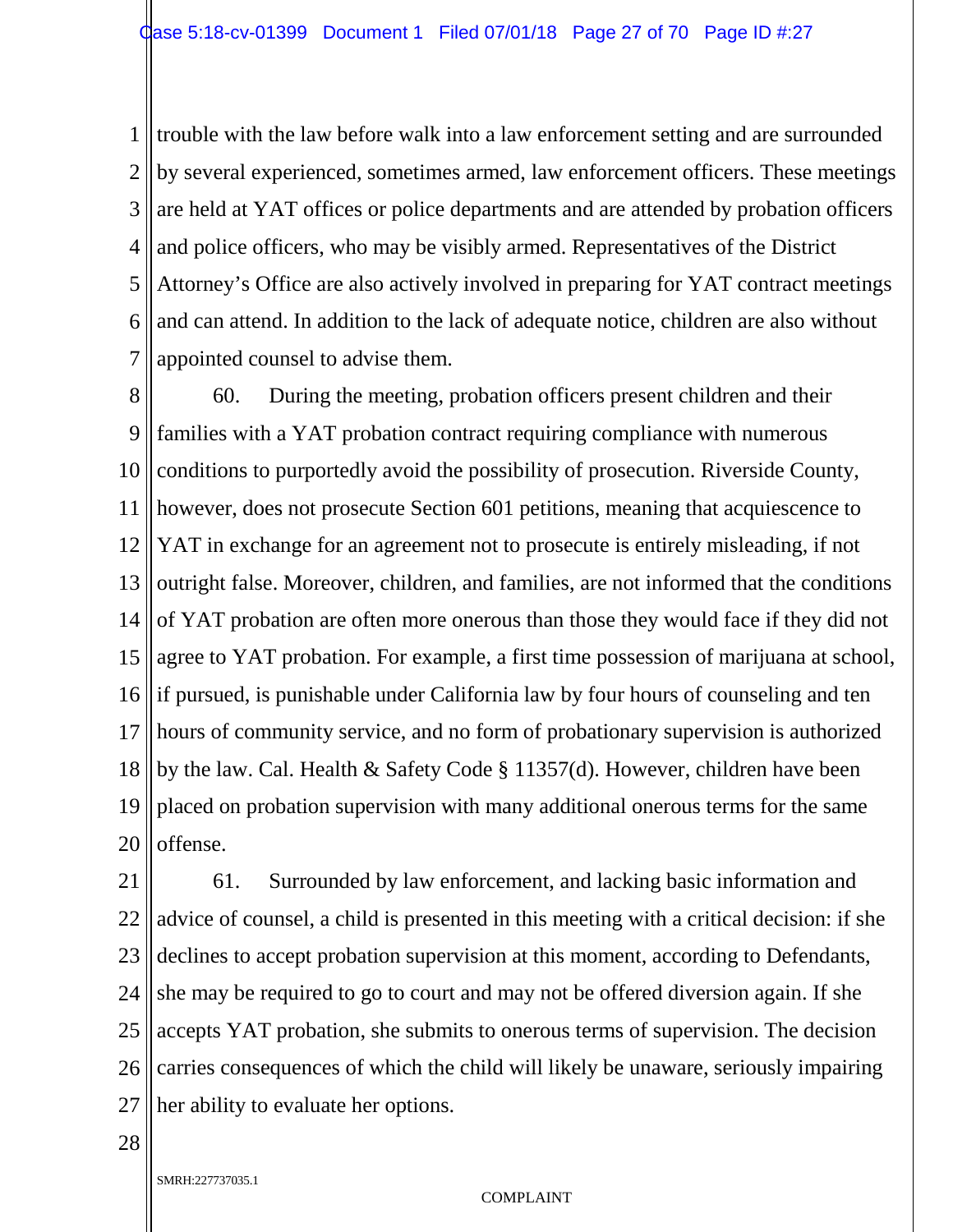1 2 3 4 5 62. In these circumstances, a child cannot voluntarily, knowingly, or intelligently agree to YAT probation. Nor could their families or any adult. Defendant officers obtain acquiescence to YAT probation through a process marked by a complete lack of procedural safeguards and a coercive and intimidating environment.

6 7 8 9 10 11 12 13 14 15 16 63. Under these conditions, the likelihood that Plaintiffs' constitutional rights will be violated is clear. Federal and state constitutional laws, as well as state statutory laws, protect various children's rights implicated by the YAT probation placement procedures and the determination of whether to choose YAT probation or defend against allegations in court. These include liberty and privacy interests as well as the right to a speedy trial and the right to remain silent. The right to counsel is also afforded to California Juveniles in all proceedings under California Welfare & Institutions Code sections 601 and 602. Cal. Welf. & Inst. Code § 634. Despite the clear implications of a decision to accept YAT probation on these firmly established rights, Probation has no policies in place to ensure that officers respect these rights or advise children regarding their rights.

17

18

E. YAT Contract Conditions Exceed Statutorily Authorized Consequences and Unconstitutionally Intrude on Constitutional Rights

19 20 21 22 23 24 25 26 27 64. When a child acquiesces to participate in YAT, she receives a sixmonth probation contract memorialized on a standard, pre-filled form, which includes a checklist of default terms of YAT probation supervision. Additional terms may be checked or amendments made during the meeting. The terms of YAT probation are numerous, including required compliance with curfew, weekly checkins with probation, attendance at weekly classes, requirements to obey parents, probation, and school authorities, notifications of any absence or late arrival at school, drug testing, requirements to attend a corrections facility tour, and other terms. These terms are not drawn based on a nexus with the underlying offense.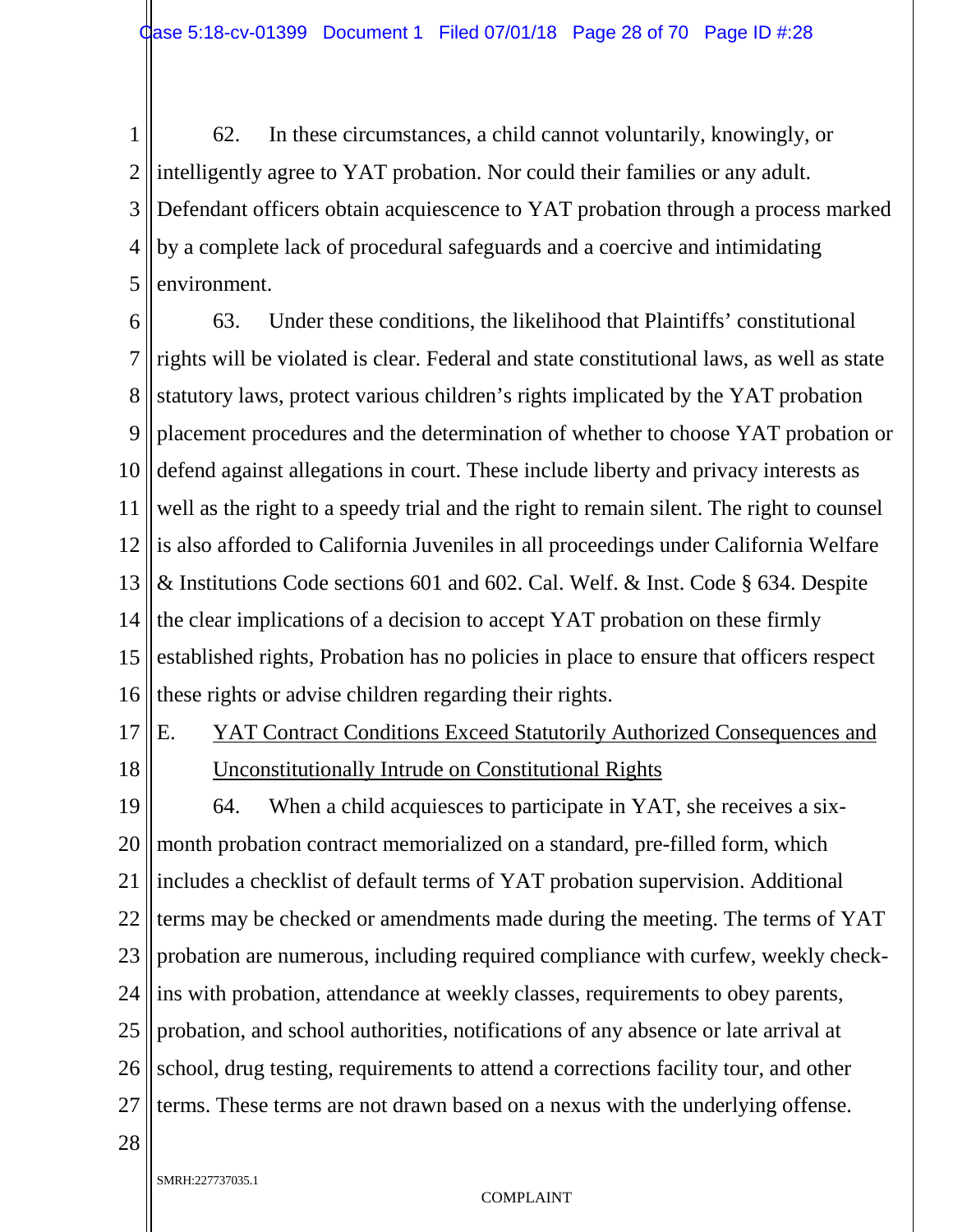1 2 3 4 5 6 7 8 9 10 11 65. Pursuant to policy, practice, and custom, YAT probation imposes terms that are often more onerous and invasive than even court-ordered probation for similar offenses. The standard YAT probation contract permits YAT officers to impose broad search conditions stating: "I will submit to search/test of my person/vehicle/premises upon request of the Probation Officer or YAT member." While this term encompasses testing, in some cases, a drug testing requirement is also included as a separate line. Children, and their families, are not informed that this term constitutes a waiver of their Fourth Amendment Rights. This term thus allows Defendants to assert broad authority to search and surveille children and their families, without even a determination of probable cause and without judicial oversight at any point in the process.

12 13 14 15 16 17 18 19 20 21 66. The Fourth Amendment prohibits the imposition of such broad search conditions without a conviction or adjudication of delinquency. California Welfare & Institutions Code section 654, cited by Defendants, does not extend authority to impose search conditions. However, a blanket search term is included in Defendants' standard YAT probation contract. Defendants have no standard advisals of children's Fourth Amendment rights. Children are presented with these terms, in the context of the highly imbalanced YAT contract meeting, and purportedly broadly waive their Fourth Amendment rights by signing the probation contract. Waiver in these circumstances is not and cannot be voluntary, knowing, or intelligent.

22 23 24 25 26 27 67. Pursuant to policy, practice, and custom, YAT team members also regularly remove children from classes to conduct "check-ins" during the school day. These check-ins interfere with a child's school engagement and are not scheduled around the student's or school's needs, but on the basis of the YAT team members' schedule. During these impromptu check-ins, YAT team members question children about topics including their social life, grades, and classroom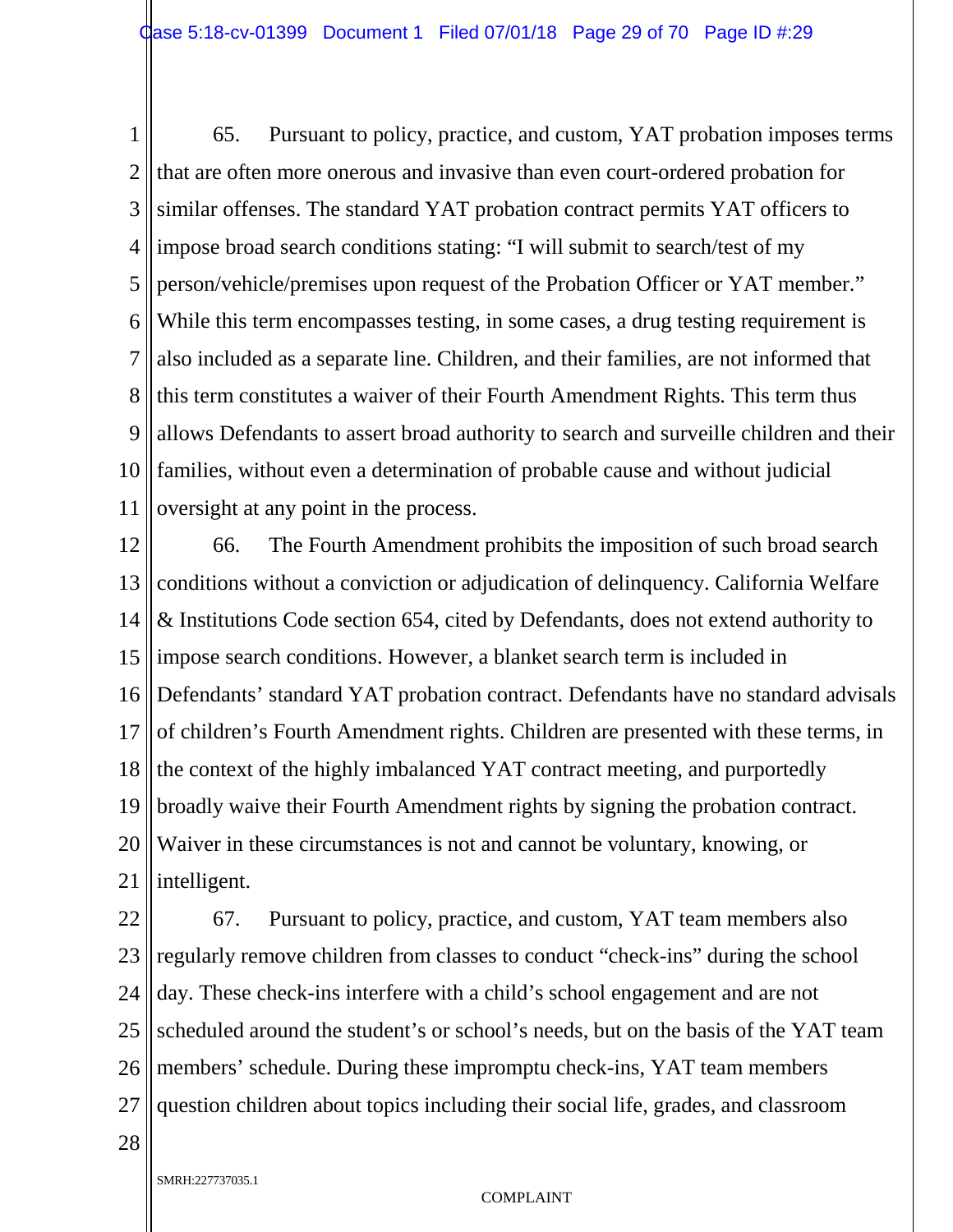1 2 subjects. While check-ins occur on a weekly basis, children do not always see the same YAT officer and have little understanding of the function of these check-ins.

3 4 5 6 7 68. The standard YAT probation contract also includes overbroad directives that chill and infringe upon the child's First Amendment rights to expressive association, including prohibiting association with anyone "not approved of by YAT" and requiring that the child "have no negative contact with anyone," with no further definition of the nebulous term "negative contact."

8 9 10 11 12 13 14 15 16 17 69. YAT probation terms also commonly require a child to write an apology letter about the alleged reason for referral. These letters are likely to include admissions and other statements that could be used against a child in court. However, Defendants do not advise children of their rights. Nor do they provide any explanation of how these letters will be stored or used, and no assurance regarding whether the letters will be treated as confidential. YAT officers obtain a substantial amount of additional personal and sensitive information about the child and their families and provide no assurance regarding how they will use and store this information or under what circumstances the information may be disclosed to others.

18 F. Privacy Implications

19 20 21 22 23 24 25 26 70. YAT probation interferes with children's privacy. Defendants collect a wide array of private information about a child, such as: education records, counseling records, risk assessments, letters of apology, photographs, records of supervision contacts and home searches, and drug tests. YAT officers including law enforcement and the District Attorney's office engage in "an ongoing sharing of information" compiled about children through the course of YAT probation. Information may also be shared with other law enforcement agencies, such as gang task force officers.

27

28

SMRH:227737035.1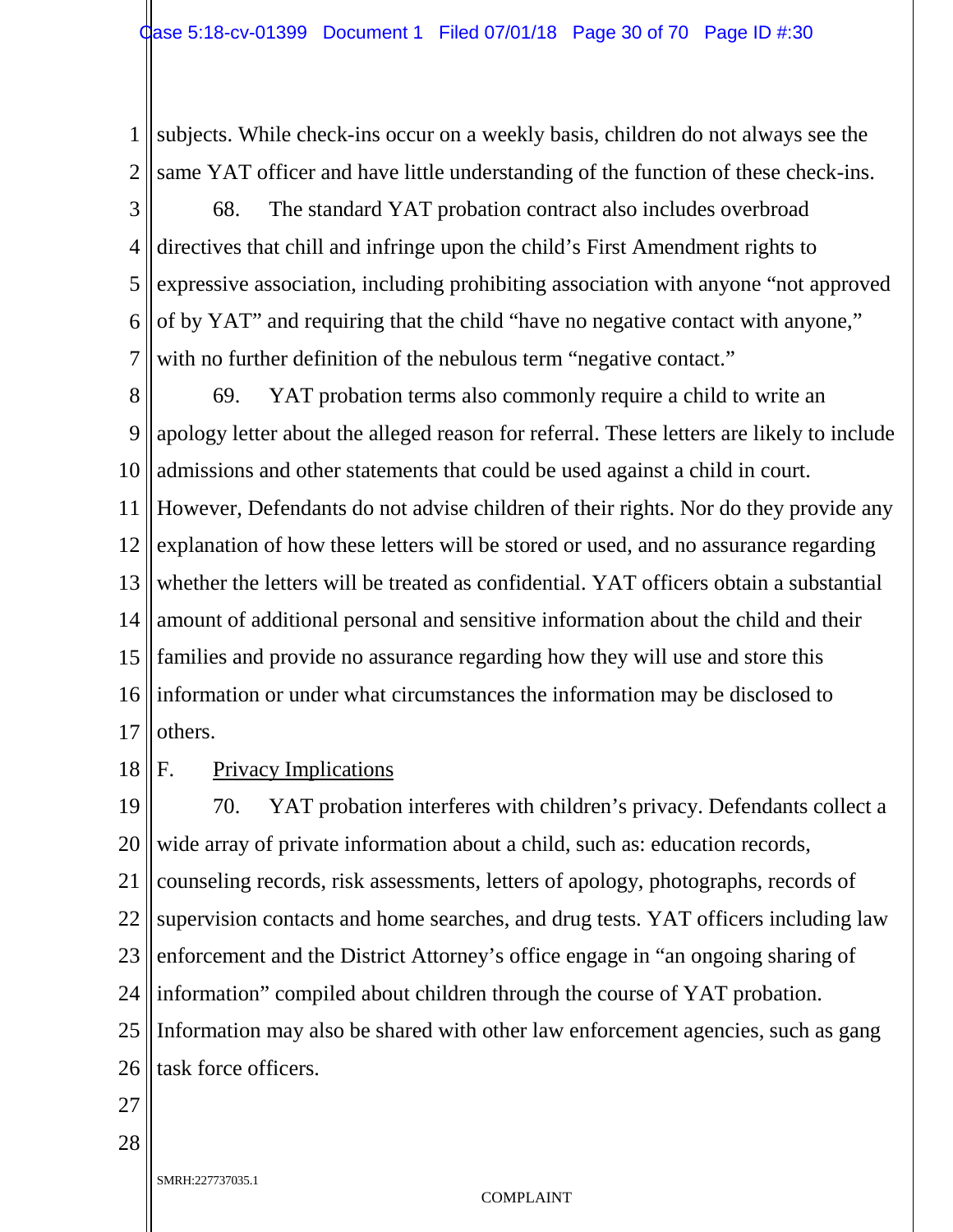1 2 3 4 5 6 7 71. YAT requests that schools making referrals provide "Discipline Records; Transcripts/Grades; and Attendance Records." These records are supplied without parent or student consent, despite the fact that these records are subject to close confidentiality rules under the Family Educational Records and Privacy Act, 20 U.S.C. § 1232g. In Murrieta, for example, YAT officers are given direct access to the school student records database. Information is also compiled from other law enforcement and social services data sources.

8 9 10 11 12 13 14 15 16 17 18 19 72. During the YAT probation contract meeting, YAT officers ask families questions about "[w]ho lives in the home" including "names and date of birth or age," drug/alcohol abuse, domestic violence, probation or parole, weapons and ammunition, and any criminal history. They also conduct a risk assessment, using a standardized form asking questions about "[l]ack of knowledge by parents or guardians of minor's friends and activities" and a lack of age-appropriate rulesetting; whether there are "chronic discipline problems"; whether the minor has engaged in "substance abuse multiple times, beyond experimentation"; whether "any relative with whom the minor associates with [sic] has . . . a prison record" or "pending an adult or juvenile adjudication"; and whether the minor "associates with a gang or tagging crew." Children are also required to sign a release granting YAT officers access to highly personal counseling records.

20 21 22 23 24 25 26 73. Children referred to YAT probation are assigned a Central Intake Division ("CID") number, which is used to track information about the child in Probation's Juvenile Adult Management ("JAMs") database. Upon information and belief, other agencies associated with YAT probation also record and maintain information about children in their own databases, using the same CID number or another unique identifier for the child. The files associated with a child's CID number remain even if the child is not ultimately placed on YAT probation.

27

28

SMRH:227737035.1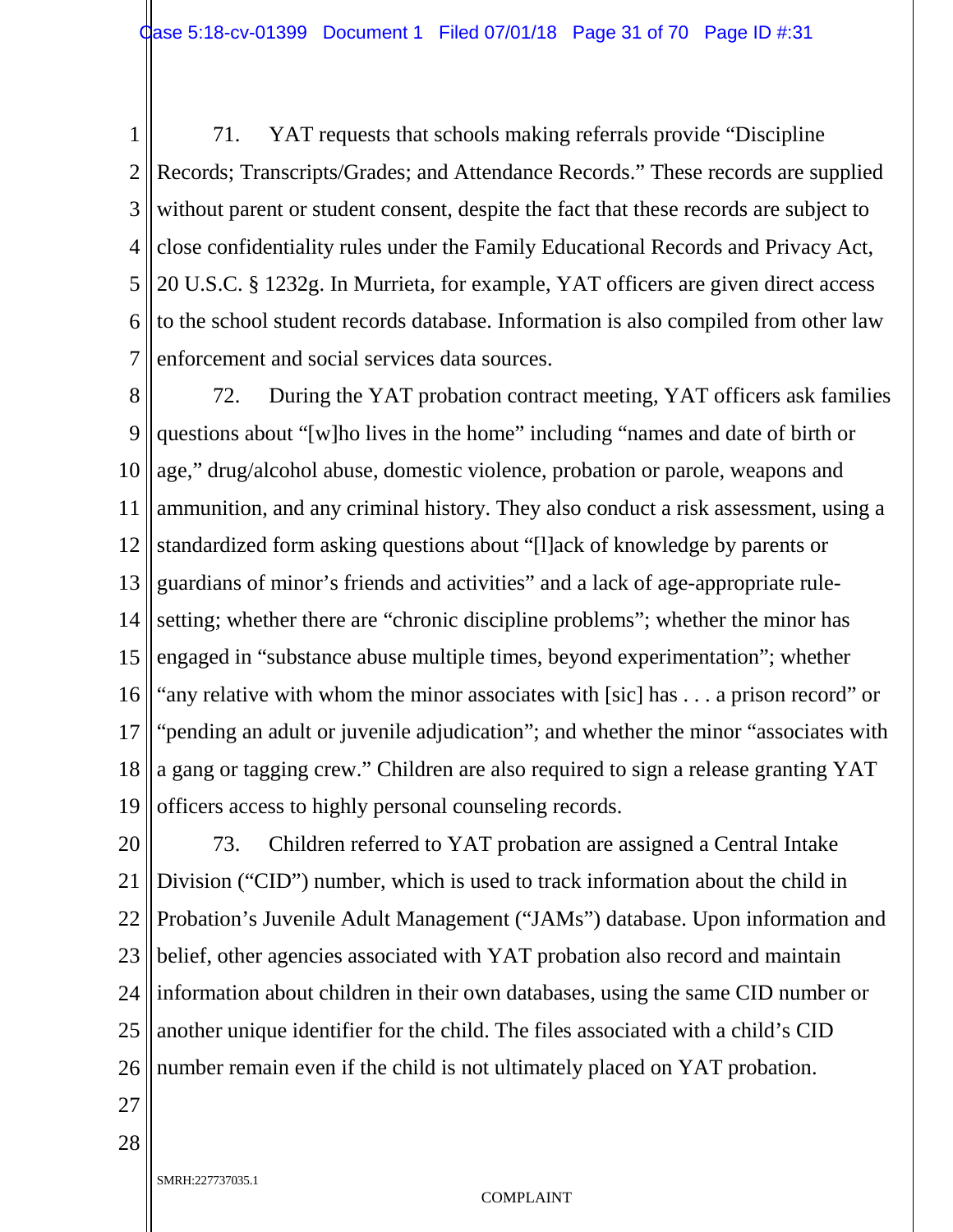1 2 Probation and other YAT officers create field contact notes describing their contacts with children through YAT. These notes are then entered into the child's case file.

3 4 5 6 74. Defendants provide no explanation of the types of information gathered and retained on children who are placed on YAT probation. Nor do they provide information about how it will be stored, and what if any confidentiality protections are provided.

7 8 9 10 75. Defendants do not uniformly provide children placed on YAT probation with information about sealing records, or inform children of the possibility that records will be maintained by Probation and other agencies associated with YAT probation.

11

### G. Future Consequences of Placement on YAT Probation

12 13 14 15 16 17 18 19 20 21 22 76. Beyond the immediate and gross violation of children's constitutional and civil rights, probation supervision through YAT produces numerous additional injuries. Entry into a YAT probation contract fast-tracks future contact with the criminal system and increases the severity of consequences. Once a child has gone through the YAT probation, she is presumed ineligible for diversion programs in the future. Children are deprived of the "second chance" that the Welfare and Institutions Code contemplates for first-time, low-level offenders, and are instead diverted *into* the justice system for non-criminal behavior through YAT probation. Failure to complete YAT successfully can also be used against the juvenile in sentencing in any future juvenile court proceeding.<sup>[23](#page-31-0)</sup> H. The YAT Probation Program Has a Significant Adverse Impact on Black and

23

Latinx Children

- 24 25 77. The racist design of the YAT probation program ensures that Black and Latinx youth are overrepresented in and disproportionately impacted by the
- 26

 $\ddot{\phantom{a}}$ 

<span id="page-31-0"></span><sup>27</sup> 28 <sup>23</sup> *See, e.g.*, *In re C.Z.*, 165 Cal. Rptr. 3d 409, 411 (Cal. Ct. App. 2013) (affirming denial of deferred sentence on basis of unsuccessful completion of Section 654 program).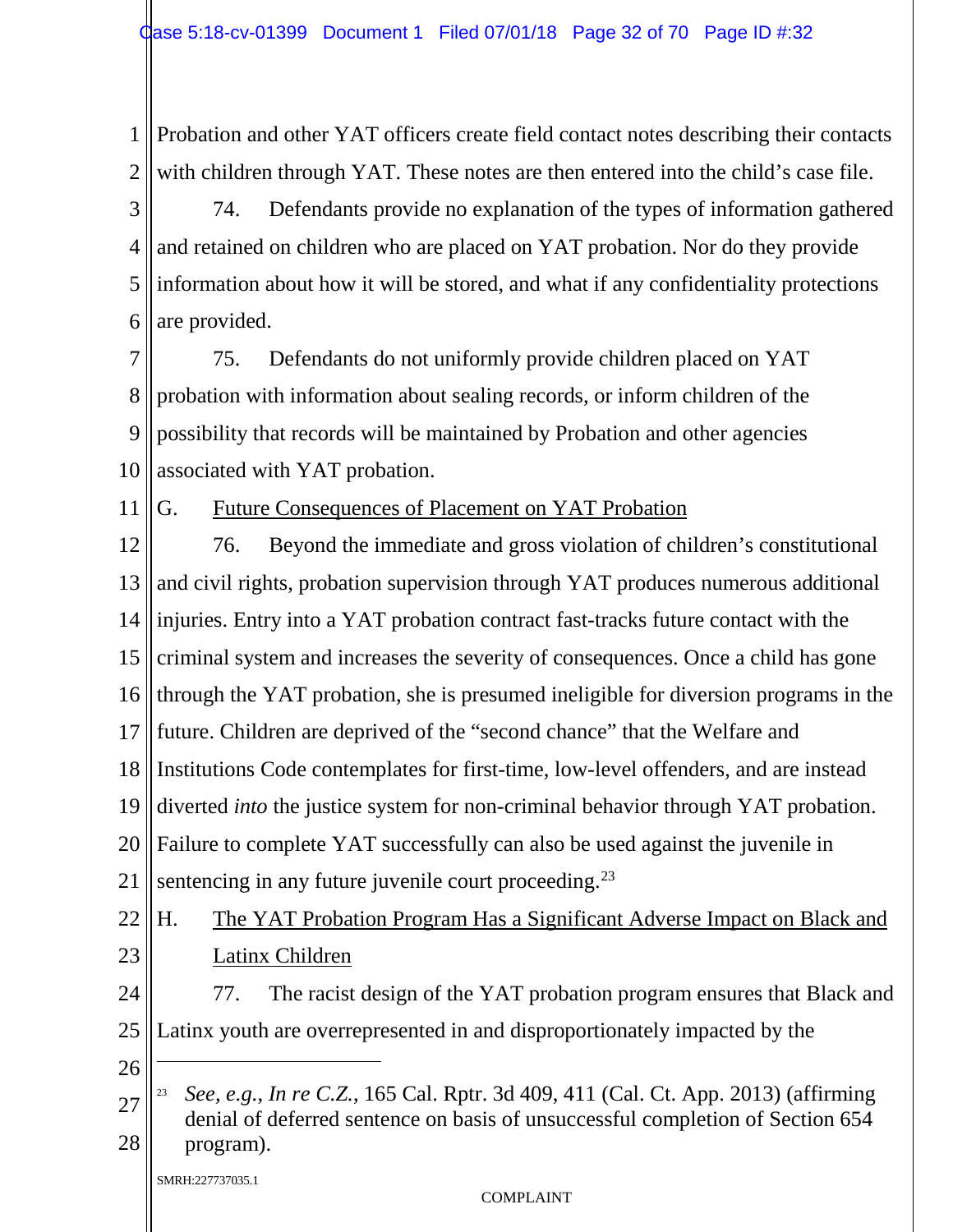1 2 program's constitutional deficiencies. In YAT, "risk" is fundamentally related to race and ethnicity.

3 4 5 6 7 8 9 10 11 12 13 14 15 16 17 18 19 20 21 22 23 24 78. Defendants' association of Black and Latinx youth with "risk" and delinquency is epitomized by the Neighborhood Toxicity Formula, a metric designed to guide where the YAT program focuses its operation. The Neighborhood Toxicity Formula labels neighborhoods as more or less "toxic" based in part on their racial, ethnic, and socio-economic demographics. Under this formula, a neighborhood's toxicity increases when it has a large "non-white population," and is largely populated by residents who are "Hispanic/Latino," "recent immigrants," or "immigrants/temporary residents." The "Neighborhood Toxicity Calculation" further codifies racial bias by measuring "toxicity" through variables that are recognized code words for racial animus, including "dense multi-family housing," "concentration of crime-prone age groups," and "family size." *See, e.g.*, *Mhany Mgmt. Inc., v. Cnty. Of Nassau*, 819 F.3d 581, 608 (2d Cir. 2016) (holding that concerns from white community members that a proposed development would bring "full families living in one bedroom townhouses, two bedroom co-ops," and "four people or ten people in an apartment" suggested implicit racial bias via code words; and referencing empirical evidence that opponents to affordable housing often subtly reference immigrant families under the guise of fears that the proposed development "will bring in 'families with lots of kids'"). The Neighborhood Toxicity formula is set out in a 2005 program evaluation commissioned by Defendants from California State University, San Bernardino and used to make recommendations on the communities within Riverside County where Defendants should focus in operating the YAT program.

25 26 27 79. The racist assumption that a person's race or ethnicity makes them more or less "at risk" of future criminal behavior carries through to the day-to-day implementation of the YAT program. Probation uses a Risk Assessment Form to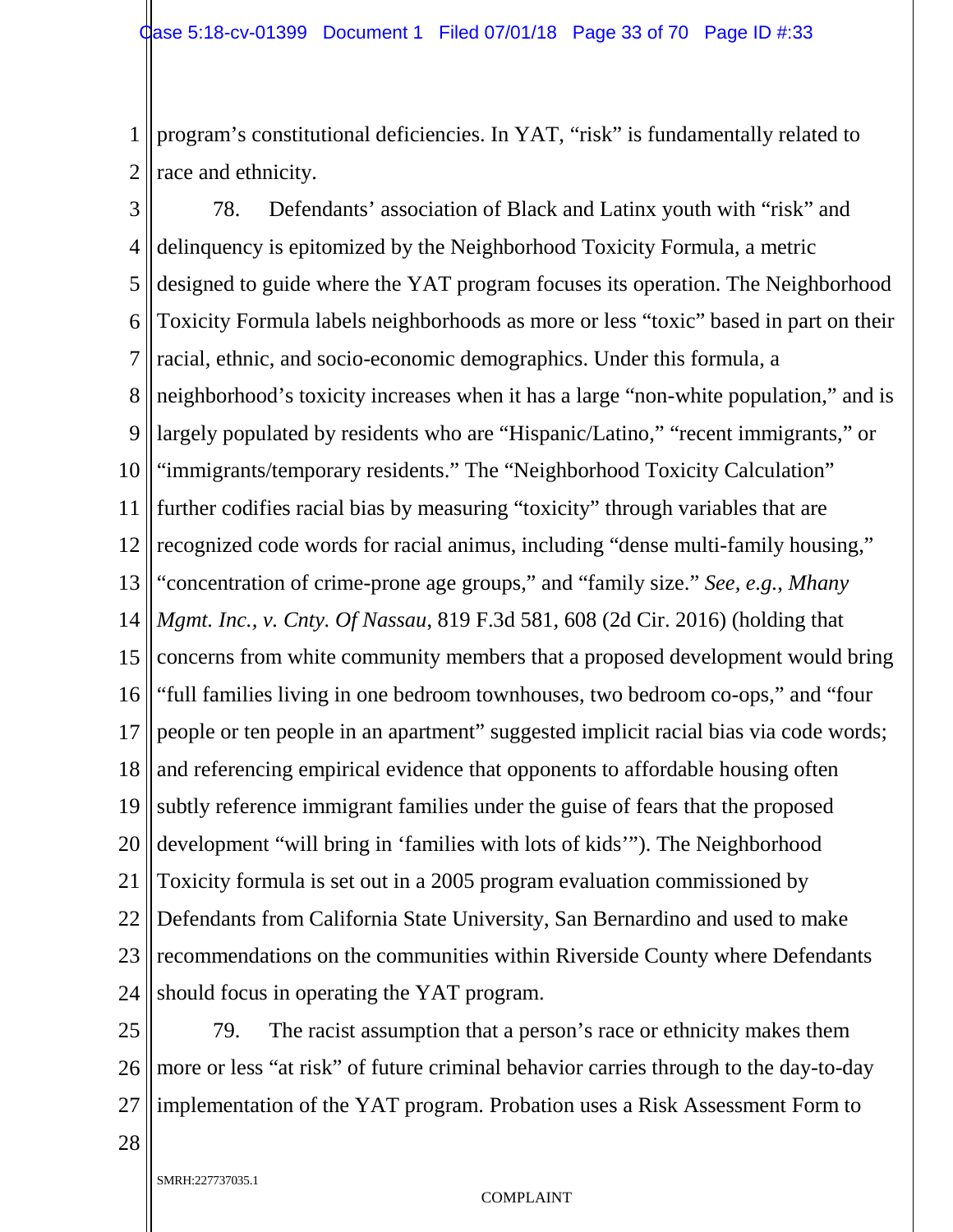1 2 3 4 5 6 7 8 9 10 11 12 13 14 15 16 evaluate children referred and eligible for a YAT probation contract. The Risk Assessment Form used by Defendants is a four-point metric that purports to predict a child's risk of delinquency. The questions used to assign a risk score are broadly drafted, invite bias, and incorporate factors that are beyond individual control and perpetuate disparities and discrimination occurring elsewhere in the justice system and in school discipline. The risk assessment is not validated and the "risk" it purports to identify is generalized. The questions a YAT officer evaluates include whether: there is "[l]ack of knowledge by parents or guardians of minor's friends and activities" and a lack of age-appropriate rule-setting; whether there are "chronic discipline problems"; whether the minor has engaged in "substance abuse multiple times, beyond experimentation"; whether "any relative with whom the minor associates with has . . . a prison record" or "pending an adult or juvenile adjudication"; and whether the minor "associates with a gang or tagging crew." Based on these questions, a YAT officer assigns children a score between zero and four. This score is purportedly used to inform the decision to place a child on YAT probation.

17 18 19 20 21 22 23 24 25 26 80. Defendants' Risk Assessment Form has a significantly adverse and disparate impact on Black and Latinx children. The broadly drafted criteria of the Risk Assessment Form result in higher risk scores for Black and Latinx children when compared to similarly situated white children. Excluding any referrals to YAT deemed ineligible, over twenty-four percent of white youth evaluated received a score of 0 or 1. In contrast, only seventeen percent of Latinx children and sixteen percent of Black children received a score of 0 or 1. White children are more than twice as likely as Black children (three percent and seven percent, respectively) and 1.6 times as likely as Latinx children to receive a risk score of 0. Similarly, when looking at the scores of 3 or 4, fifty-one percent of Black and Latinx youth were

27

28

SMRH:227737035.1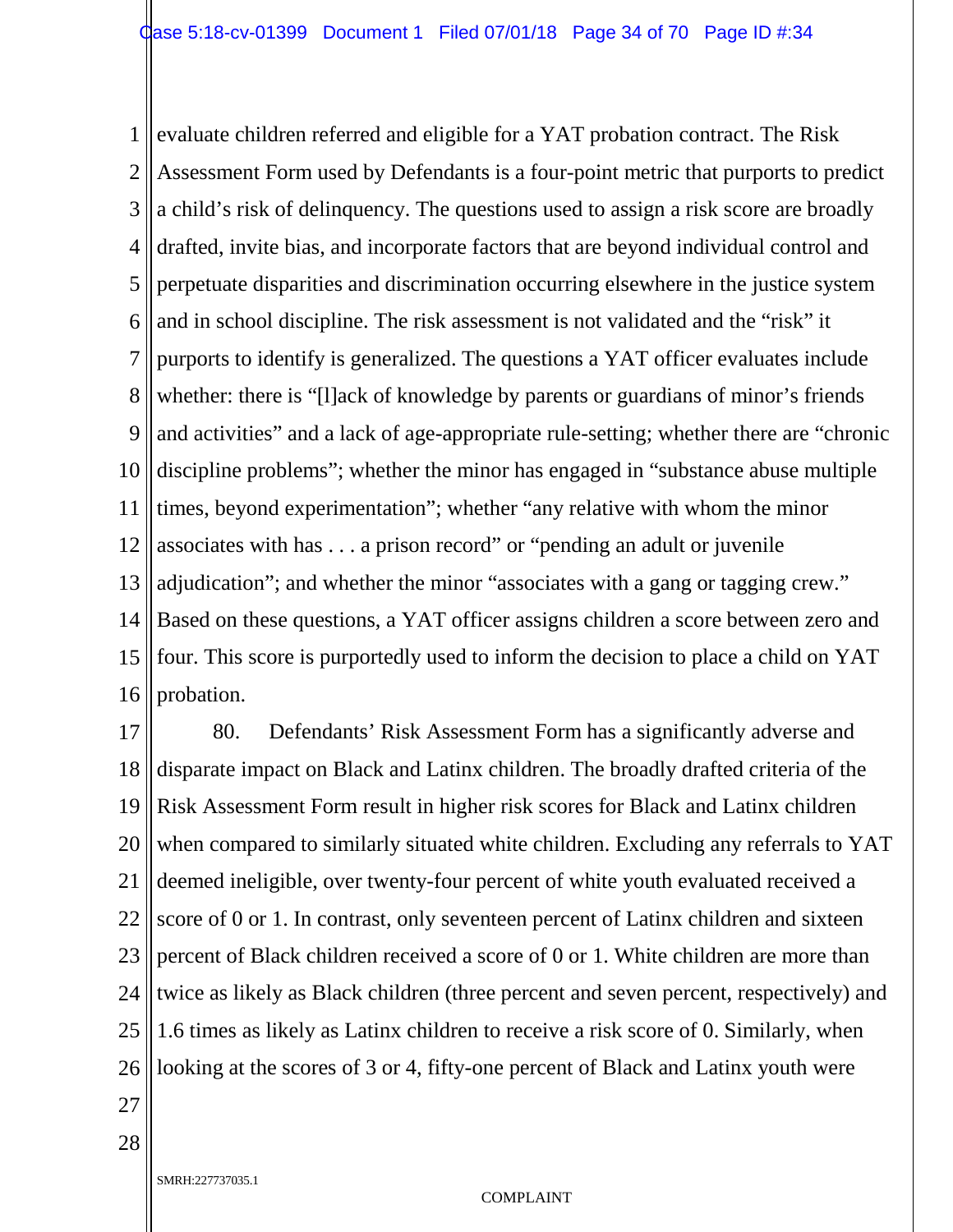1 2 assigned scores of either 3 or 4 points, where only forty-two percent of all white youth referred received a score of 3 or 4 points.

3 4 5 6 7 8 9 10 11 12 13 14 81. Defendants' policy, practice, and custom of disproportionately placing Black and Latinx youth on YAT probation contracts creates an additional layer of significantly adverse and disparate impact. Black and Latinx youth are less likely to be scored a risk factor of zero or one. When they do receive a risk score of zero or one, they are still more likely than white children with the same risk score to be placed on probation. A full sixty percent of Latinx youth, and fifty percent of Black youth who are evaluated as presenting no risk are nonetheless placed on probation. In contrast, forty-five percent of white youth scoring zero are placed on probation. Amongst youth scoring a 1 on the risk assessment, sixty-one percent of Black youth and fifty-seven percent of Latinx youth are still assigned a probation contract, while only fifty-two percent of white youth are assigned probation. At all levels, the Risk Assessment Form favors white children and criminalizes Black and Latinx children.

15 16 17 18 19 20 21 82. The racially disparate impact of Defendants' risk assessment and assignment of YAT probation contracts are in keeping with the YAT probation program's overarching approach to "toxicity" in the communities that make up Riverside County. The racially discriminatory operation of the YAT program means that Black and Latinx children are also disparately subjected to violations of their constitutional rights, including their due process rights, their First Amendment rights, and their Fourth Amendment rights.

22 I. Allegations of Named Plaintiffs

#### 23 **Andrew M.**

24 25 26 27 83. Andrew M. was placed on YAT probation after goofing around with friends was met with a series of escalating and improper law enforcement responses. In the spring of 2017, Andrew was a thirteen-year-old eighth grader at Mountain View Middle School in Riverside County. Andrew's school was patrolled by Officer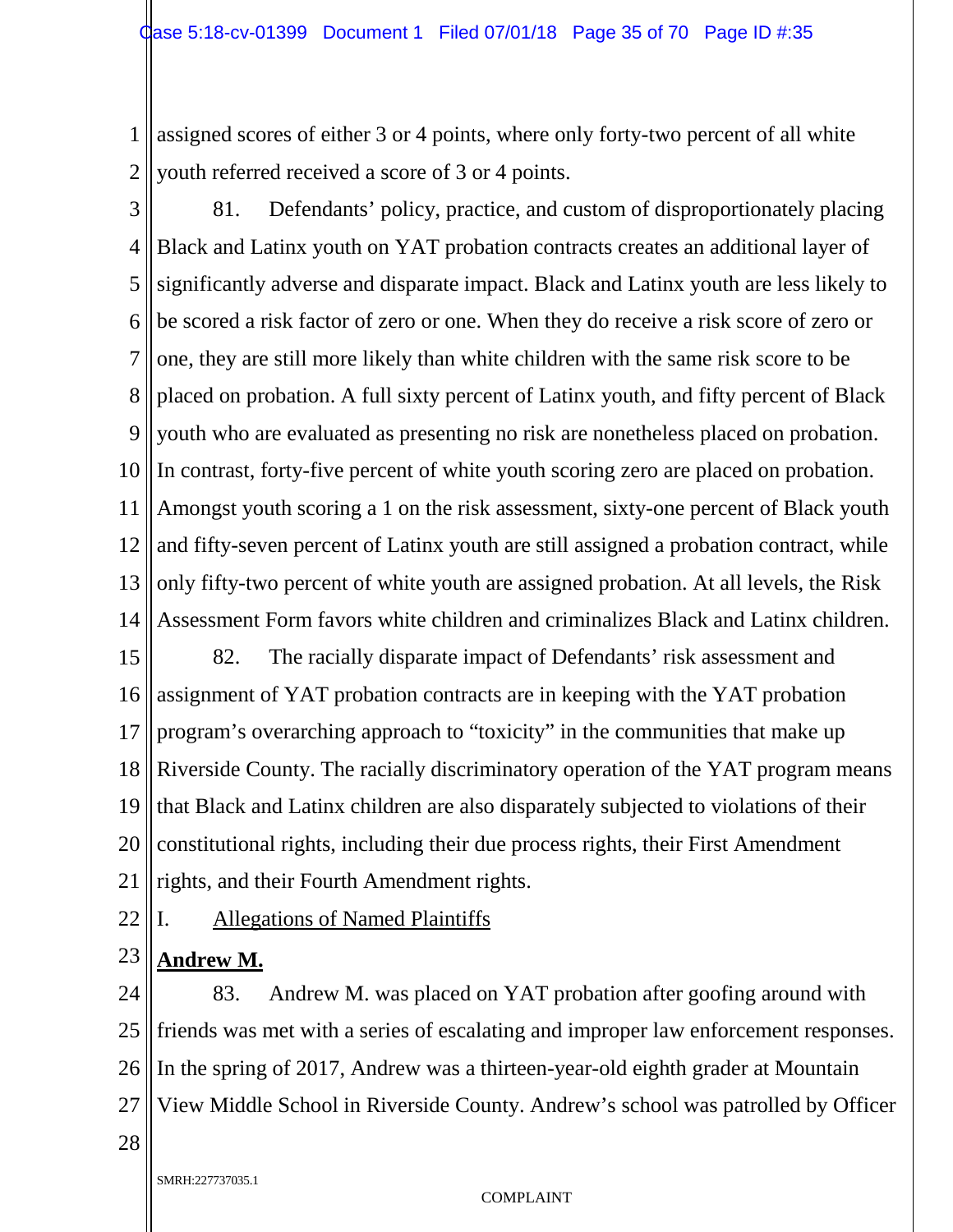1 2 3 4 Lee, of the Moreno Valley Police Department. On February 9, 2017, during the lunch period, Andrew. was kicking an orange back and forth with friends in a makeshift game of soccer when he misdirected a kick and the orange rolled between Officer Lee's legs.

5 6 84. Officer Lee approached Andrew from behind, placed him in handcuffs, and led him to the office.

7 8 9 10 11 12 13 85. At the principal's office, Andrew saw Officer Lee whisper something to the assistant principal, Dr. Harris, before leaving the room. Thereafter, Dr. Harris turned to Andrew and stated "let me see your bag." Andrew handed over his backpack, which Dr. Harris then searched. She retrieved a small amount of marijuana. Following the search, Officer Lee issued Andrew a citation under California Health and Safety Code section 11357(d), a civil infraction for possession of marijuana.

14 15 16 17 18 19 86. The next morning, Andrew's mother, Denise M., went to the school to pick up a copy of Andrew's discipline notice. Dr. Harris also gave her a copy of a YAT probation contract with Andrew's identifying information entered into the top portion. Based on her communications with Dr. Harris, Denise understood that Andrew would be required to submit to YAT probation to avoid being expelled from school.

20 21 22 23 24 25 26 87. Several weeks later, on or about March 13, 2017, Andrew's mother received a phone call from Riverside County Probation Officer Natalie Holden, informing her that Andrew had been referred to YAT. Officer Holden informed Denise of some of the terms of YAT, including weekly check-ins and required community service hours. Denise requested a written confirmation of Andrew's referral and the required appointment details. In response, Officer Holden sent Denise an email confirming the date and time of Andrew's required appointment,

27

28

SMRH:227737035.1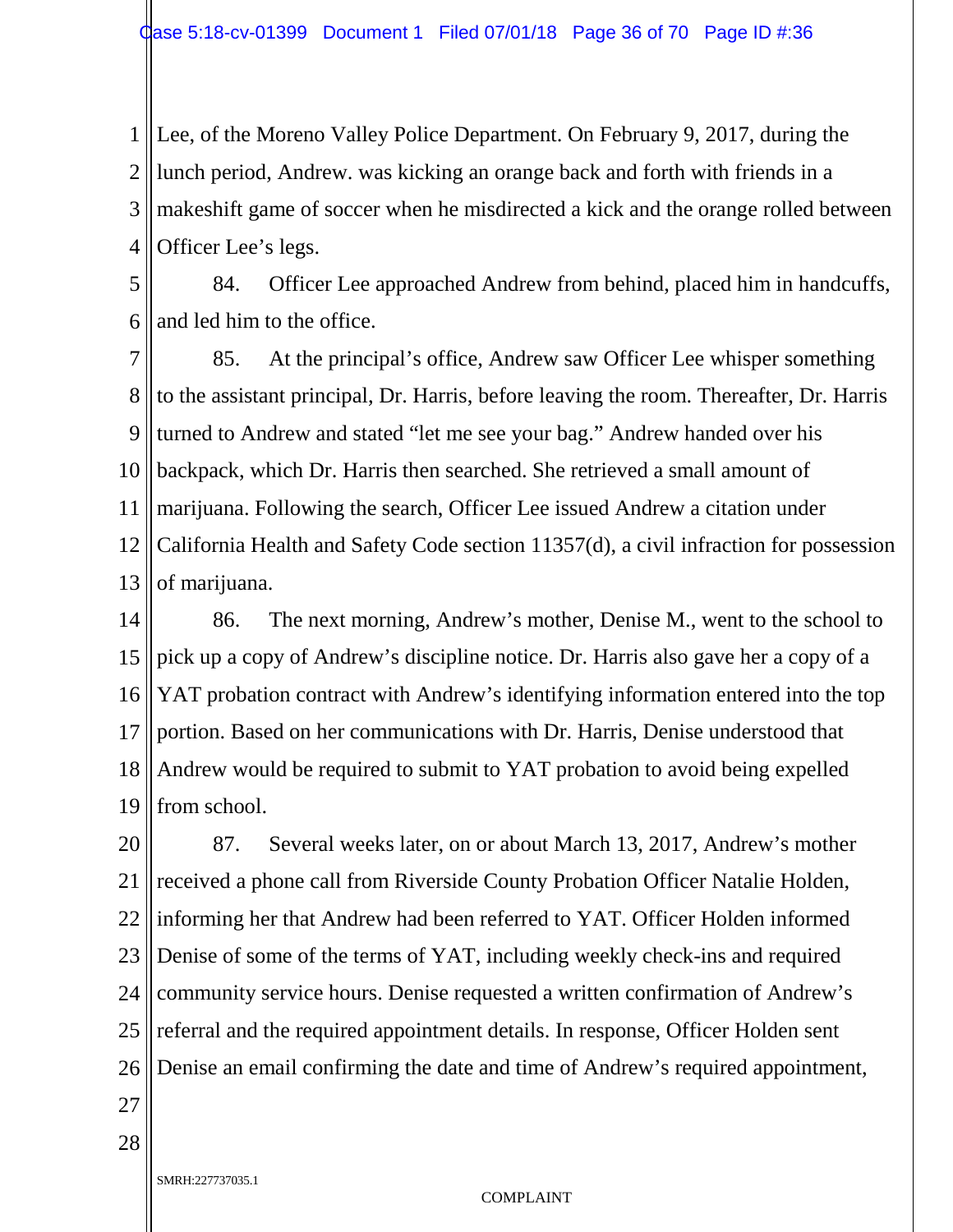1 2 Tuesday, March 21, at 8:00 am, and the address of the police station where the meeting would occur.

3 4 5 6 7 8 9 10 11 12 88. On the date of the required meeting, Andrew arrived at the police station with his father, uncle, and grandmother. They were met by a female, who on information and belief was a plainclothes police officer, who escorted them to a small windowless office. As the female officer led them to the room, a male, who on information and belief was a plainclothes police officer, joined. The male officer was armed with a gun. Andrew felt alarmed and intimidated at the police station. Seeing the police officer's gun exacerbated his fears. Sitting at the conference room table, the female officer questioned Andrew and his family members about Andrew and his family, including about the friends Andrew M. hangs out with and whether anyone in Andrew's family has been involved with the criminal justice system.

13 14 15 16 17 18 19 20 21 22 23 24 25 26 27 89. The female officer then gave Andrew a contract for informal probation. Andrew's probation contract mirrored the standard probation contract used to train YAT officers. The contract indicated that a program of probation supervision under Section 654 was undertaken in lieu of filing a petition in Juvenile Court. Where the contract stated "You have been accused of the crime of \_\_\_\_" the female officer wrote "n/a. WIC 601/citation (infr.)," and included a nine-digit citation number. The contract included a number of pre-selected terms of supervision, including the requirements to abide by an 8:00 pm curfew, attend school and notify YAT officers of any absence before 9:00 am, "obey directives of the Probation Officer and YAT members," report to probation as directed, have "no negative contact with anyone," complete twenty-five hours of community service, write an essay, attend counseling as directed, check in with YAT every Thursday, attend a tour of a correctional facility, attend programming at the Moreno Valley Police Department every Tuesday afternoon, and maintain good grades. The contract indicated that probation supervision would last for a term of six months and that "any violation of the terms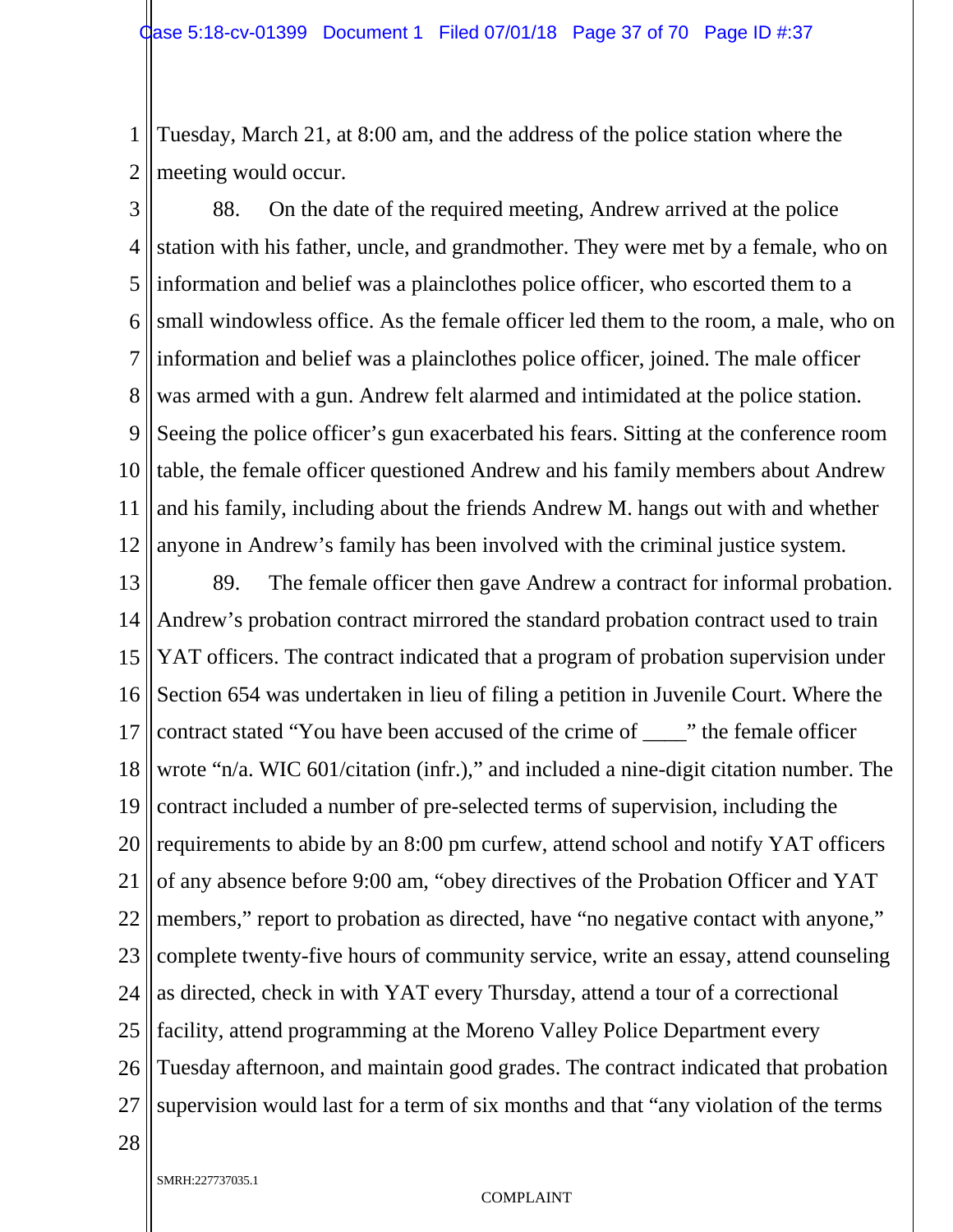1 2 3 4 and conditions may be grounds for referring the matter to the District Attorney's Office for prosecution." The prohibition on associating with anyone not approved was crossed out for Andrew's contract, and the blanket search term was not checked off.

5 6 7 8 9 90. The numerous requirements of Andrew's informal probation contract exceeded the consequences contemplated by the legislature under Health and Safety Code section 11357(d), which permits a maximum penalty of four hours of drug education or counseling and up to ten hours of community service for a first offense, and does not authorize any additional conditions of probation supervision.

10 11 12 13 14 15 16 17 18 19 20 21 22 23 24 25 91. Although the contract included language stating that probation supervision was undertaken with Andrew's consent, and that Andrew "understood and agreed to comply" with the probation terms, Andrew did not believe he had a choice in submitting to YAT probation and did not understand fully the terms of the contract or the decision he purportedly made. Andrew, a thirteen-year-old boy who had never come in contact with the criminal justice system before, found himself pressured in a confining room with law enforcement at the police station. Across the table from Andrew were two authority figures he believed to be police officers, one of them visibly armed. In these circumstances, Andrew felt scared and intimidated. Beyond the ticket he received from Officer Lee, Andrew and his family had no information about the offense or offenses of which he was accused or the underlying factual allegations. No one provided Andrew with the information that would have allowed him to weigh the costs and benefits of opting to go to court or to accept informal probation. He had no information about his legal rights, including his right to counsel, which California law provides for any child petitioned under Section 601, *see* Cal. Welf. & Inst. Code § 634, or his right to remain silent.

26 27 92. Andrew had no legal counsel who could have offered him guidance on the considerations he faced in this critical stage. A defense attorney could have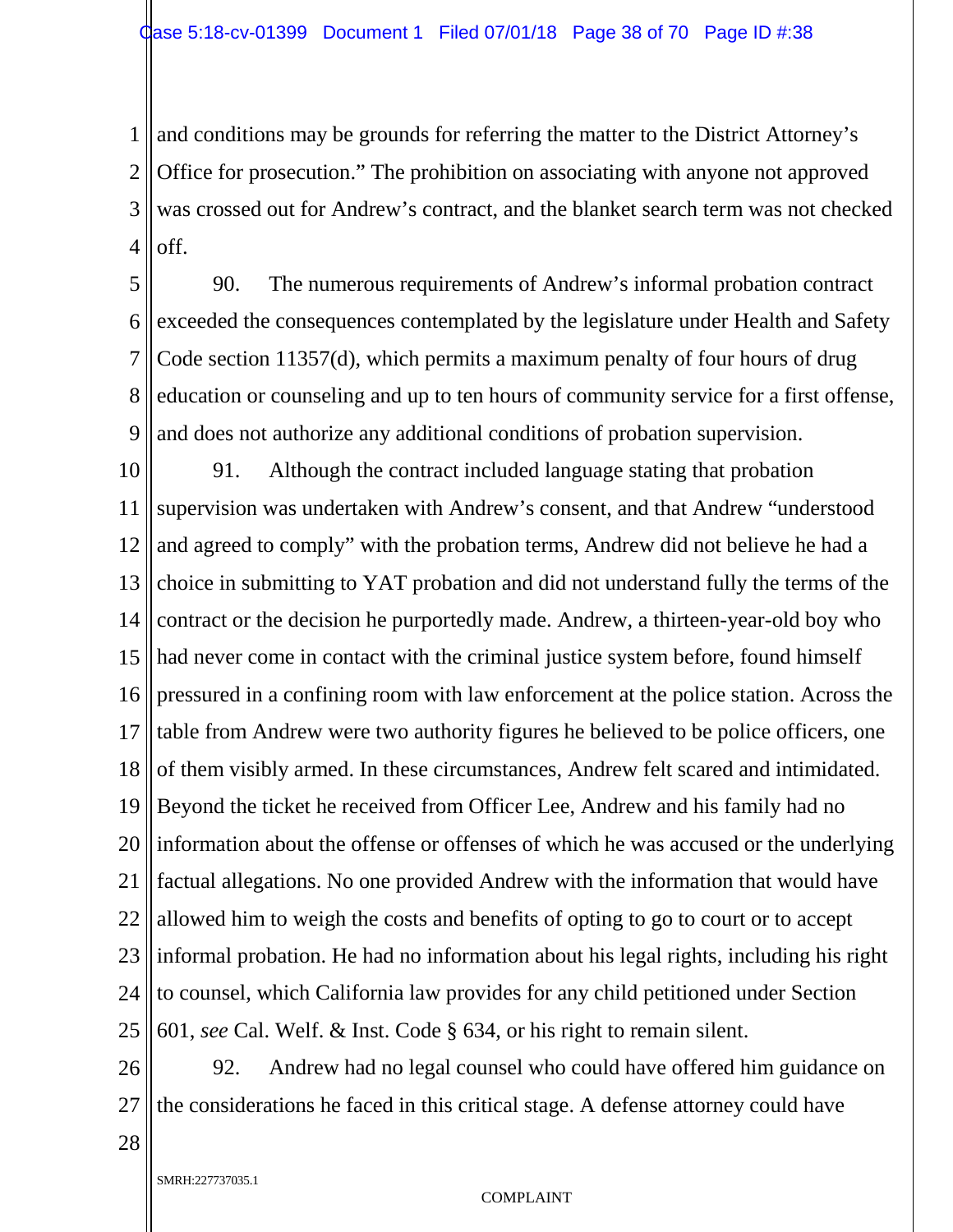1 2 3 4 5 6 7 8 9 10 11 12 advised Andrew that the terms of informal probation offered were in many ways more onerous than those a court could order under Section 11357(d). Counsel also could have warned Andrew that acquiescing to informal probation here, where he faced no criminal charges, would preclude the possibility of diversion in any future juvenile delinquency case and could be held against him in any future sentencing. So too, defense counsel could have probed the legal sufficiency of the alleged violation of Section 601, recognized that Section 601 cases are not heard by courts in Riverside County, and advised Andrew and his family of the possible defense based on the unlawful search of his backpack. In these circumstances—given the lack of adequate notice, the misleading information, and the coercive environment— Andrew could not have provided voluntary, knowing, and intelligent consent to submit to YAT probation.

13 14 15 16 17 18 19 20 21 22 23 24 25 26 27 93. Although the YAT probation contract states that YAT probation is entered in lieu of prosecution, this did not hold true for Andrew. Shortly after being placed on YAT probation, Andrew also received a court summons for violation of California Health and Safety Code section 11357(d). Andrew appeared in Riverside County Superior Court on April 3, 2017 with his mother, his grandmother, and a Sigma Beta Xi mentor. Andrew had participated in Sigma Beta Xi's mentoring program since the sixth grade, and Sigma Beta Xi presented a letter on his behalf, attesting to his good character and his participation in a community service program. The court accepted Andrew's guilty plea and sentenced him to a suspended fine on the condition that he submit to one drug test and to complete ten hours of community services, which Andrew could complete with the Sigma Beta Xi program. Andrew subsequently completed these terms. Notably, these court-ordered conditions were less onerous than those specified in the YAT probation contract that was supposed to divert children like Andrew from harmful contact with the juvenile justice system.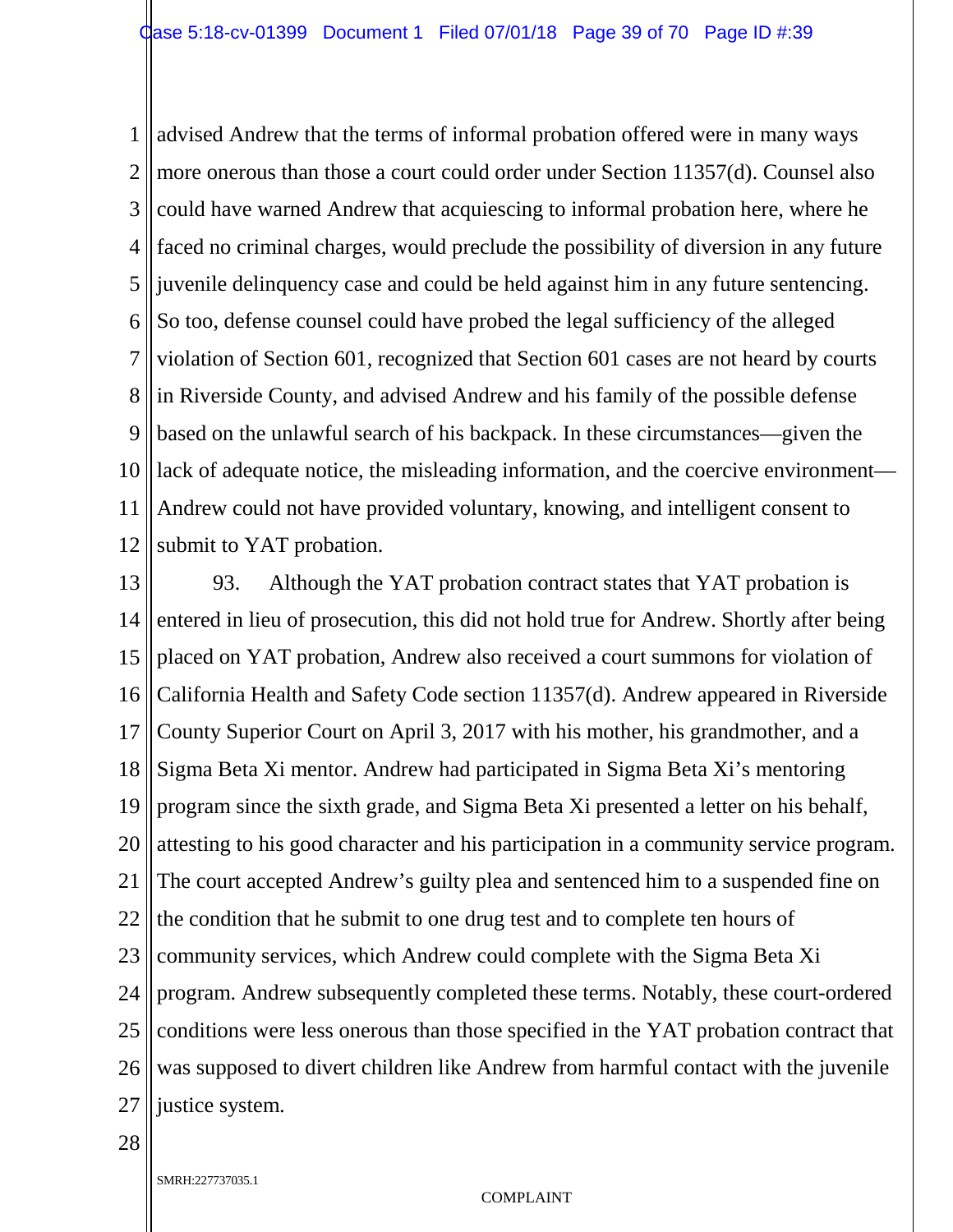1 2 3 4 5 6 94. During the six-month term of YAT probation extending into Andrew's ninth-grade year, Andrew was pulled out of class to check in with YAT officers multiple times. The officers were not always the same. These check-ins caused Andrew to be tardy to his fourth-period class so frequently that his school called his grandmother, who then worried that Andrew would face school discipline for truancy.

7 8 9 10 11 12 13 14 95. On one occasion, YAT officers removed Andrew from his fifth-period Spanish class even though he was taking a test that period. Andrew was then taken to another room and told to complete a fifty-question survey about how comfortable he felt with YAT. Andrew again told the officer that he was going to miss his Spanish quiz, but the officer still did not permit him to return to class. When Andrew was finally allowed to return to his Spanish class, he only had enough time to write his name, the date, and answer maybe just one question on the vocabulary test before class ended.

15 16 17 18 19 96. In addition to school time check-ins, YAT officers visited Andrew's home multiple times to inquire about his whereabouts and activities. During one visit, an officer told Andrew's mother that he must attend a mandatory YAT programming meeting at the Moreno Valley Police Department, or else face severe consequences.

20 21 22 23 24 25 97. According to the terms of the contract, Andrew's probation was set to end on September 21, 2017. Since that date, Andrew's mother has made several telephonic and in person requests for confirmation that Andrew successfully completed YAT probation and is no longer subject to probation terms. At one point, she was told that a confirmation letter was sent by mail and that another letter would be sent by mail. She never received a letter in the mail.

- 26
- 27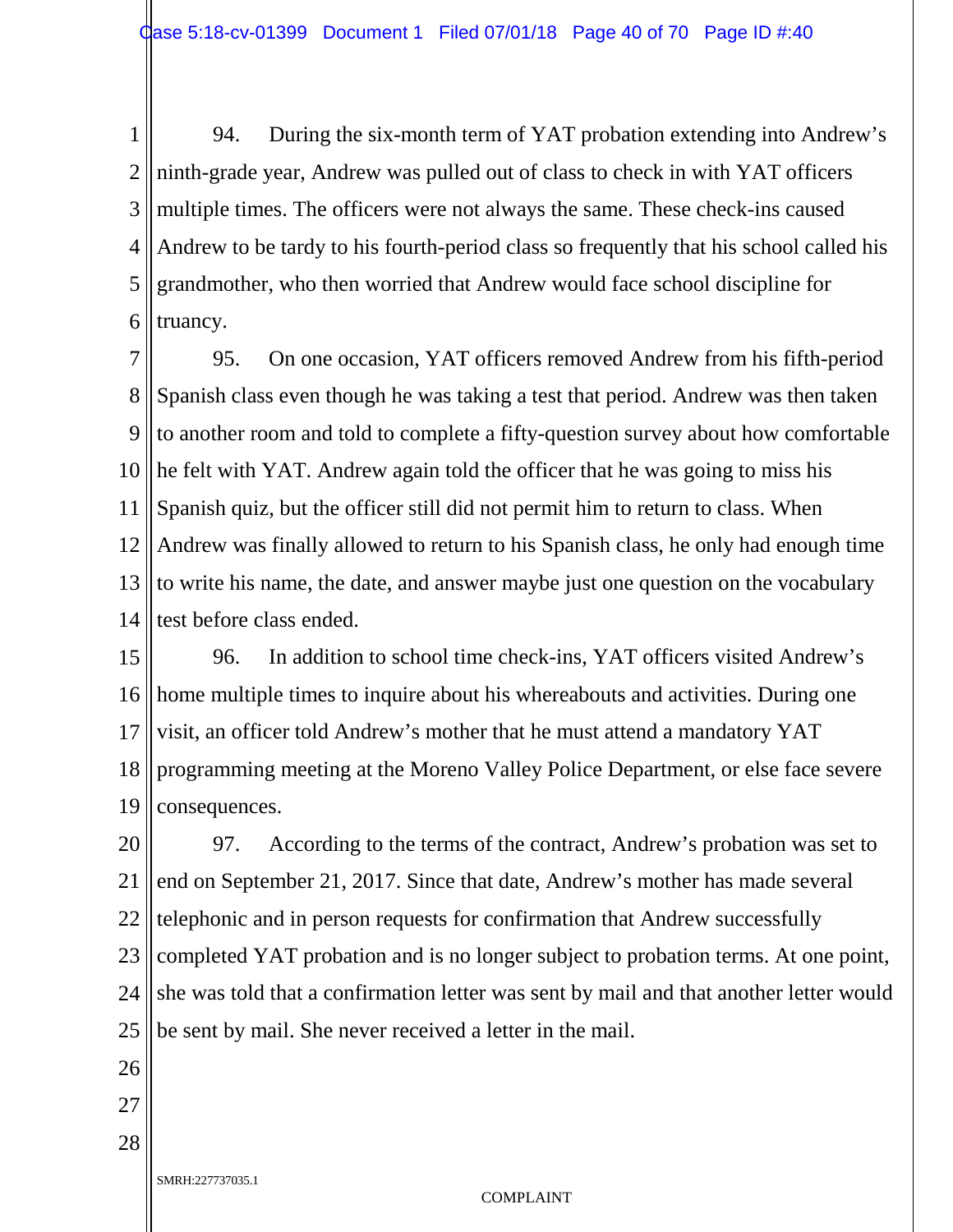#### 1 **Jacob T.**

2 3 4 98. Jacob T. was placed on YAT probation following a disputed altercation he had with a female classmate on March 5, 2018. On that day, Jacob was a sixteenyear-old, ninth-grade student at Canyon Springs High School in Moreno Valley.

5 6 7 8 9 10 11 12 13 99. Ten days later, on March 15, 2018, a Canyon Springs High School administrator called Jacob into his office to discuss the female student's allegations. When Jacob arrived, the administrator and an armed police officer were waiting in the office. The administrator called Jacob's mother, who insisted that they wait until she arrived to begin questioning Jacob. When Jacob's mother arrived, the administrator recounted the other student's allegations, which Jacob denied. The administrator suspended Jacob from Friday, March 16, 2018 to Thursday, March 22, 2018. The administrator did not discuss YAT with Jacob or his mother during this meeting.

14 15 16 17 18 19 20 100. On March 19, 2018, four days after Jacob and his mother's meeting with the administrator, a probation officer called Jacob's mother. The officer told her that an assistant principal at Jacob's school had referred him to YAT. The probation officer provided only very minimal information about the program on the call, explaining that it was a probation program for "at-risk" teens with a number of requirements. The probation officer told Jacob's mother that Jacob. and his parents needed to go to the Moreno Valley police department station for a meeting.

21 22 23 24 25 26 27 101. On March 22, 2018, Jacob and both of his biological parents arrived at the Moreno Valley Police Department as they had been directed. A probation officer escorted the family to a small, windowless room. Once in the room, a second officer, who on information and belief was a law enforcement officer, joined carrying a YAT probation contract. The second officer was armed with pepper spray and handcuffs. The police officer stated her name and began checking off the terms of the probation contract.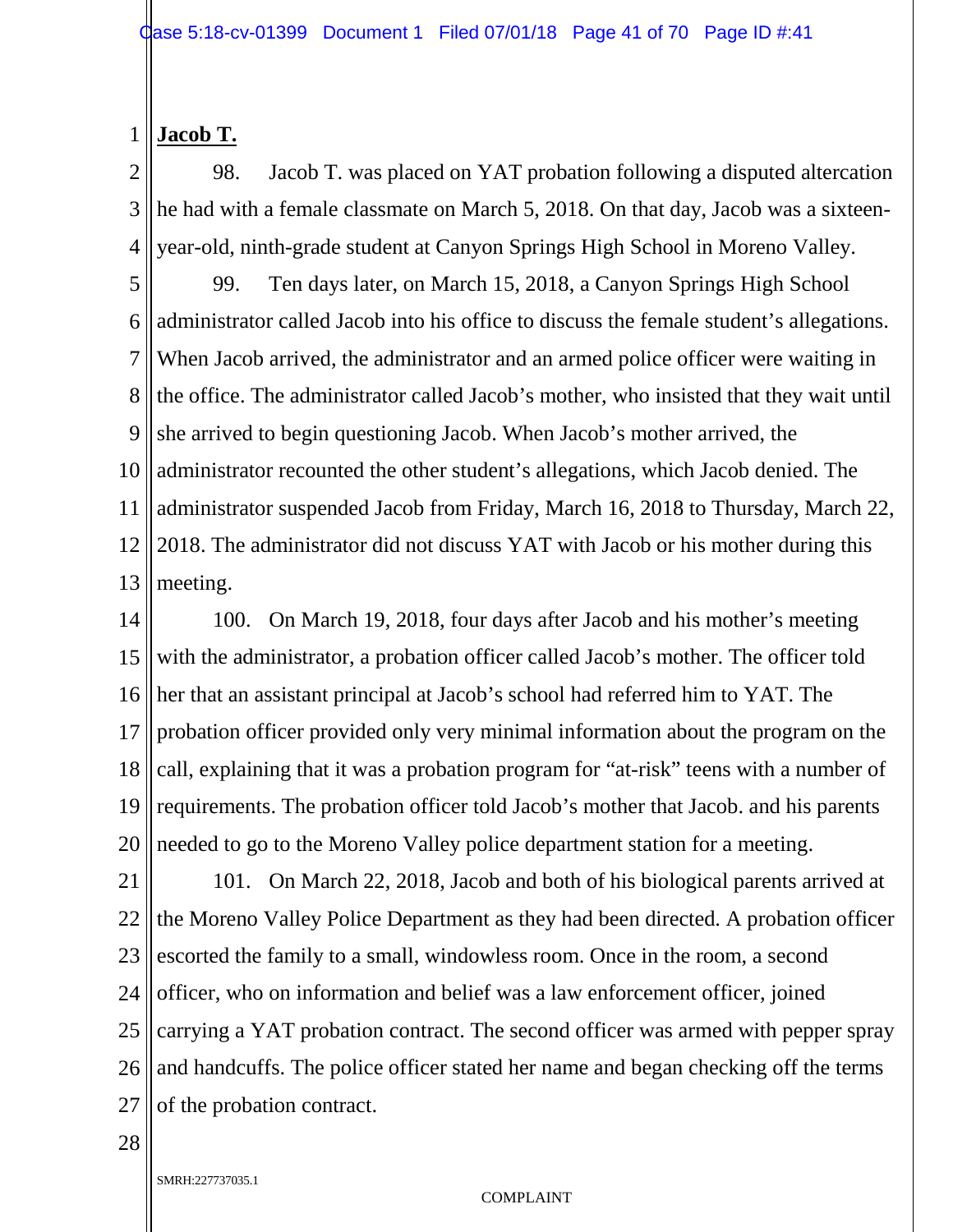1 2 3 4 5 6 7 8 9 10 11 12 13 102. During the meeting, the officers repeatedly told Jacob and his family that Jacob would be "a failure in life" and likely would end up in prison if he did not agree to participate in and successfully complete YAT. The officers failed to provide Jacob or his family time to consider the decision, failed to give them space to discuss their options, failed to provide any information about their legal rights, and failed to indicate that they could consult an attorney or have one present. The officers also failed to explain specifically why Jacob was referred to YAT. Jacob's probation contract, moreover, merely stated "601 WIC" as the offense for which Jacob is on YAT probation. Critically, the officers failed to explain that Jacob faced no criminal charges and that agreeing to informal probation would preclude Jacob's participation in any future diversion program. Without understanding the scope of the surveillance and believing that they had no choice in the matter, Jacob and his mother felt compelled to sign the YAT probation contract.

14 15 16 103. After the family signed the contract, the officers revealed for the first time that YAT community service requirements were mandatory and that Jacob's room would be subject to unannounced searches.

17 18 19 20 21 22 23 24 25 26 27 104. The terms of Jacob's YAT probation contract mirror those in the standard probation contract, including the requirements to abide by an 8:00 pm curfew, attend school and notify YAT officers of any absence before 9:00 am, "obey directives of the Probation Officer and YAT members," report to probation as directed, have "no negative contact [with] anyone," complete twenty-five hours of community service, write an essay, attend counseling as directed, check in with YAT every Thursday before 4:30 pm, attend a tour of a correctional facility, attend programming at the Moreno Valley Police Department every Tuesday afternoon, and maintain good grades. Among a long list of conditions, Jacob's probation terms also include a prohibition on association "with anyone not approved" by YAT: a term allegedly authorizing "search/test of my person/vehicle/premises upon request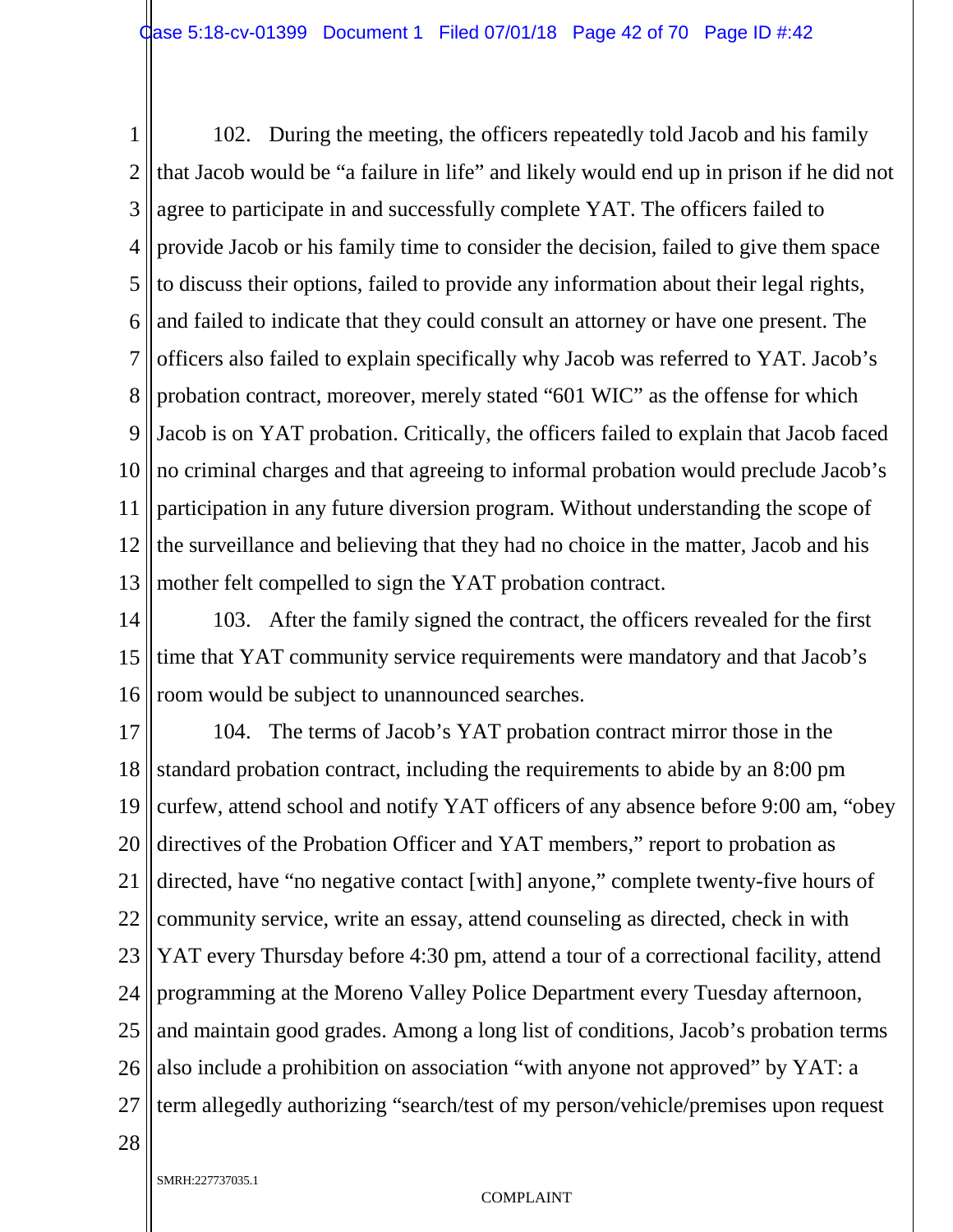1 2 3 4 of the Probation Officer or YAT member;" and an additional term requiring drug testing. The probation contract indicates that supervision will last for a term of six months and that "any violation of the terms and conditions may be grounds for referring the matter to the District Attorney's Office for prosecution."

5 6 7 8 105. Jacob is still required to comply with all of the terms of YAT probation. In the three months since he was placed on probation, Jacob has been subjected to at least five home visits and has been interrogated by police officers, probation officers, and deputy district attorneys, all YAT members.

9 10 11 12 13 14 15 106. Jacob currently attends Riverside County Education Academy. In or around May 2018, a probation officer pulled Jacob out of his fifth-period class to question him. Jacob was escorted into a conference room where he met with a probation officer alone. The officer interrogated Jacob for an extended period, causing Jacob T. to lose instruction time. Jacob and his parents are concerned that probation officers will continue pulling him out of class to interrogate him and interfere with his ability to perform well in school.

16 17 18 19 20 107. Probation officers have told Jacob that he will be subjected to at least one mandatory drug test within the six-month probation term. During a mandatory YAT programming meeting in or about April 2018, a YAT officer pulled Jacob from the meeting, followed Jacob into the restroom, and demanded that Jacob provide a urine sample.

21 22 23 24 25 26 27 108. Jacob and his family remain strongly dissatisfied with YAT, do not believe it has had or will have a positive impact on Jacob, and do not believe that Jacob T. has learned any new skills. In contrast, Jacob and his family believe that programs such as Sigma Beta Xi—in which Jacob is currently enrolled as a mentee—are much more effective in supporting Jacob and keeping him on track to graduate. Jacob's YAT probation is set to expire on September 22, 2018. However, a YAT officer told Jacob that his probation supervision period could restart.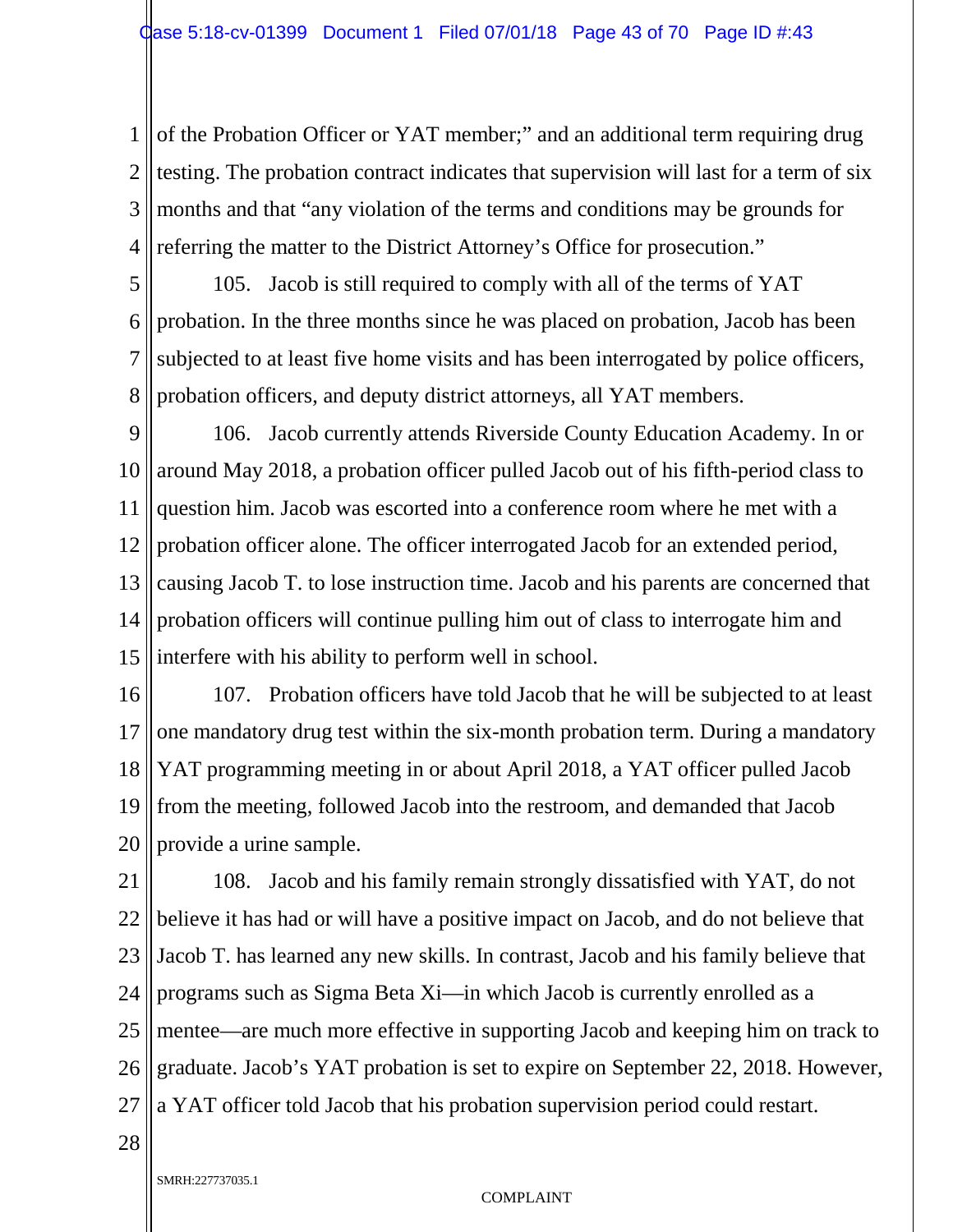#### 1 **J.F.**

2 3 4 5 6 7 8 9 109. J.F., a Black female, was sixteen years old when she enrolled as a sophomore in Rancho Verde High School in Riverside County in the fall of 2017. J.F. had moved from her grandfather's home in Arizona to live with her grandmother, Cindy McConnell. J.F. struggled coping with her Oppositional Defiant Disorder and had extreme difficulty waking up early in time for school, where her first class started at 7:30 am. The school's and Defendants' response to J.F.'s struggles and late arrivals—placing her on YAT probation—failed to help J.F. and instead violated her rights.

10 11 12 13 14 15 16 17 18 19 20 21 110. Defendants placed J.F. on YAT probation on February 23, 2018, less than twenty-four hours after first meeting with officials from Val Verde Unified School District and two law enforcement officers regarding J.F.'s late arrivals. The officials implied that J.F. would be involuntarily transferred to a county continuation school, and her grandmother would face criminal charges, if J.F. did not acquiesce to YAT probation. Pressured, cornered, and concerned, J.F. felt she had no alternative but to submit to YAT. Defendants did not provide J.F. with notice of the violation she was accused of committing, information about the juvenile court process and the consequences and terms of YAT probation, or advise her of her legal rights. J.F. did not have the benefit of counsel or an impartial decision maker. In these circumstances, J.F. could not give voluntary, knowing, or informed consent to subject herself to YAT probation.

22

23 24 25 26 111. J.F. first met with a School Attendance Review Board ("SARB") official on or about late December 2017 or early January 2018. During that meeting, the SARB official told J.F. and her grandmother, Cindy McConnell, that the school district would help J.F. solve her attendance issues through a series of graduated responses. When Cindy received notice of a mandatory meeting scheduled for

27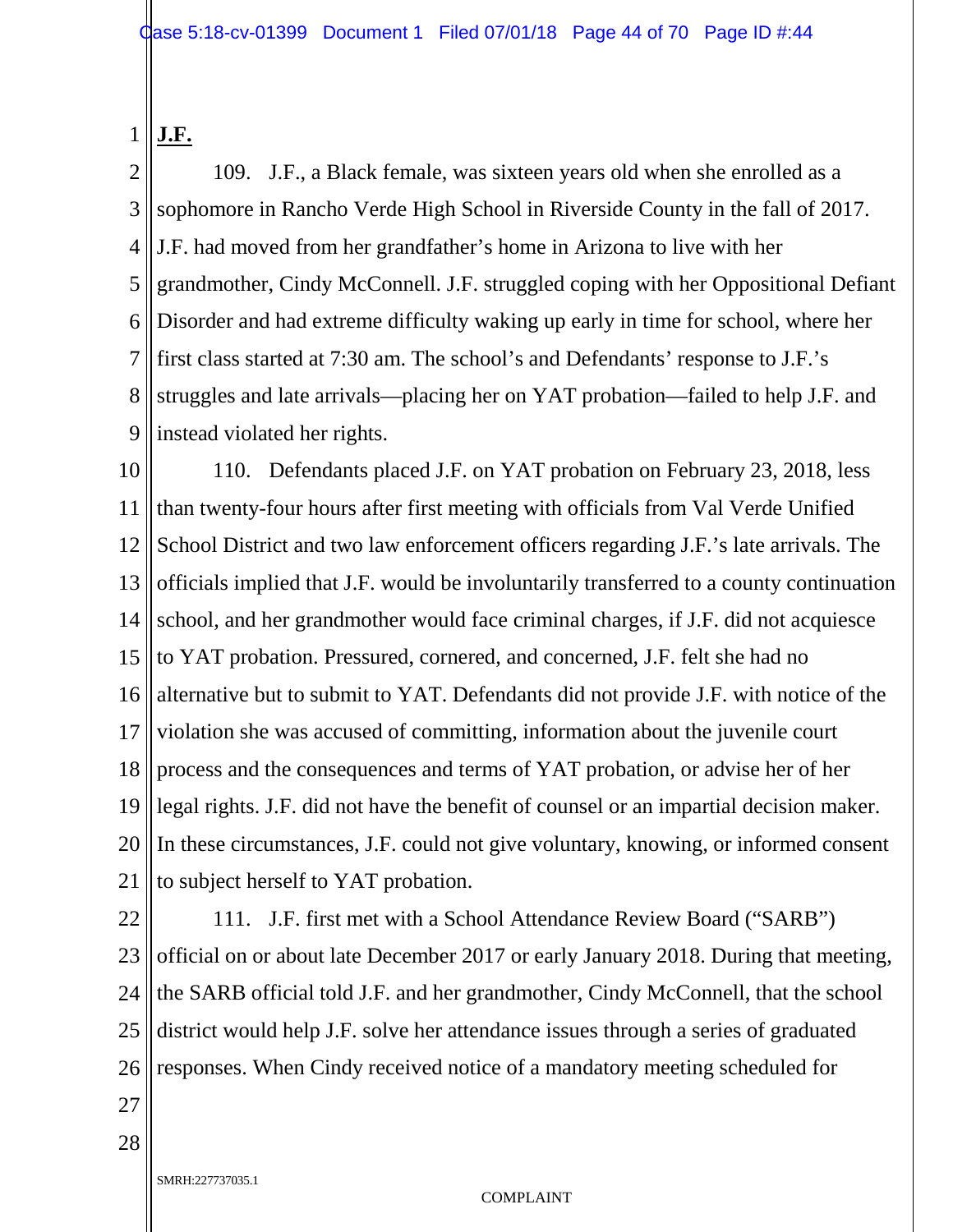1 2 February 22, 2018, she and J.F. expected the meeting would be similar to the prior meeting with the SARB official.

3 4 5 6 7 8 9 10 11 12 13 14 15 16 112. Instead, when they arrived on February 22, J.F. and Cindy quickly realized that it was unlike the previous meeting. J.F. and Cindy were escorted into a conference room where multiple District officials, including a Val Verde Unified School District School Board Member, Riverside County Probation Officer German Regin and an officer, who on information and belief is a law enforcement officer, and a woman typing formal meeting notes were waiting. During that meeting, the SARB panel chastised J.F. for her absences and poor grades, implied that the District could involuntarily transfer her to Val Verde Continuation School, and suggested that Cindy could face criminal charges if J.F.'s attendance did not improve. J.F. tried to explain her difficulty waking up early enough to make her first class at 7:30 am. The SARB panel told J.F. that if she wanted to improve her attendance and avoid involuntary transfer, she would have to submit to YAT probation. The SARB panel informed J.F. and Cindy that a mandatory YAT meeting was scheduled for 9:00 am the following day, February 23, 2018.

17 18 19 20 21 22 23 113. At 9:00 am on February 23, 2018, less than twenty-four hours after the SARB hearing, J.F. and Cindy arrived for the mandatory YAT meeting at Val Verde High School. There, they were met by Probation Officer Regin, of the Riverside County Probation Department, who escorted them to his office. Though they believed YAT probation was the only way to prevent J.F. from being pushed out of her school and Cindy from facing criminal charges, as the SARB panel suggested, neither J.F. nor Cindy knew exactly why J.F. was being put on probation.

24 25 26 27 114. After extensive questioning by Officer Regin, another officer briefly entered the room, stated his name, and plainly stated that he would be conducting visits to J.F. and Cindy's home. After that officer left, Officer Regin unapologetically gave J.F. and Cindy the probation contract that included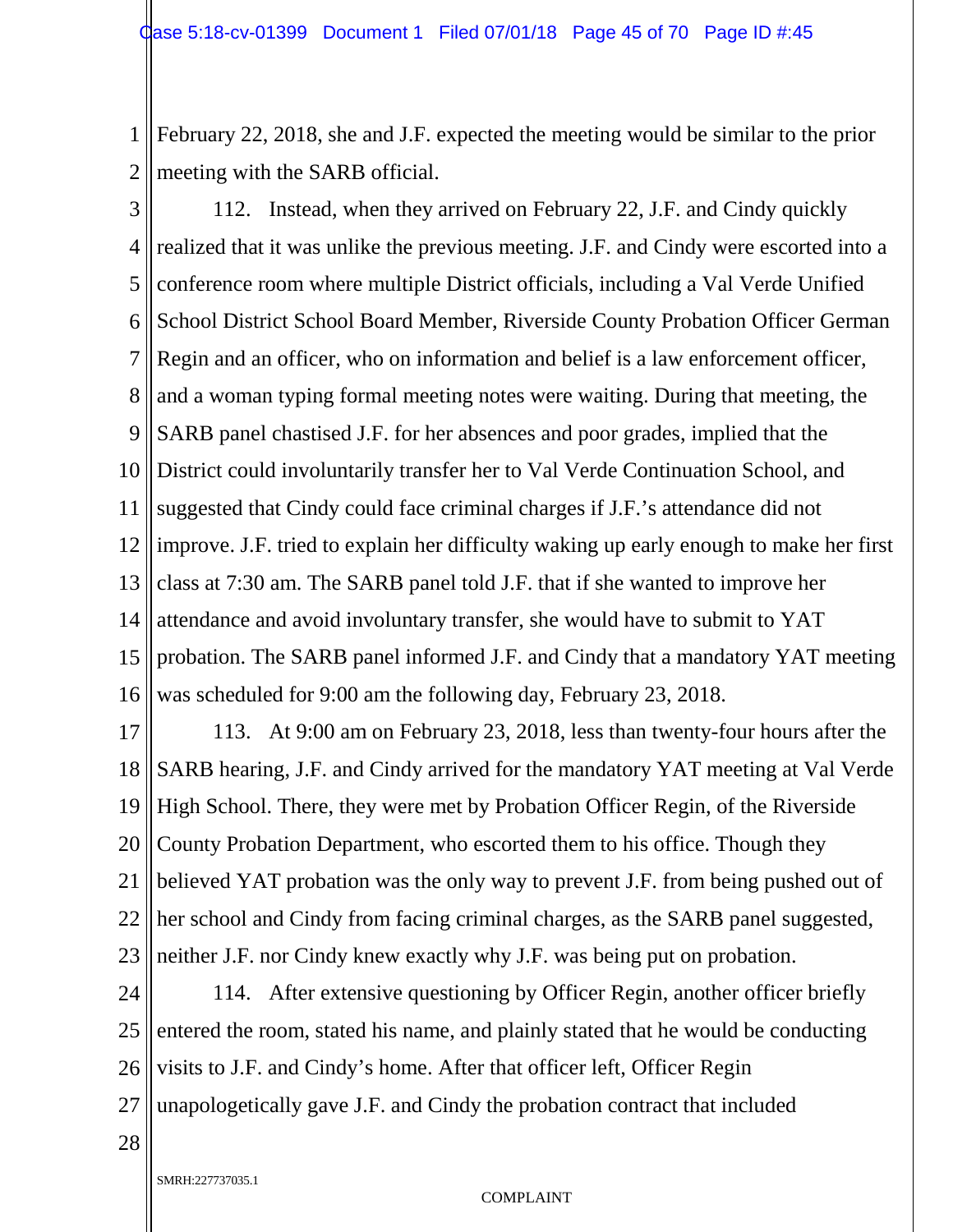1 2 3 4 preselected terms, consistent with the standard YAT probation contract, spent no more than a few minutes describing the YAT probation program, and instructed J.F. to read the contract herself, without providing any explanation of the probation contract's terms.

5 6 7 8 9 10 11 12 13 14 15 115. J.F.'s probation contract reflects that she is charged with the crime of "601 WIC," but no YAT officer explained what this means. The contract also indicates that YAT probation was proposed "[i]n lieu of filing a Petition with the Juvenile Court." J.F. and Cindy are uncertain but believe J.F. was placed on YAT probation either for attendance issues or for bad grades, both of which were mentioned by the SARB panel and Officer Regin. Looking at the term "601 WIC," written on J.F.'s probation contract, Cindy wondered whether YAT was for lowincome families that would qualify for the federal nutrition and health program for Women, Infants, and Children, commonly referred to as "WIC." 116. All but one condition—mandatory check-ins—were preselected on J.F.'s YAT probation contract. As terms of her probation, J.F. is required to:

- Obey all laws and ordinances,
- adhere to a 10:00 pm curfew,
- "obey parents or guardian and keep them informed of [ ] whereabouts and associates,"
- attend school every period of every day and notify YAT officers of any absence before 9:00 am,
	- "obey school officials/rules,"
	- report to probation as directed,
		- "obey directives of the Probation Officer and YAT members,"
			- "not associate with anyone not approved by parent, YAT";
		- have "no association with negative influences,"

27 28

16

17

18

19

20

21

22

23

24

25

26

SMRH:227737035.1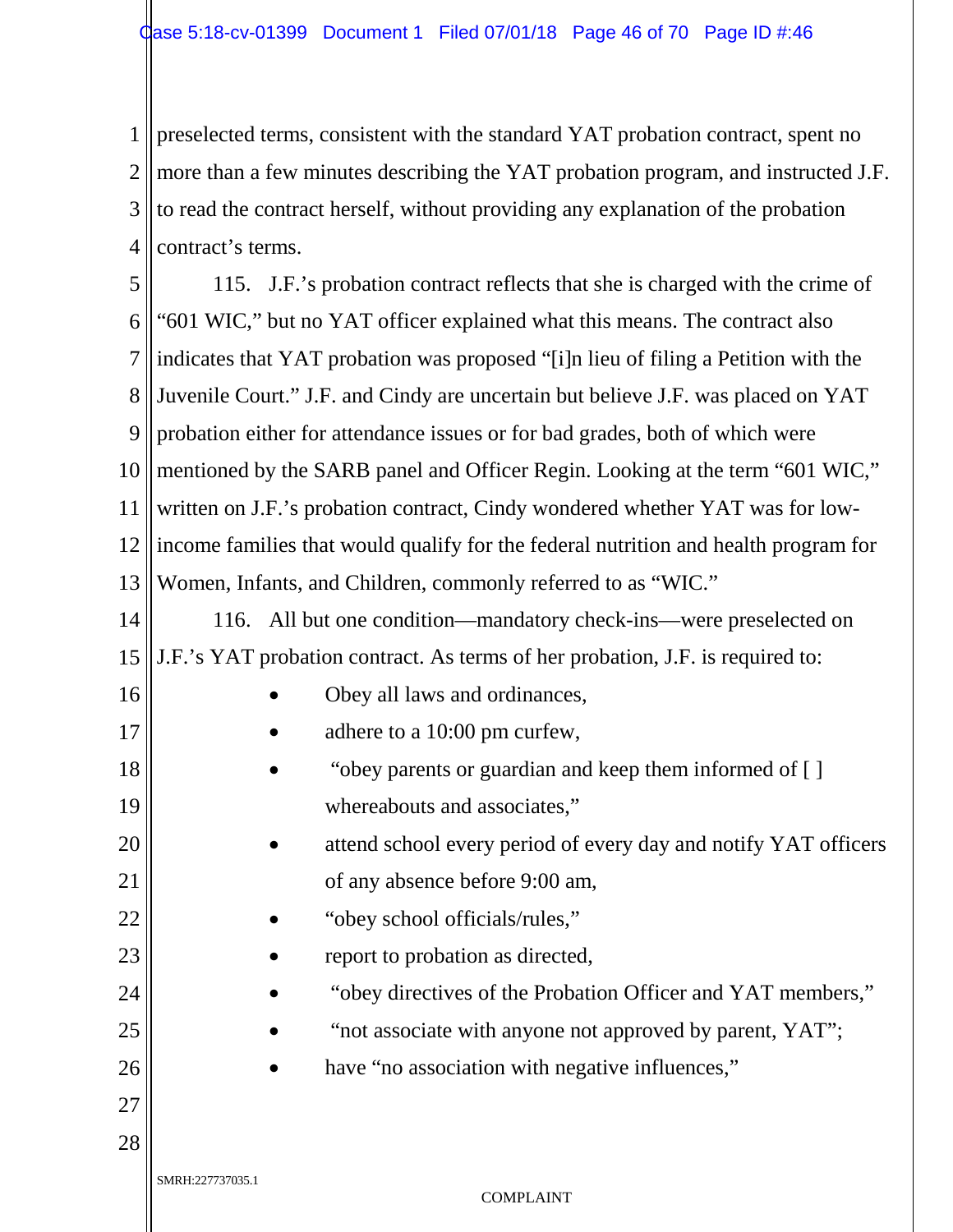|                | <b>Case 5:18-cv-01399 Document 1 Filed 07/01/18 Page 47 of 70 Page ID #:47</b>       |  |  |  |
|----------------|--------------------------------------------------------------------------------------|--|--|--|
|                |                                                                                      |  |  |  |
| 1              | have "no negative contact with anyone, including, parent, school                     |  |  |  |
| $\overline{2}$ | staff, peers, YAT members, or law enforcement,"                                      |  |  |  |
| 3              | submit a letter of apology,                                                          |  |  |  |
| $\overline{4}$ | complete "20+" community service hours,                                              |  |  |  |
| 5              | write an essay,                                                                      |  |  |  |
| 6              | attend counseling as directed and continue receiving therapy                         |  |  |  |
| 7              | services from the County,                                                            |  |  |  |
| 8              | attend a tour of a correctional facility,                                            |  |  |  |
| 9              | attend programming every Tuesday afternoon,                                          |  |  |  |
| 10             | "improve and maintain good grades and attendance,"                                   |  |  |  |
| 11             | maintain "good behavior at home and school,"                                         |  |  |  |
| 12             | "submit to search/tests of [her] person/vehicle/premises upon                        |  |  |  |
| 13             | request of the Probation Officer of YAT member," and                                 |  |  |  |
| 14             | "attend any awareness classes deemed necessary. Parent(s) to                         |  |  |  |
| 15             | attend parenting if recommended."                                                    |  |  |  |
| 16             | The probation contract also reflects that J.F. "understand[s that] home<br>117       |  |  |  |
| 17             | visits will be conducted by the team on an as needed basis," and threatens that "any |  |  |  |
| 18             | violation of these terms and conditions may be grounds for referring the matter to   |  |  |  |
| 19             | the District Attorney's Office for prosecution."                                     |  |  |  |
| 20             | The numerous conditions in J.F.'s YAT probation contract conflict<br>118.            |  |  |  |
| 21             | with the response to school attendance problems contemplated by the legislature      |  |  |  |
| 22             | which created SARBs to "[d]ivert pupils with serious attendance and behavioral       |  |  |  |
| 23             | problems from the juvenile justice system to agencies more directly related to the   |  |  |  |
| 24             | state public school system," namely, "community-based and school-based               |  |  |  |
| 25             | programs." Cal. Educ. Code § 48325.                                                  |  |  |  |
| 26             | 119. Beyond the SARB meeting on February 22, 2018, and Officers Regin's              |  |  |  |
| 27             | vague references to attendance and grades, J.F. and her grandmother Cindy had no     |  |  |  |
| 28             |                                                                                      |  |  |  |
|                | SMRH:227737035.1<br><b>COMPLAINT</b>                                                 |  |  |  |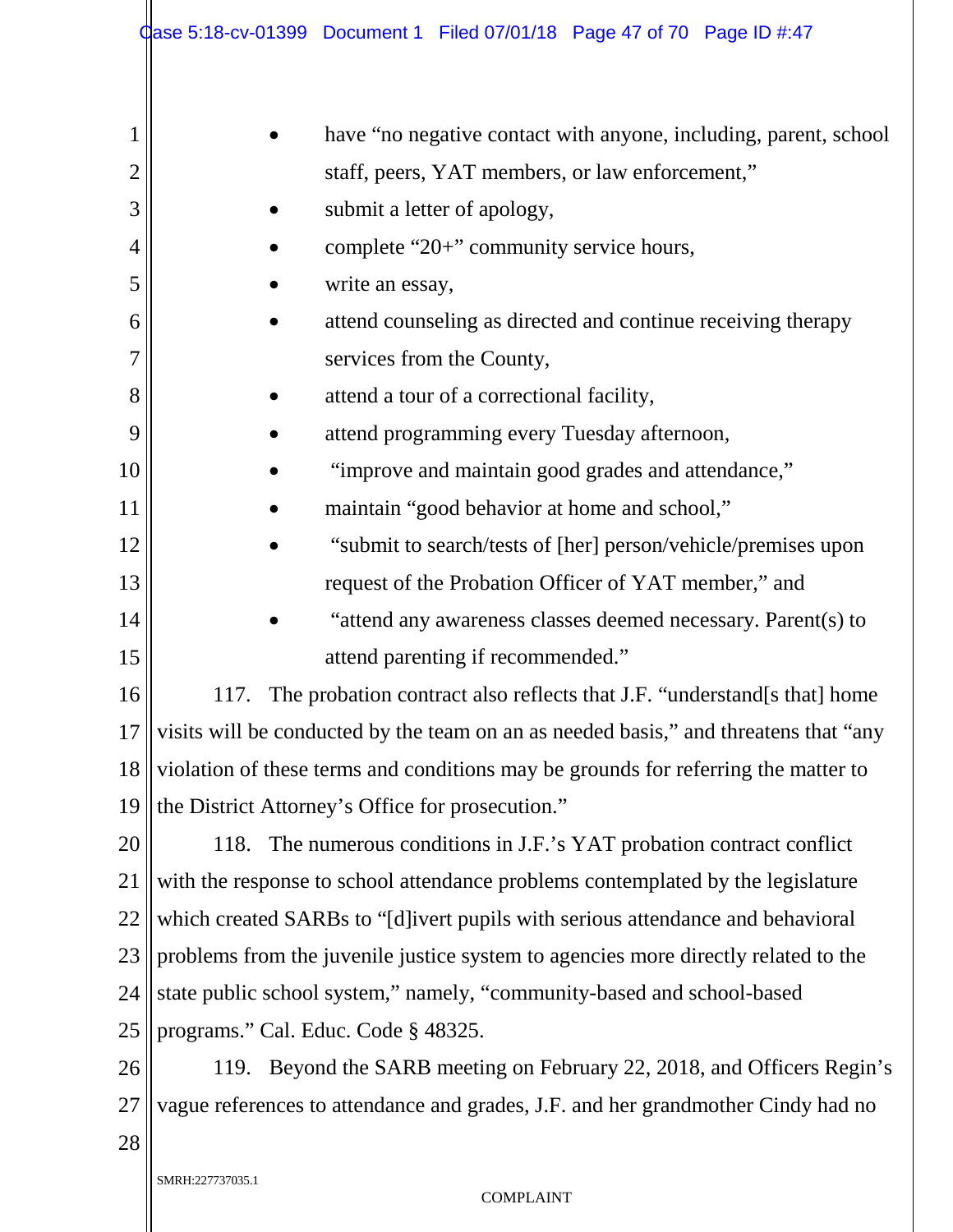1 2 3 4 5 6 7 8 information about the offense of which she was accused. Without knowing the direct consequences of accepting YAT probation, that she had the right to reject probation or particular terms, and without an understanding or advisement of the rights she waived, J.F. and Cindy had no opportunity to meaningfully weigh the costs and benefits of opting to go to court or to accept this purported informal probation. J.F. had no information about her legal rights, including her right to consult with counsel and her right to remain silent. Nor was there an impartial decision maker present.

9 10 11 12 13 14 15 16 17 18 120. J.F. had no legal counsel who could have offered her much-needed guidance on the considerations she faced in this critical stage. A defense attorney could have advised J.F. that the terms of informal probation offered were excessive and inappropriate under California law and warned J.F. that acquiescing to informal probation here, where she faced no criminal charges, would preclude the possibility of diversion in any future case and could be held against her in any future sentencing. So too, defense counsel could have probed the legal sufficiency of the alleged violation of Section 601 and recognized that Section 601 cases are not heard by courts in Riverside County. In these circumstances, J.F. could not have provided voluntary, knowing, or intelligent consent to submit to YAT probation.

19 20 21 22 23 24 121. Following J.F.'s entry into YAT probation on February 23, 2018, Officers Regin and a second officer have conducted at least five unannounced home visits to Cindy and J.F.'s home. During each visit, one officer has entered the home, observed the general areas, and stood at J.F.'s bedroom door to observe her room while asking J.F. about personal matters, including how J.F. treats Cindy, maintains cleanliness in her room, and conducts herself in romantic relationships.

25 26 27 122. A different YAT officer whose name J.F. does not know has also removed J.F. from class on several occasions for extensive meetings, interfering with her learning time. These visits typically occur during J.F.'s fifth-period History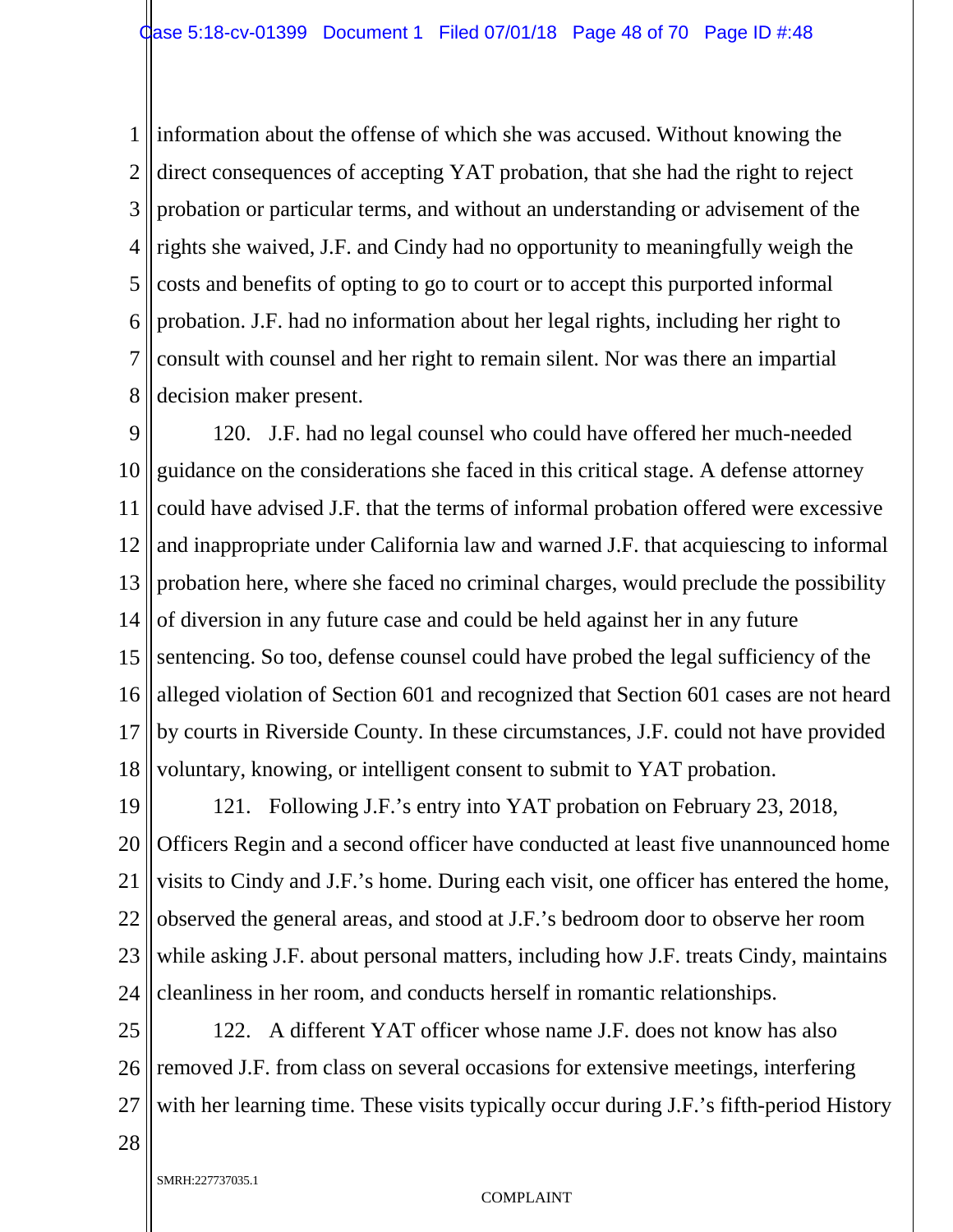1 2 3 4 5 class, or sixth-period PE class. In addition to officers removing J.F. from class, Ms. Estrada, a woman identified as a YAT counselor, pulls J.F. out of school about once a week for about one hour. The meetings begin during J.F.'s second-period English class. Ms. Estrada is abrasive, judgmental, and undermines the progress that J.F. and Cindy have made with J.F.'s therapist.

6 7 8 9 10 11 12 13 14 123. J.F. is enrolled in summer school at Val Verde High School, a continuation school. Her classes take place directly across the hall from the designated YAT office. Due to the compressed timeframe, a single day of summer school covers an entire week's worth of class content. Despite the valuable instructional time, YAT officers have continued to pull J.F. from class during summer school. J.F., who is deficient in school credits, is fearful that YAT officers will continue removing her from class time during summer school, causing her to miss valuable educational time and compromising her ability to complete the summer school credits she needs.

15 16 17 18 19 124. J.F. finds the required YAT class topics—including murder and felony murder—completely unrelated to the reason she was placed on YAT probation. The meetings are also burdensome, beginning at the Perris Sheriff's Station less than one hour after J.F.'s regular school day ends in Val Verde, making it more difficult to complete her school homework.

20 21 125. J.F. is subject to her YAT probation contract and the attendant probation supervision until August 23, 2018.

22 **Sigma Beta Xi**

23 24 25 26 27 126. Sigma Beta Xi is a non-profit organization providing mentoring services primarily to Riverside County children of color, including children with disabilities, whose educational success is at risk due to poor grades, discipline, or other factors. Sigma Beta Xi contracts with public schools within Riverside County, who refer children to receive mentoring and support from Sigma Beta Xi. Sigma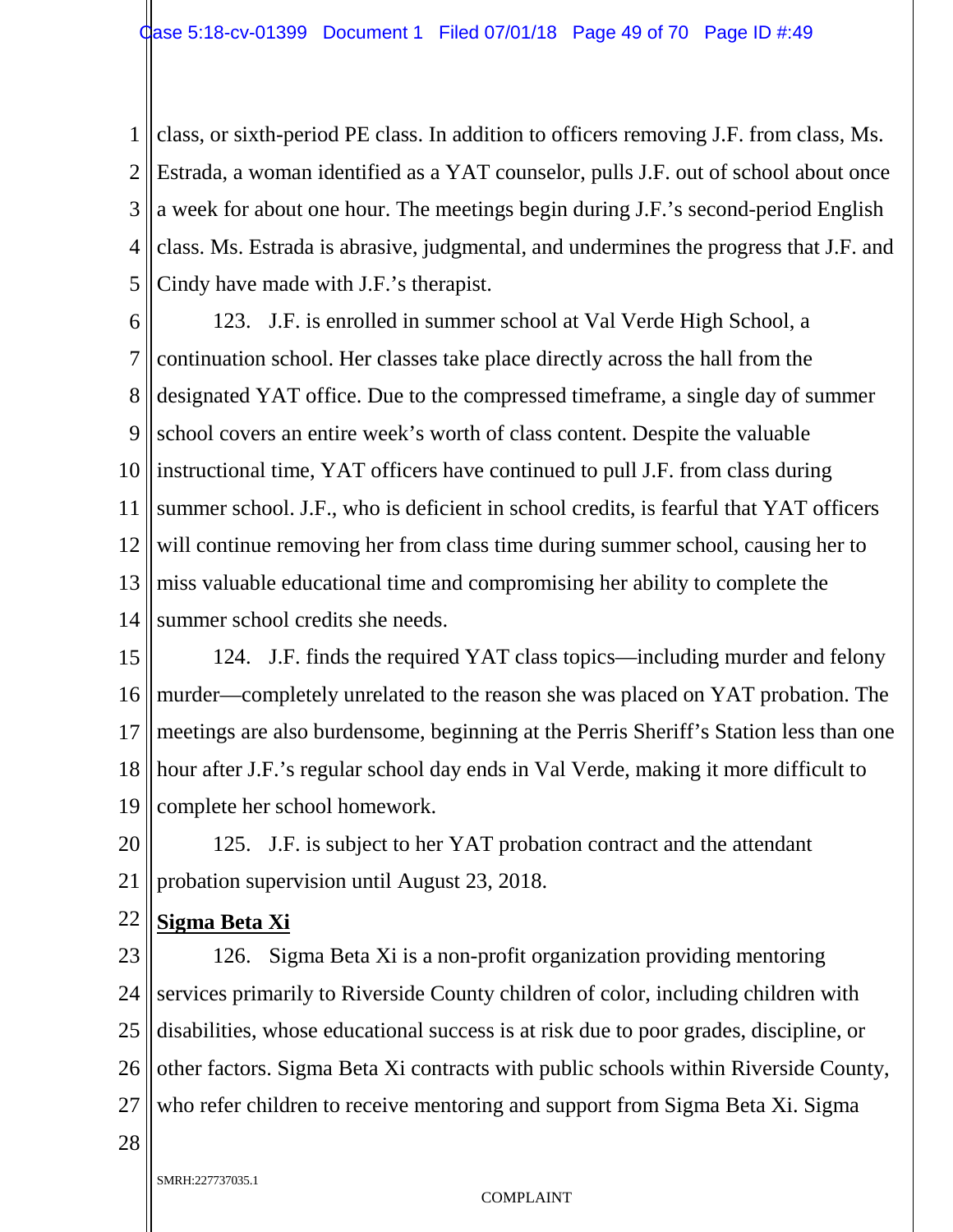1 2 3 4 Beta Xi's mission is to establish strong families and communities by building an organization of diverse young men and women who will exemplify leadership and professionalism based upon the principles of brotherhood, sisterhood, excellence, endurance, wisdom, service, and unity.

5 6 7 8 9 10 11 12 13 14 15 16 17 18 19 20 127. Mentoring is central to Sigma Beta Xi's mission. Sigma Beta Xi employs twelve mentors who work to understand the environment from which the child comes to school, provide one-on-one mentoring and leadership development, and ultimately find ways to bring the child to her full potential. Sigma Beta Xi creates an individualized plan for each mentee that responds to the child's unique needs. Sigma Beta Xi offers more intensive mentoring services for mentees with greater needs, including additional mentoring hours, more support coordinating with caretakers and other service providers, more referrals to outside counseling, and additional extracurricular activities and field trips designed to foster leadership skills. Sigma Beta Xi also enrolls a select number of students in two enhanced programs. The first is its Rites of Passage Program, a resource-intensive support program that provides counseling services for students and their families and helps them deal with trauma, anger, anxiety, and depression. The second is its Positive Youth Justice Initiative Program, a leadership development program that trains and empowers youth to engage in community organizing and transform the criminal justice system.

21 22 23 24 25 26 27 128. Sigma Beta Xi offers a continuum of engagement and leadership opportunities for mentees as their involvement in the organization increases. All mentees receive one-on-one mentoring each week. Once mentees are developmentally ready for sharing in a group setting, mentees join Sigma Beta Xi's weekly group mentoring sessions. After sustained involvement with Sigma Beta Xi, mentees are given additional opportunities to develop their leadership and help shape the organization, such as by interviewing prospective mentors. A growing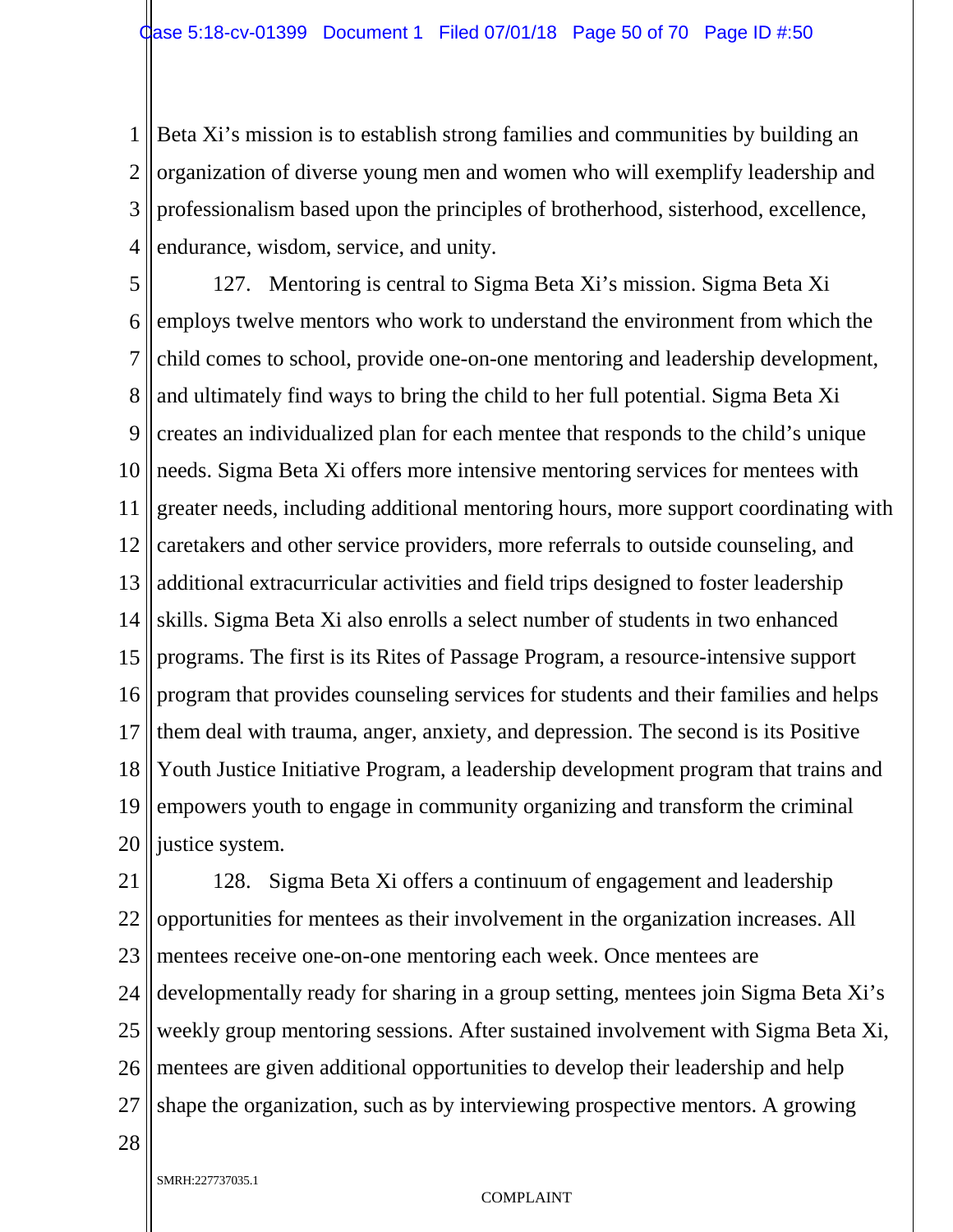1 2 3 number of mentees also join Sigma Beta Xi's student fraternity, which operates under the Sigma Beta Xi name and provides additional opportunities for leadership and community service.

4 5 129. Numerous Sigma Beta Xi mentees, including Andrew M. and Jacob T., have been placed on YAT probation.

6 7 8 9 10 11 12 130. As a result of mentees' experiences with YAT, Sigma Beta Xi's mission of building a diverse group of young professional leaders has been significantly frustrated. Mentees who currently are or have been on YAT probation are often more distrustful of adults, including their Sigma Beta Xi mentors. As a result, these mentees make slower progress in their mentoring sessions and take longer to advance, or do not fully advance, through Sigma Beta Xi's continuum of engagement and leadership opportunities.

13 14 15 16 17 18 19 20 21 22 23 24 25 26 27 131. To address its frustrated mission, Sigma Beta Xi has been forced to divert its limited resources in various ways. Sigma Beta Xi has assigned mentees who are or were on YAT probation to additional and more intensive services to ensure mentees can build trusting and effective relationships with mentors despite the mentees' experience with YAT probation. Mentors also engage in extra work to ensure that mentees involved with YAT are not prohibited from participating in Sigma Beta Xi activities and do not face additional consequences for participating in activities designed to provide opportunities for positive development. For example, Sigma Beta Xi had to intervene when Probation accused a mentee of violating the terms of her YAT probation by traveling to a student leadership summit in Los Angeles with Sigma Beta Xi. In other circumstances, Sigma Beta Xi mentors transport mentees to comply with onerous YAT probation supervision requirements. Additionally, Sigma Beta Xi mentors now require more training about YAT to ensure they can effectively support mentees whose lives are made more difficult by the program.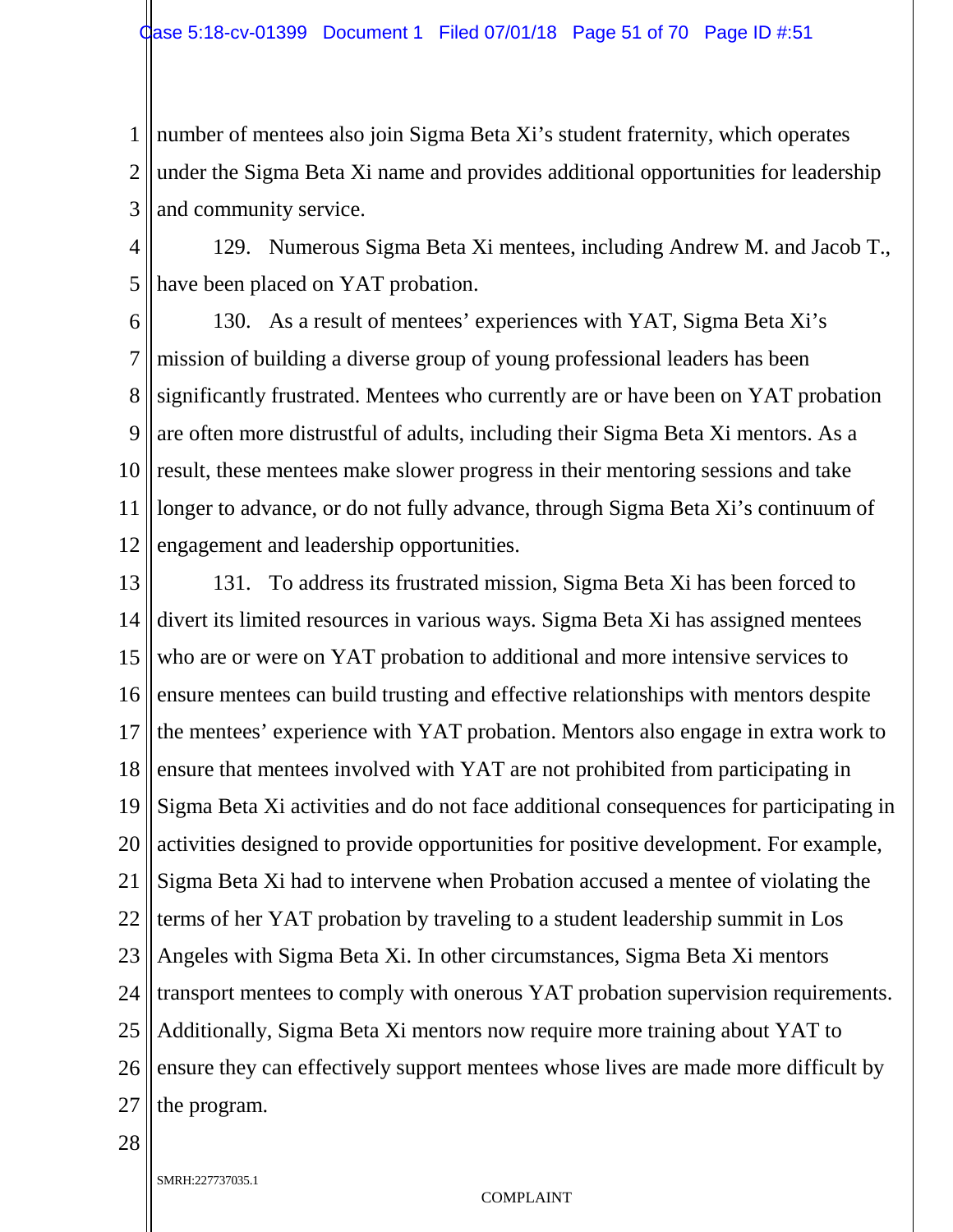| 1              | 132. If Sigma Beta Xi were not required to spend these additional resources                                                                                                                                                             |  |  |  |
|----------------|-----------------------------------------------------------------------------------------------------------------------------------------------------------------------------------------------------------------------------------------|--|--|--|
| $\overline{2}$ | to address the frustration of mission created by Defendants' operation of YAT, it                                                                                                                                                       |  |  |  |
| 3              | would be able to devote these resources to activities that further its mission. Sigma                                                                                                                                                   |  |  |  |
| 4              | Beta Xi would be able to spend more time with individual mentees on positive                                                                                                                                                            |  |  |  |
| 5              | leadership building activities, rather than addressing needs tied to complying with                                                                                                                                                     |  |  |  |
| 6              | probation supervision. It could also use these resources to, for example, provide                                                                                                                                                       |  |  |  |
| 7              | mentoring services to additional children in Riverside County, such as enrolling                                                                                                                                                        |  |  |  |
| 8              | more children in its Rites of Passage and Positive Youth Justice Initiative programs.                                                                                                                                                   |  |  |  |
| 9              | V. CLASS ACTION ALLEGATIONS                                                                                                                                                                                                             |  |  |  |
| 10             | Jacob T. and J.F. ("Class Plaintiffs") bring this class action on behalf of<br>133.                                                                                                                                                     |  |  |  |
| 11             | themselves and all others similarly situated pursuant to Federal Rule of Civil                                                                                                                                                          |  |  |  |
| 12             | Procedure $23(b)(2)$ .                                                                                                                                                                                                                  |  |  |  |
| 13             | 134. Class Plaintiffs seek to certify a class defined as follows:                                                                                                                                                                       |  |  |  |
| 14             |                                                                                                                                                                                                                                         |  |  |  |
| 15             | All children in Riverside County who have been referred to<br>the Riverside County Youth Accountability Team ("YAT")<br>program pursuant to Cal. Welf. & Inst. Code § 601, and who<br>have either been placed on a YAT probation contra |  |  |  |
| 16             | contract.                                                                                                                                                                                                                               |  |  |  |
| 17             |                                                                                                                                                                                                                                         |  |  |  |
| 18             | Those within the class are referred to herein as the "Class Members."                                                                                                                                                                   |  |  |  |
| 19             | 135. The Class Members are so numerous that individual joinder of their                                                                                                                                                                 |  |  |  |
| <b>20</b>      | members is impractical. Each year, thousands of children are referred to YAT.                                                                                                                                                           |  |  |  |
| 21             | According to public records obtained from the Probation Department, in 2015, YAT                                                                                                                                                        |  |  |  |
| 22             | received 1505 referrals. Each year, probation places between 400 and 500 children                                                                                                                                                       |  |  |  |
| 23             | on YAT probation contracts. Of those, hundreds are referred to or placed on YAT                                                                                                                                                         |  |  |  |
| 24             | pursuant to California Welfare and Institutions Code Section 601. The number of                                                                                                                                                         |  |  |  |
| 25             | unnamed future class members who will be referred and subject to YAT probation                                                                                                                                                          |  |  |  |
| 26             | through the policies, practices, and customs alleged herein is unknown and                                                                                                                                                              |  |  |  |
| 27             | unknowable.                                                                                                                                                                                                                             |  |  |  |
| 28             |                                                                                                                                                                                                                                         |  |  |  |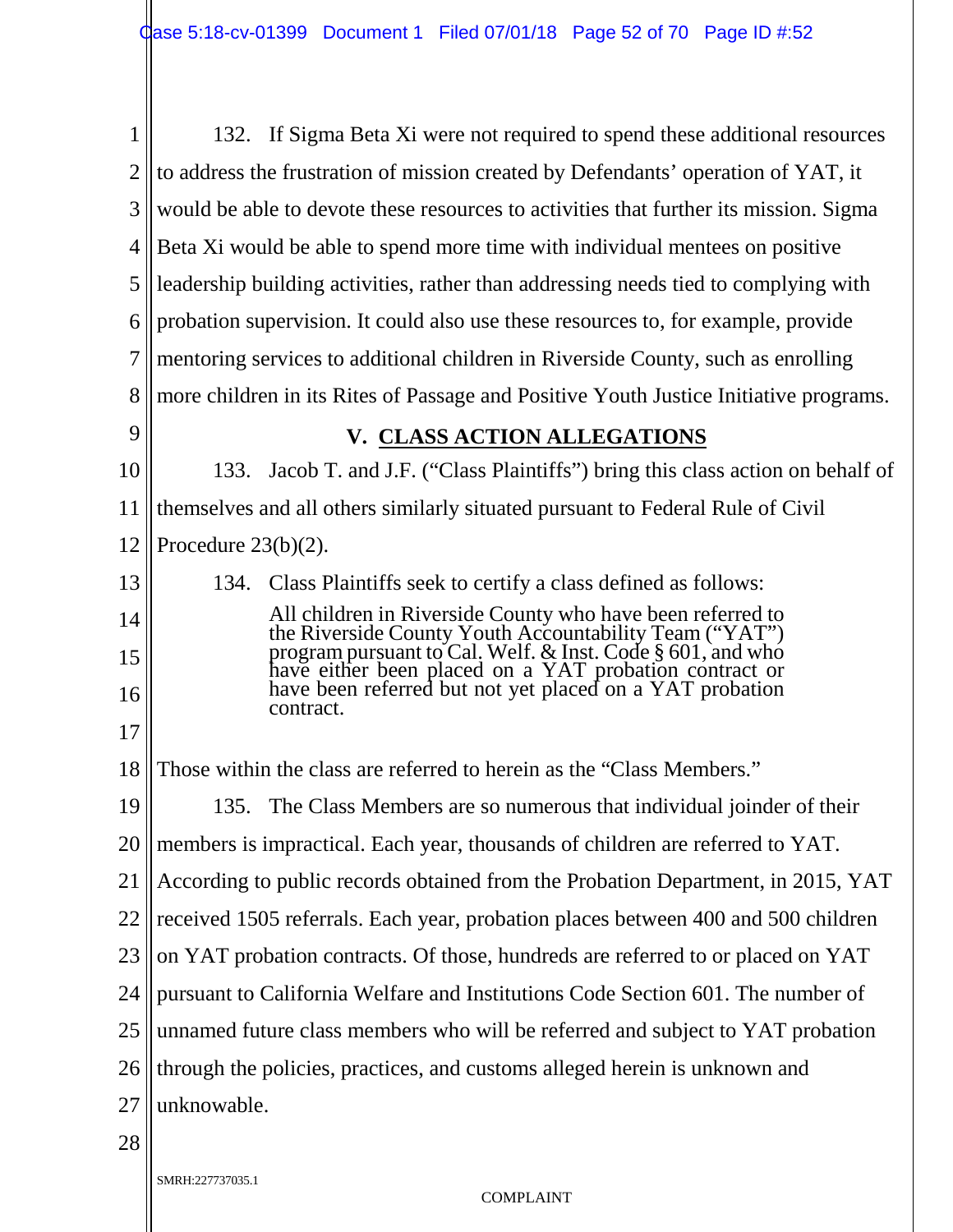| 1              | 136.             |               | There exist questions of law and fact common to the entire class. These |
|----------------|------------------|---------------|-------------------------------------------------------------------------|
| $\overline{2}$ |                  |               | common questions of fact and law include, without limitation:           |
| 3              |                  | a)            | Whether Defendants are required to provide adequate notice to           |
| $\overline{4}$ |                  |               | children who are referred to YAT of the basis and circumstances         |
| 5              |                  |               | of their referral.                                                      |
| 6              |                  | b)            | Whether Defendants are required to provide adequate notice to           |
| $\overline{7}$ |                  |               | children who are referred to YAT of any statutes, other laws or         |
| 8              |                  |               | rules they are alleged to have violated in connection with their        |
| 9              |                  |               | YAT referral.                                                           |
| 10             |                  | $\mathbf{c})$ | Whether Defendants are required to provide adequate                     |
| 11             |                  |               | explanation to children who are referred to YAT of the                  |
| 12             |                  |               | requirements of the YAT program and any consequences of                 |
| 13             |                  |               | participating in the YAT program.                                       |
| 14             |                  | $\mathbf{d}$  | Whether Defendants are required to provide adequate notice to           |
| 15             |                  |               | children who are referred to YAT that participation in YAT will         |
| 16             |                  |               | preclude them from participating in other diversionary programs         |
| 17             |                  |               | in the future.                                                          |
| 18             |                  | e)            | Whether Defendants are required to adequately advise children           |
| 19             |                  |               | of their right to consult with legal counsel before the child           |
| 20             |                  |               | decides whether to agree to a YAT probation contract.                   |
| 21             |                  | f)            | Whether Defendants are required to provide adequate notice to           |
| <u>22</u>      |                  |               | children who are referred to YAT that agreeing to YAT may               |
| 23             |                  |               | require them to submit to searches of their homes or persons.           |
| 24             |                  | g)            | Whether Defendants are required to provide adequate notice to           |
| 25             |                  |               | children who are referred to YAT that agreeing to YAT may               |
| 26             |                  |               | require them to waive their rights to associate with "anyone not"       |
| 27             |                  |               | approved" by YAT.                                                       |
| 28             |                  |               |                                                                         |
|                | SMRH:227737035.1 |               |                                                                         |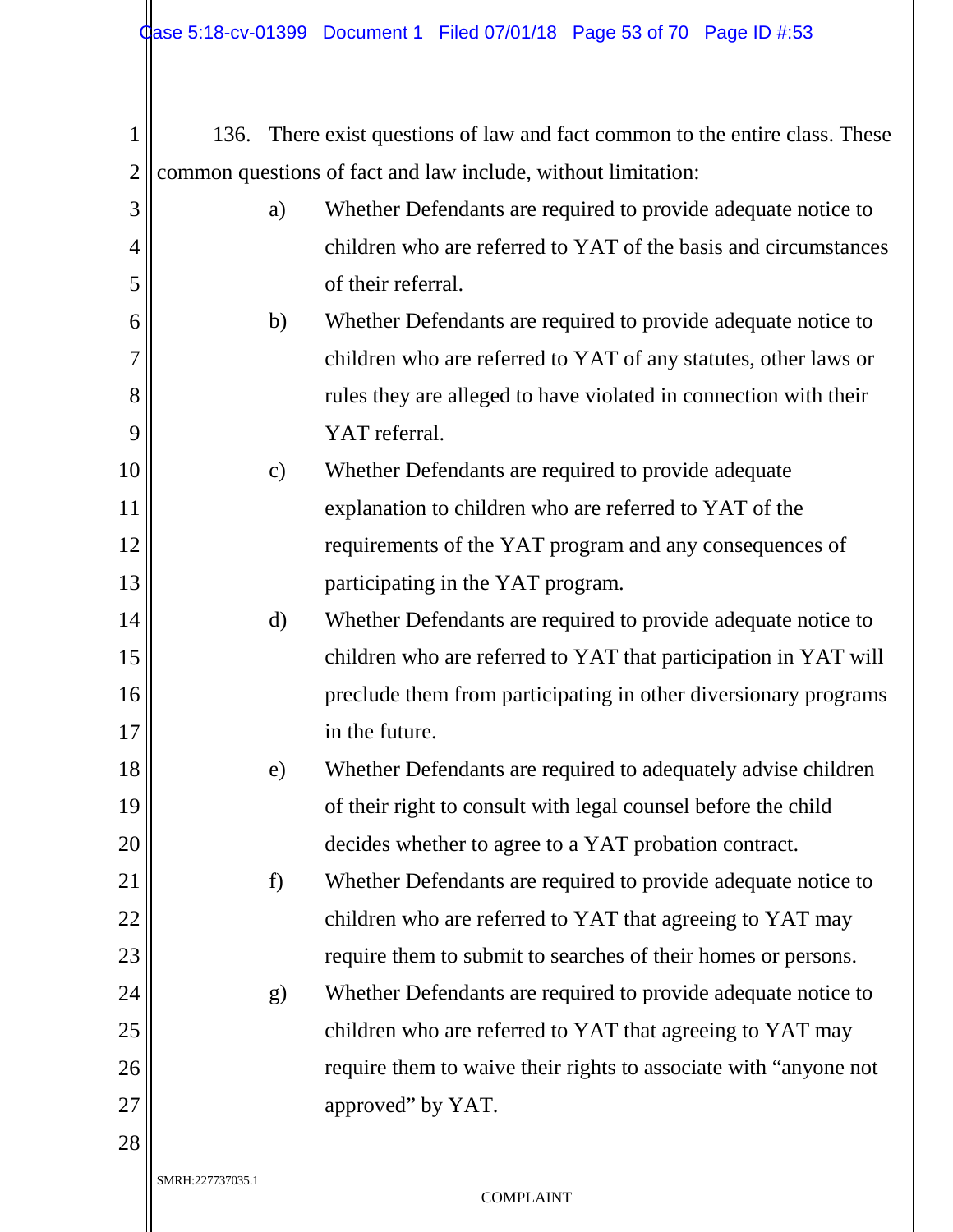| 1              | h)<br>Whether Defendants are required to provide adequate notice to                     |  |  |  |
|----------------|-----------------------------------------------------------------------------------------|--|--|--|
| $\overline{2}$ | children who are referred to YAT that agreeing to YAT may                               |  |  |  |
| 3              | prohibit them from having "negative contact with anyone," in                            |  |  |  |
| $\overline{4}$ | violation of their expressive association rights.                                       |  |  |  |
| 5              | Whether California Welfare $\&$ Institutions Code § 601 is<br>$\mathbf{i}$              |  |  |  |
| 6              | unconstitutionally vague.                                                               |  |  |  |
| 7              | Whether Defendants are required to operate the YAT program in<br>j)                     |  |  |  |
| 8              | a non-discriminatory manner that does not have a                                        |  |  |  |
| 9              | disproportionate effect on different racial or ethnic groups of                         |  |  |  |
| 10             | children.                                                                               |  |  |  |
| 11             | $\mathbf{k}$<br>Whether Defendants may use a risk assessment instrument that            |  |  |  |
| 12             | scores Black and Latinx children as having a higher risk of                             |  |  |  |
| 13             | criminality as a basis for YAT placement.                                               |  |  |  |
| 14             | 137. Class Plaintiffs' claims are typical of those of the Class members in              |  |  |  |
| 15             | that they are children in Riverside County who were each referred to and placed on      |  |  |  |
| 16             | a YAT probation contract, and suffer the resulting violations of their civil rights     |  |  |  |
| 17             | under Constitutional and statutory laws due to Defendants' implementation of the        |  |  |  |
| 18             | YAT probation program.                                                                  |  |  |  |
| 19             | 138. Class Plaintiffs will fairly and adequately protect the interests of the           |  |  |  |
| 20             | Class Members. The Class Plaintiffs have a personal interest in the subject matter of   |  |  |  |
| 21             | this litigation and have no interests antagonistic to the interests of the class. Class |  |  |  |
| 22             | Plaintiffs are represented by competent and experienced counsel in class action, civil  |  |  |  |
| 23             | rights, and constitutional litigation.                                                  |  |  |  |

24 25 26 27 139. Defendants have acted and refused to act on grounds generally applicable to the Class Members, thereby making appropriate final injunctive relief and/or corresponding declarative relief with respect to the class and the subclasses as a whole. Fed. R. Civ. P. 23(b)(2).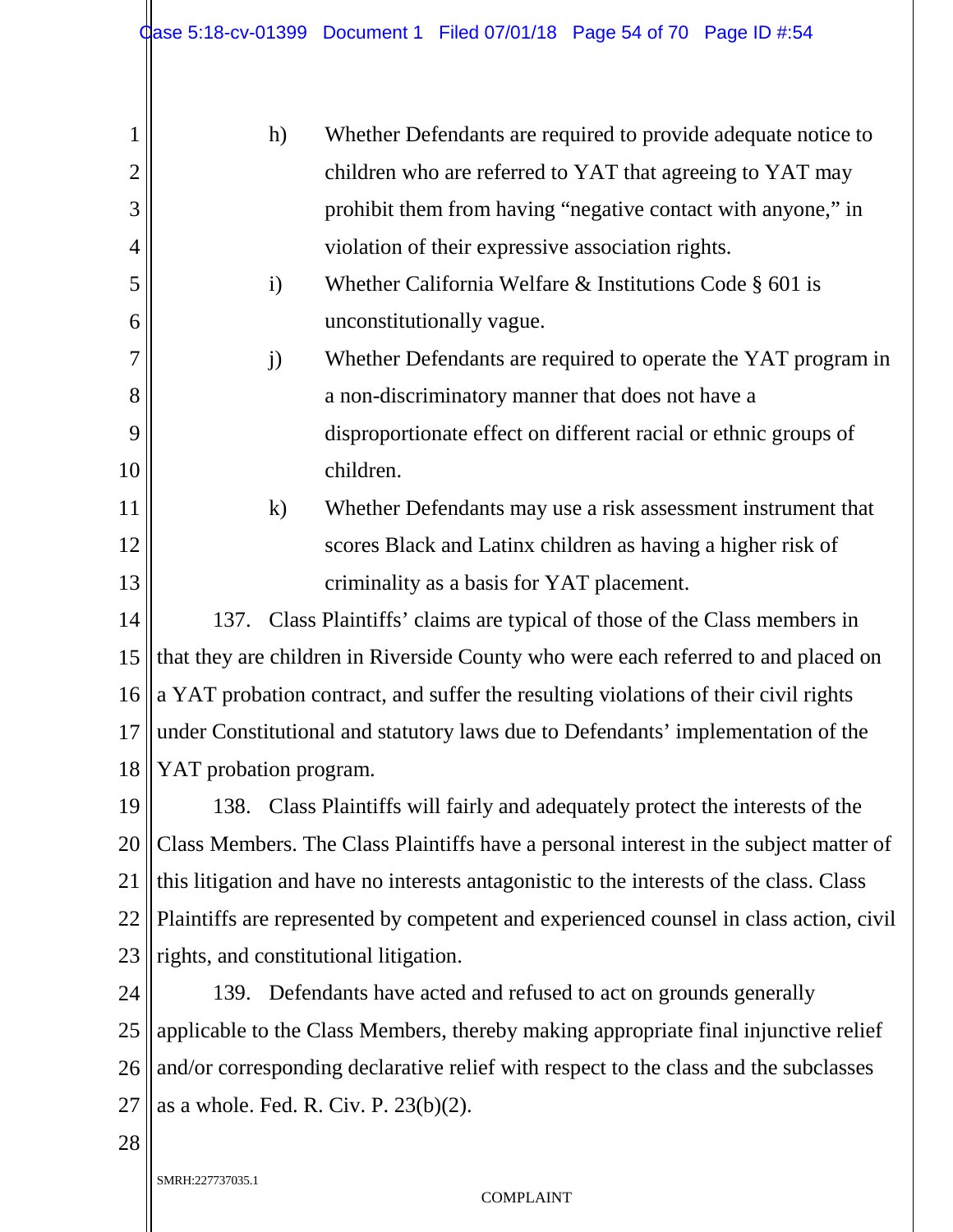1 2 3 4 140. The prosecution of individual actions against Defendants by individual class members would create a risk of inconsistent and varying adjudications and the establishment of incompatible standards of conduct across the Plaintiff Class. Fed. R. Civ. P. 23(b)(1).

#### **FIRST CLAIM FOR RELIEF**

#### **Violation of the Due Process Clause of the Fourteenth Amendment to the U.S. Constitution 42 U.S.C. § 1983 (Deprivation of the Right to Procedural Due Process) (All Plaintiffs Against All Defendants)**

9 10 141. Plaintiffs incorporate herein by reference the allegations of Paragraphs 1 through 140 as though fully set forth herein.

11 12 13 142. This claim is brought by Plaintiffs Andrew M. and Sigma Beta Xi on behalf of themselves and by Plaintiffs Jacob T. and J.F. on behalf of themselves and the members of the proposed class.

14 15 16 143. The Procedural Due Process Clause of the Fourteenth Amendment provides that no state shall "deprive any person of life, liberty, or property, without due process of law." U.S. Const. amend. XIV.

17 18 19 20 144. Plaintiffs have a fundamental interest in their liberty to be free from the constraints of probationary supervision imposed by Defendants' YAT probation program. Defendants deprive Plaintiffs of their liberty interests without adequate procedural protections.

21 22 23 24 145. Defendants have a policy, practice, and custom of placing children on YAT probation through unfair procedures that deny Plaintiffs the ability to act in their own best interest and to make a voluntary, knowing, and intelligent decision regarding whether to accept YAT probation.

25 26 146. Defendants' policies, practices, and customs violate Plaintiffs' rights under the Fourteenth Amendment of the United States Constitution and cause

27

28

5

6

7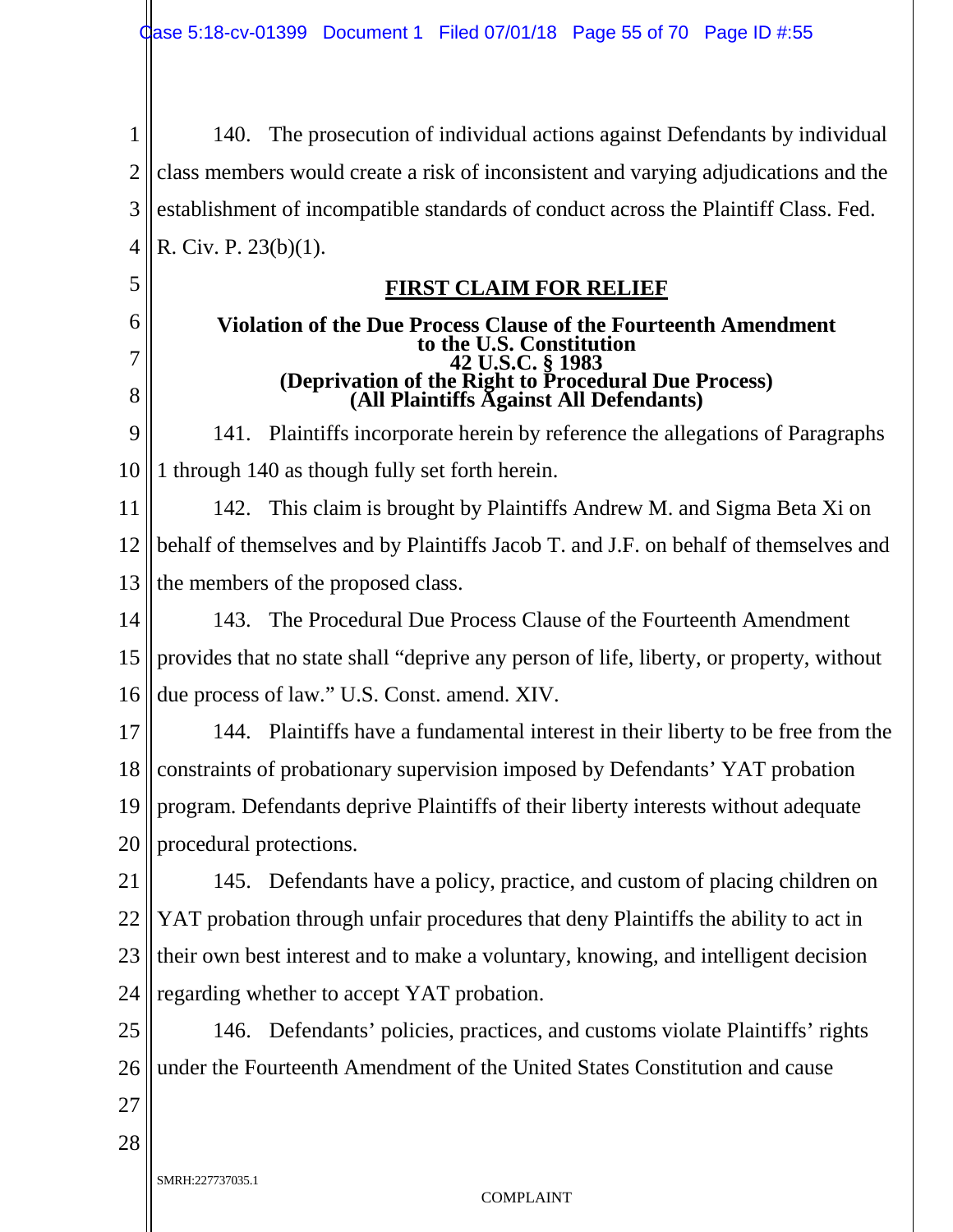1 2 serious, irreparable, and lasting harm to these children, which they will continue to suffer in the absence of relief.

3 4 5 147. The mission of Sigma Beta Xi is also frustrated by the unlawful policy, practice, and custom of Defendants, and Sigma Beta Xi continues to divert resources as a result.

## **SECOND CLAIM FOR RELIEF Violation of the Due Process Clause of the Fourteenth Amendment to the U.S. Constitution 42 U.S.C. § 1983 (Welf. & Inst. Code § 601 is Overly Vague on Its Face in Violation of Due Process) (All Plaintiffs Against All Defendants)**

11 12 148. Plaintiffs incorporate herein by reference the allegations of Paragraphs 1 through 140 as though fully set forth herein.

13 14 15 149. This claim is brought by Plaintiffs Andrew M. and Sigma Beta Xi on behalf of themselves and by Plaintiffs Jacob T. and J.F. on behalf of themselves and the members of the proposed class.

16 17 150. The Due Process Clause of the Fourteenth Amendment protects against the deprivation of life, liberty, or property without due process of law.

18 19 20 21 22 23 151. The terms of Section 601(b)—prohibiting "persistent or habitual refusal to obey the reasonable and proper orders or directions of school authorities"—are vague on their face. These terms fail to define the offense sufficiently to provide notice to the average child who is expected to comply with its terms of what conduct is prohibited or to provide sufficient guidance to those charged with its enforcement, authorizing and encouraging arbitrary and discriminatory enforcement.

24 25 152. Section 601 is the basis for Plaintiffs' referral to and their placement on YAT probation.

26

6

7

8

9

10

27

28

SMRH:227737035.1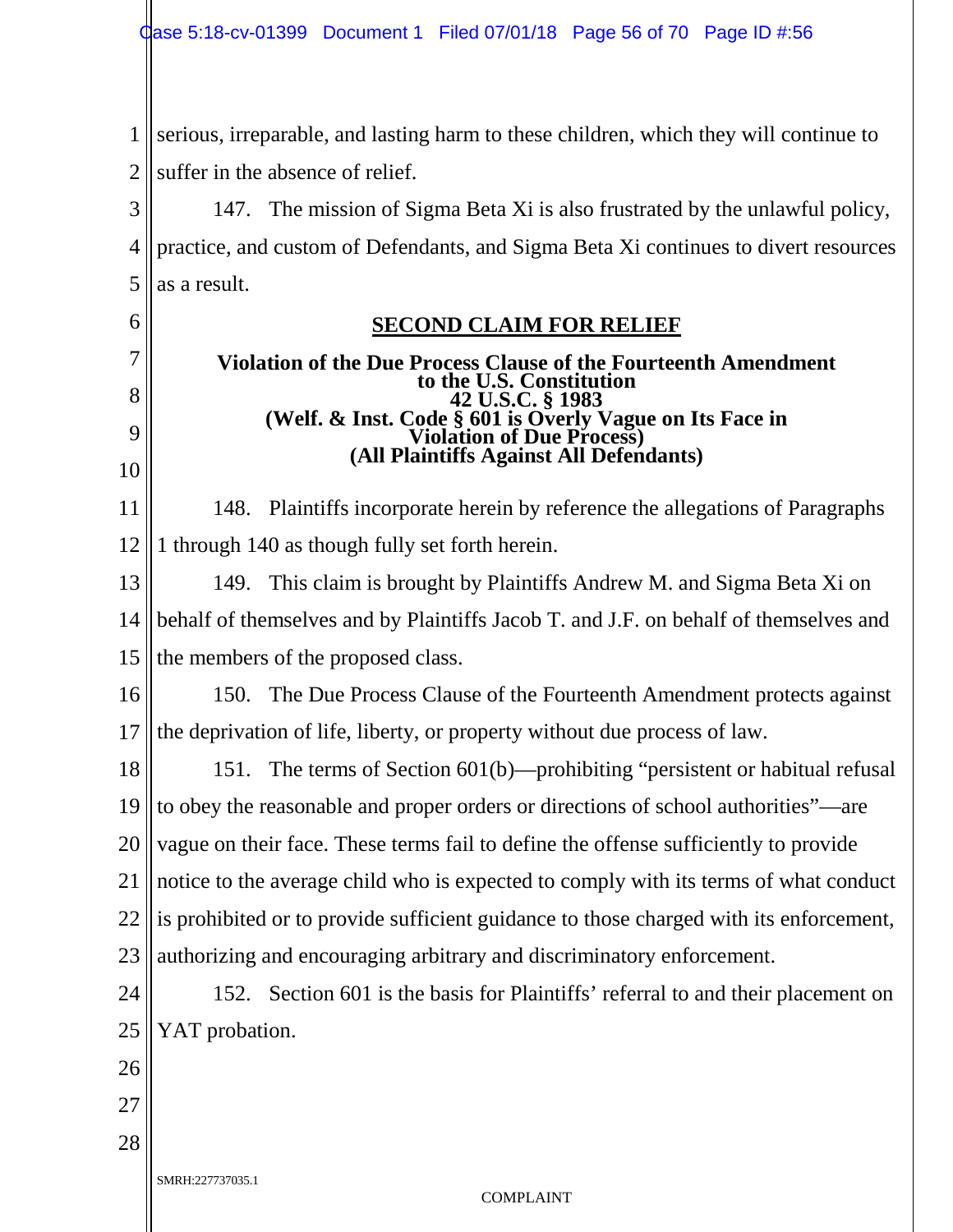1 2 3 153. Defendants' enforcement of Section 601(b) causes serious, irreparable, and lasting harm to Plaintiffs, and they will continue to suffer irreparable harm in the absence of relief.

4 5 6 154. The mission of Sigma Beta Xi is also frustrated by Defendants' enforcement of Section 601(b), and Sigma Beta Xi continues to divert resources as a result.

7 8

9

10

### **THIRD CLAIM FOR RELIEF**

#### **Violation of the Due Process Clause of the Fourteenth Amendment to the U.S. Constitution 42 U.S.C. § 1983 (Welf. & Inst. Code § 601 is Vague as Applied in Violation of Due Process) (All Plaintiffs Against All Defendants)**

11 12 155. Plaintiffs incorporate herein by reference the allegations of Paragraphs 1 through 140 as though fully set forth herein.

13 14 15 156. This claim is brought by Plaintiffs Andrew M. and Sigma Beta Xi on behalf of themselves and by Plaintiffs Jacob T. and J.F. on behalf of themselves and the members of the proposed class.

16 17 157. The Due Process Clause of the Fourteenth Amendment protects against the deprivation of life, liberty, or property without due process of law.

18 19 20 21 22 23 24 158. Defendants apply Section 601, *inter alia*, through their criteria for referral and in their citation of Section 601 to place children on YAT probation. Defendants, as a matter of policy, practice, and custom, apply Section 601 in a manner that is overly vague. As applied by Defendants, Section 601 fails to define the offense sufficiently to provide notice to the average child of what conduct is prohibited or to provide sufficient guidance to those charged with its enforcement, authorizing and encouraging arbitrary and discriminatory enforcement.

25 26 159. Defendants' policies, practices, and customs violate Plaintiffs' rights under the Fourteenth Amendment of the United States Constitution and cause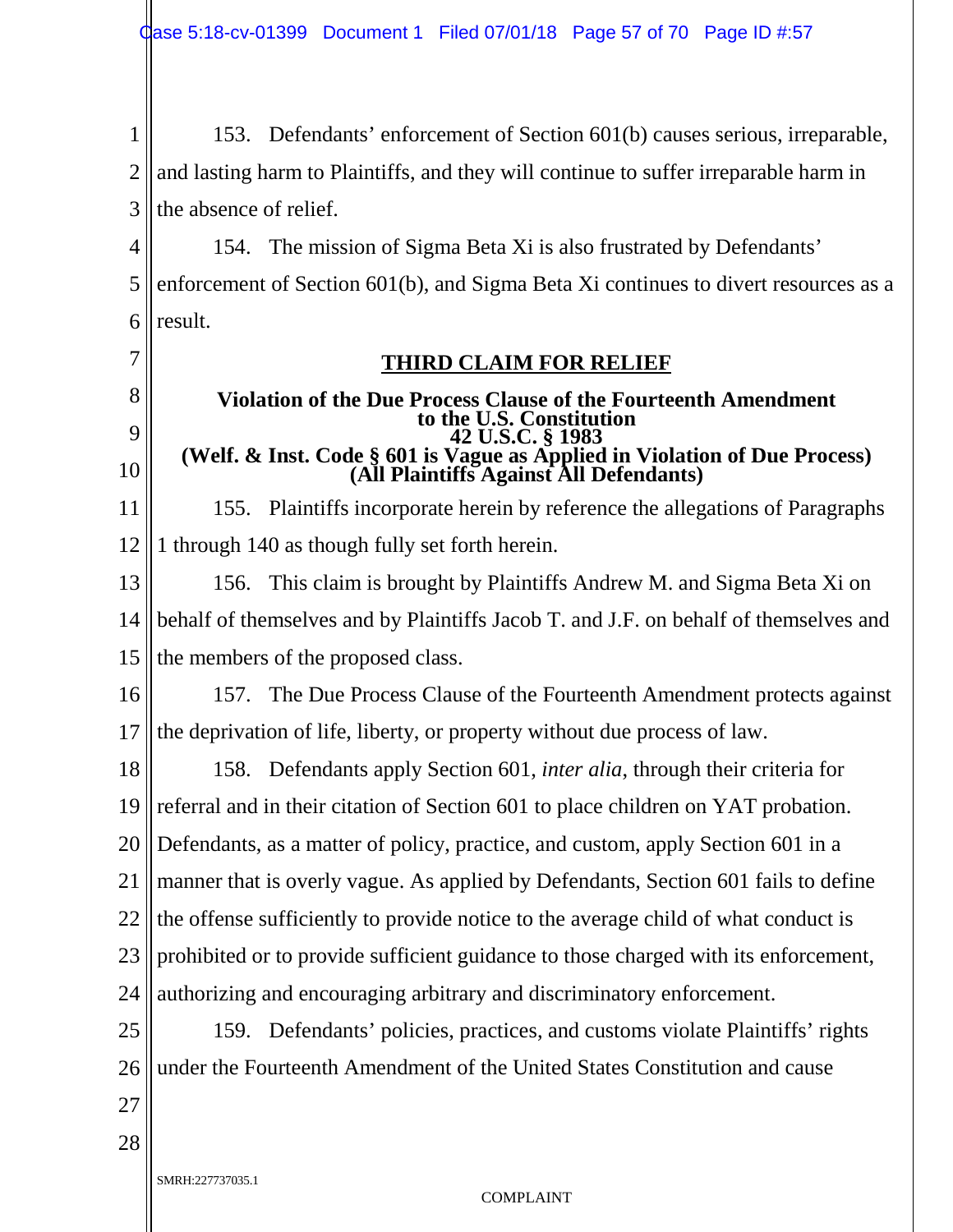1 2 serious, irreparable, and lasting harm to these children, which they will continue to suffer in the absence of relief.

3 4 160. The mission of Sigma Beta Xi is also frustrated by Defendants' policy, practice, and customs, and Sigma Beta Xi continues to divert resources as a result.

#### **FOURTH CLAIM FOR RELIEF**

## **Violation of the Fourth Amendment to the U.S. Constitution 42 U.S.C. § 1983 (Unreasonable Search And Seizure) (Plaintiffs Sigma Beta Xi., Jacob T., and J.F. Against All Defendants)**

9 10 161. Plaintiffs incorporate herein by reference the allegations of Paragraphs 1 through 140 as though fully set forth herein.

11 12 13 162. This claim is brought by Plaintiff Sigma Beta Xi on behalf of itself and by Plaintiffs Jacob T. and J.F. on behalf themselves and the members of the proposed class.

14 15 163. The Fourth Amendment of the United States Constitution protects the right to be free from unreasonable search and seizure.

16 17 18 19 20 21 164. Defendants, as a matter of policy, practice, and custom, *inter alia*, impose blanket search terms as a condition of YAT probation. These terms, as incorporated in YAT probation contracts, purport to authorize search of a child's person—including through drug testing—property, and premises. Defendants rely on these terms of YAT probation contracts to conduct drug testing and home searches of Plaintiffs without a warrant.

22 23 24 25 26 27 165. As a matter of policy, practice, and custom, Plaintiffs are not informed that these terms constitute a waiver of their rights under the Fourth Amendment. The terms are presented in a context that is coercive and in which Plaintiffs, children facing their first encounter with the justice system, are utterly lacking in relevant information. Any purported waiver or blanket consent to searches of their person, home, and property is not voluntary, knowing, or intelligent and is thus invalid.

28

5

6

7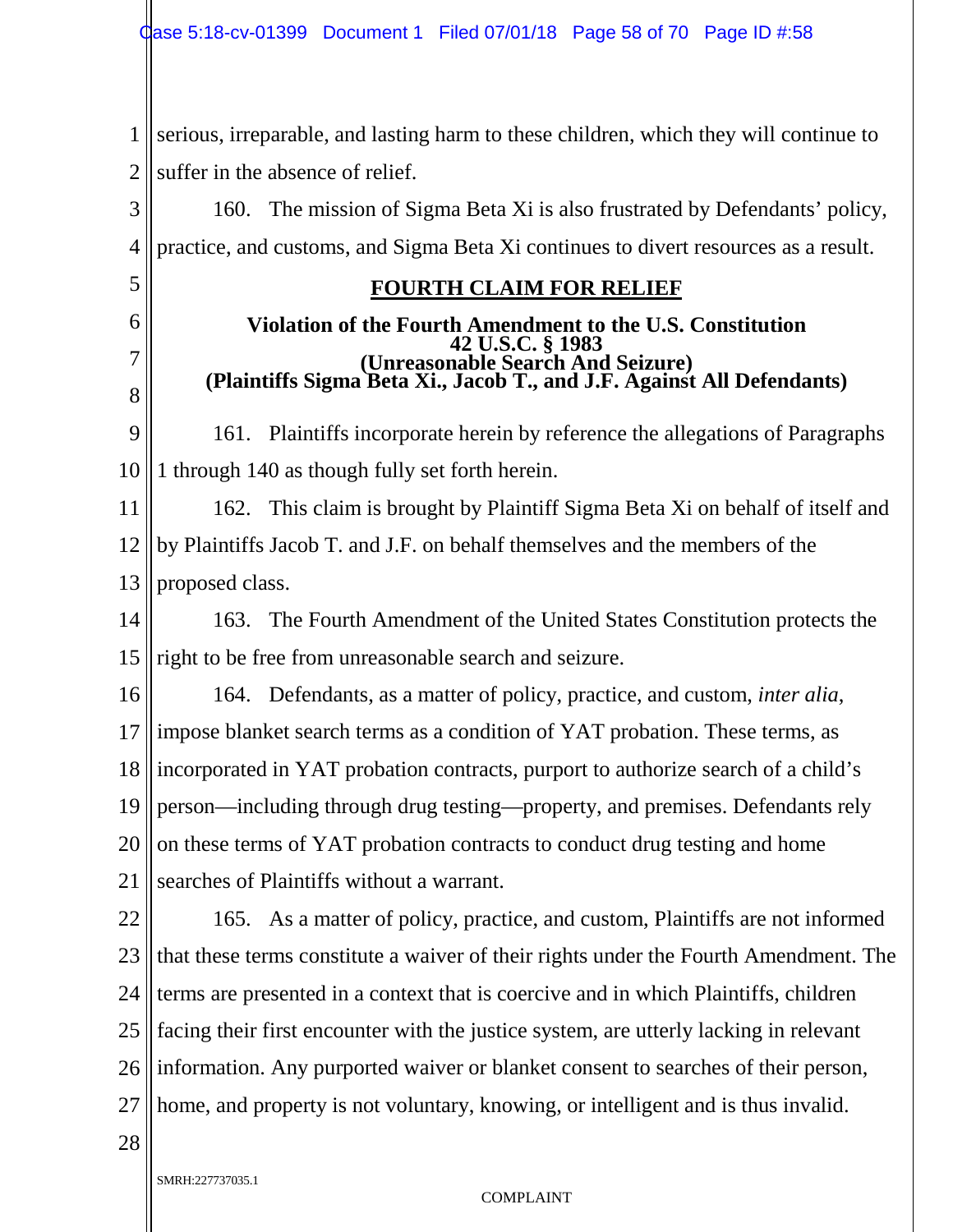1 2 3 4 166. Defendants' policies, practices, and customs violate Plaintiffs' rights under the Fourth Amendment of the United States Constitution and cause serious, irreparable, and lasting harm to these children, which they will continue to suffer in the absence of relief.

5 6 7 167. The mission of Sigma Beta Xi is also frustrated by Defendants' policies, practices, and customs, and Sigma Beta Xi continues to divert resources as a result.

**FIFTH CLAIM FOR RELIEF**

**Violation of the First Amendment to the U.S. Constitution 42 U.S.C. § 1983 (Overbreadth, Violation of Freedom of Expressive Association) (Plaintiffs Sigma Beta Xi, Jacob T., and J.F. Against All Defendants)**

# 8

9

10

11

12 13 168. Plaintiffs incorporate herein by reference the allegations of Paragraphs 1 through 140 as though fully set forth herein.

14 15 16 169. This claim is brought by Plaintiffs Sigma Beta Xi on behalf of itself and by Plaintiffs Jacob T. and J.F. on behalf of themselves and the members of the proposed class.

17 18 19 170. The First Amendment protects against overly broad laws that abridge the freedom of speech and the fundamental right to freedom of expressive association.

20 21 22 23 24 25 171. Defendants, as a matter of policy, practice, or custom, impose YAT probation conditions that prohibit association with "anyone not approved" by Defendants and prohibit children from having "any negative contact with anyone." These terms are overbroad on their face because they reach a substantial amount of First Amendment protected activity. Any purported waiver or consent to such conditions is not knowing, voluntary, or intelligent and is thus invalid.

26 27 172. Defendants' policies, practices, and customs violate Plaintiffs' rights under the First Amendment of the United States Constitution and cause serious,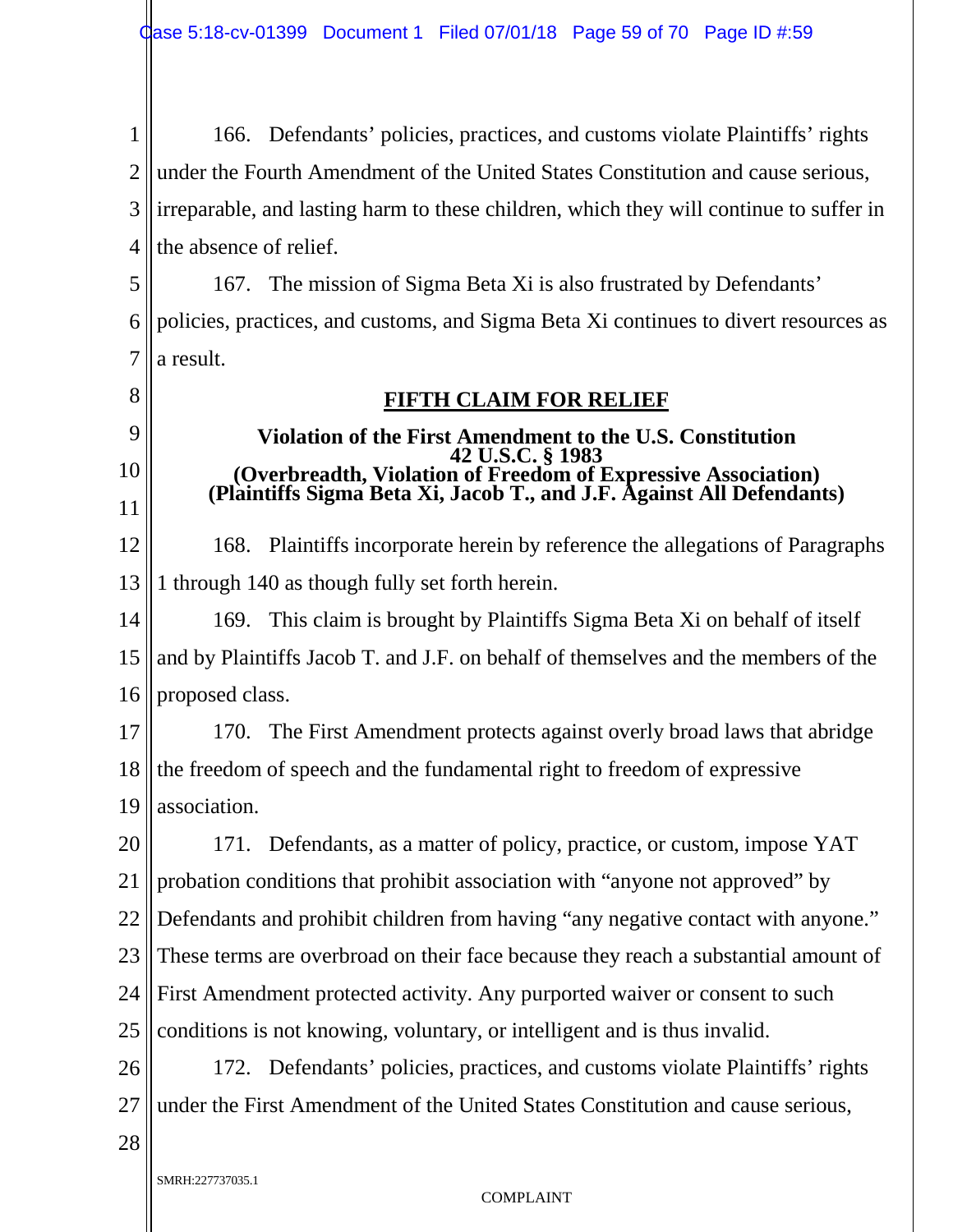1 2 irreparable, and lasting harm to these children, which they will continue to suffer in the absence of relief.

3 4 173. The mission of Sigma Beta Xi is also frustrated by Defendants' policy, practice, and customs, and Sigma Beta Xi continues to divert resources as a result.

#### **SIXTH CLAIM FOR RELIEF**

# **Violation of Art. I, § 7 of the California Constitution (Deprivation of the Right to Procedural Due Process) (All Plaintiffs Against All Defendants)**

8 9 174. Plaintiffs incorporate herein by reference the allegations of Paragraphs 1 through 140 as though fully set forth herein.

10 11 12 175. This claim is brought by Plaintiffs Andrew M. and Sigma Beta Xi on behalf of themselves and by Plaintiffs Jacob T. and J.F. on behalf of themselves and the members of the proposed class.

13 14 176. The California Constitution, Article I, section 7 provides that "a person may not be deprived of life, liberty, or property without due process of law."

15 16 17 18 177. Plaintiffs have a fundamental interest in their liberty to be free from the constraints of probationary supervision imposed by Defendants' YAT probation program. Defendants deprive Plaintiffs of their liberty interests without adequate procedural protections.

19 20 21 22 178. Defendants have a policy, practice, and custom of placing children on YAT probation through unfair procedures that deny Plaintiffs the ability to act in their own best interest and to make a voluntary, knowing, and intelligent decision regarding whether to accept YAT probation.

23 24 25 26 179. Defendants' policies, practices, and customs violate Plaintiffs' rights under Article I § 7 of the California Constitution and cause serious, irreparable, and lasting harm to these children, which they will continue to suffer in the absence of relief.

27

5

6

7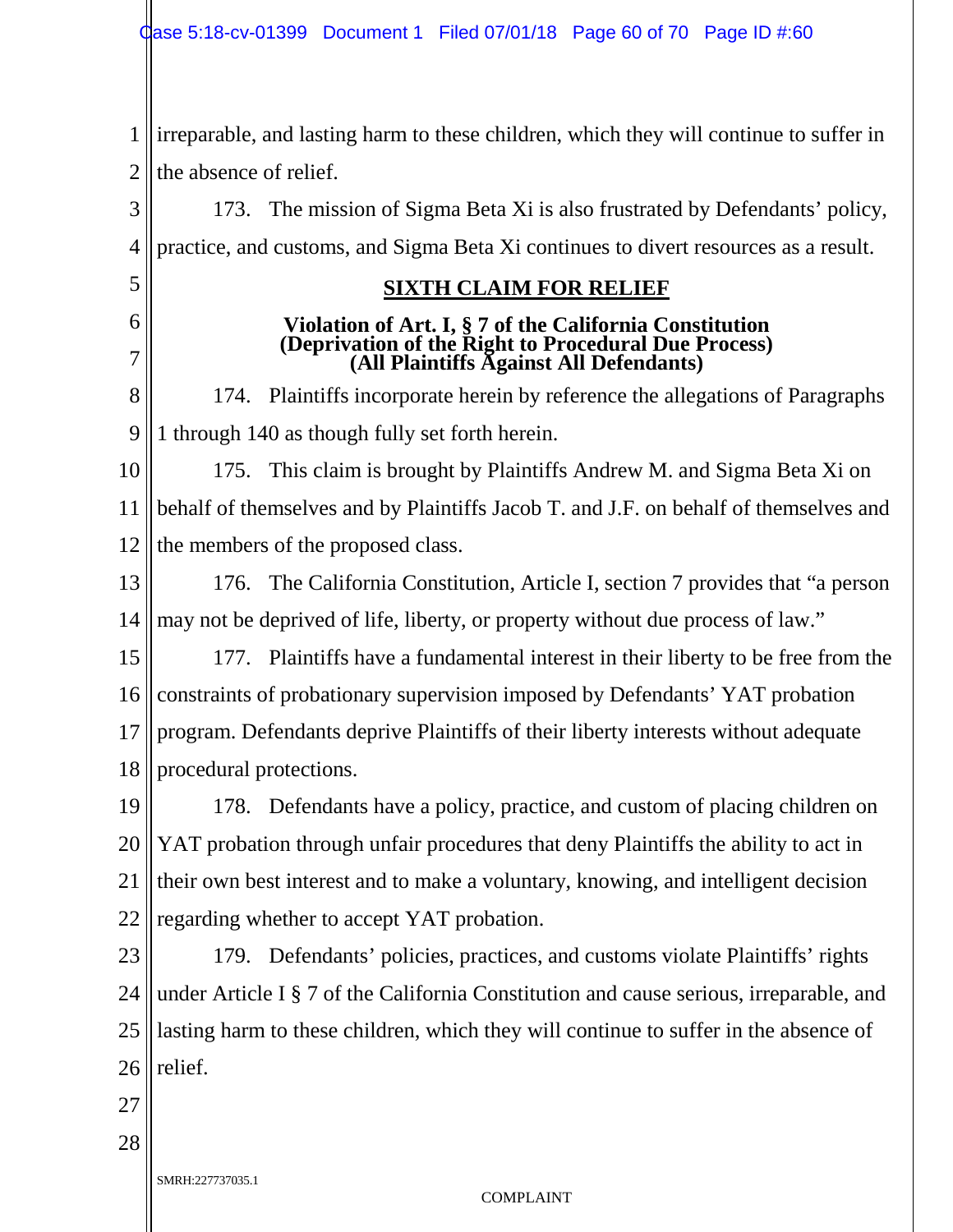1 2 3 180. The mission of Sigma Beta Xi is also frustrated by the unlawful policy, practice, and custom of Defendants, and Sigma Beta Xi continues to divert resources as a result.

4 5

6

### **SEVENTH CLAIM FOR RELIEF**

# **Violation of Art. I, § 13 of the California Constitution (Unreasonable Search And Seizure) (Plaintiffs Sigma Beta Xi, Jacob T., and J.F. Against All Defendants)**

7 8 181. Plaintiffs incorporate herein by reference the allegations of Paragraphs 1 through 140 as though fully set forth herein.

9 10 11 182. This claim is brought by Plaintiff Sigma Beta Xi on behalf of itself and by Plaintiffs Jacob T. and J.F. on behalf of themselves and the members of the proposed class.

12 13 183. Article I, section 13 of the California Constitution protects the right to be free from unreasonable search and seizure.

14 15 16 17 18 19 184. Defendants, as a matter of policy, practice, and custom, impose blanket search terms as a condition of YAT probation. These terms, as incorporated in YAT probation contracts, purport to authorize search of a child's person—including through drug testing—property, and premises. Defendants rely on these terms of YAT probation contracts to conduct drug testing and home searches of Plaintiffs without a warrant.

20 21 22 23 24 25 185. As a matter of policy, practice, and custom, Plaintiffs are not informed that these terms constitute a waiver of their rights under the Fourth Amendment. The terms are presented in a context that is coercive and in which Plaintiffs, children facing their first encounter with the justice system, are utterly lacking in relevant information. Any purported waiver or blanket consent to searches of their person, home, and property is not voluntary, knowing, or intelligent and is thus invalid.

26 27 186. Defendants' policies, practices, and customs violate Plaintiffs' rights under the Article I, section 13 of the California Constitution and cause serious,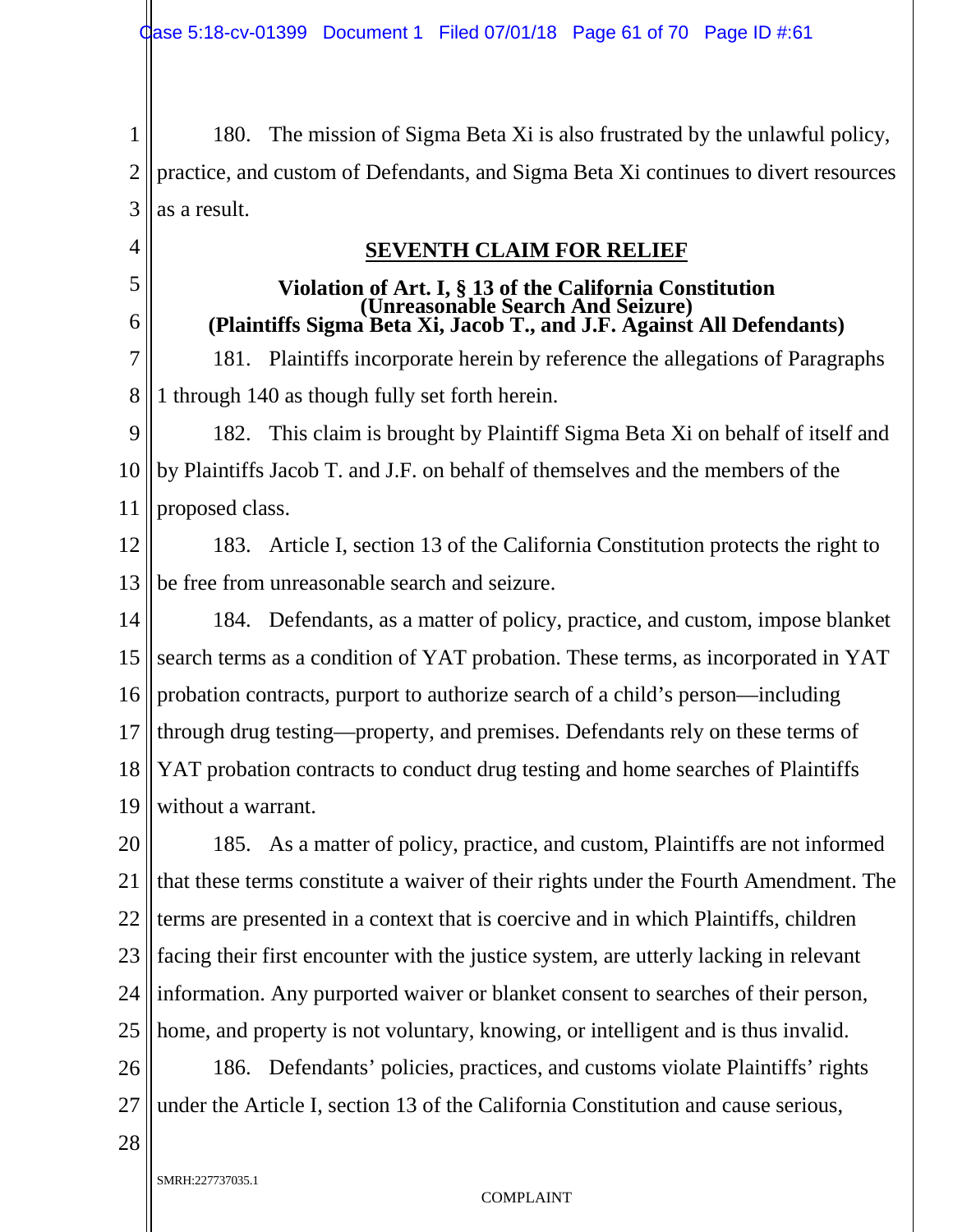1 2 irreparable, and lasting harm to these children, which they will continue to suffer in the absence of relief.

3 4 187. The mission of Sigma Beta Xi is also frustrated by Defendants policy, practice, and customs, and Sigma Beta Xi continues to divert resources as a result.

5 6

7

**EIGHTH CLAIM FOR RELIEF**

# **Violation of Art. I, §§ 2a, 3 of the California Constitution (Overbreadth, Violation of Freedom of Expressive Association) (Plaintiffs Sigma Beta Xi, Jacob T., and J.F. Against All Defendants)**

8 9 188. Plaintiffs incorporate herein by reference the allegations of Paragraphs 1 through 140 as though fully set forth herein.

10 11 12 189. This claim is brought by Plaintiffs Sigma Beta Xi on behalf of itself and by Plaintiffs Jacob T. and J.F. on behalf of themselves and the members of the proposed class.

13 14 15 190. Article I, sections 2a and 3 of the California Constitution protect against overly broad laws that abridge the freedom of speech and the fundamental right to freedom of expressive association.

16 17 18 19 20 21 191. Defendants, as a matter of policy, practice, or custom, impose YAT probation conditions that prohibit association with "anyone not approved" by Defendants and prohibit children from having "any negative contact with anyone." These terms are overbroad on their face because they reach a substantial amount of protected speech and expressive activity. Any purported waiver or consent to such conditions is not knowing, voluntary, or intelligent and is thus invalid.

22

23 24 25 192. Defendants' policies, practices, and customs violate Plaintiffs' rights under Article I, sections 2a and 3 of the California Constitution and cause serious, irreparable, and lasting harm to these children, which they will continue to suffer in the absence of relief.

26 27 193. The mission of Sigma Beta Xi is also frustrated by Defendants' policy, practice, and customs, and Sigma Beta Xi continues to divert resources as a result.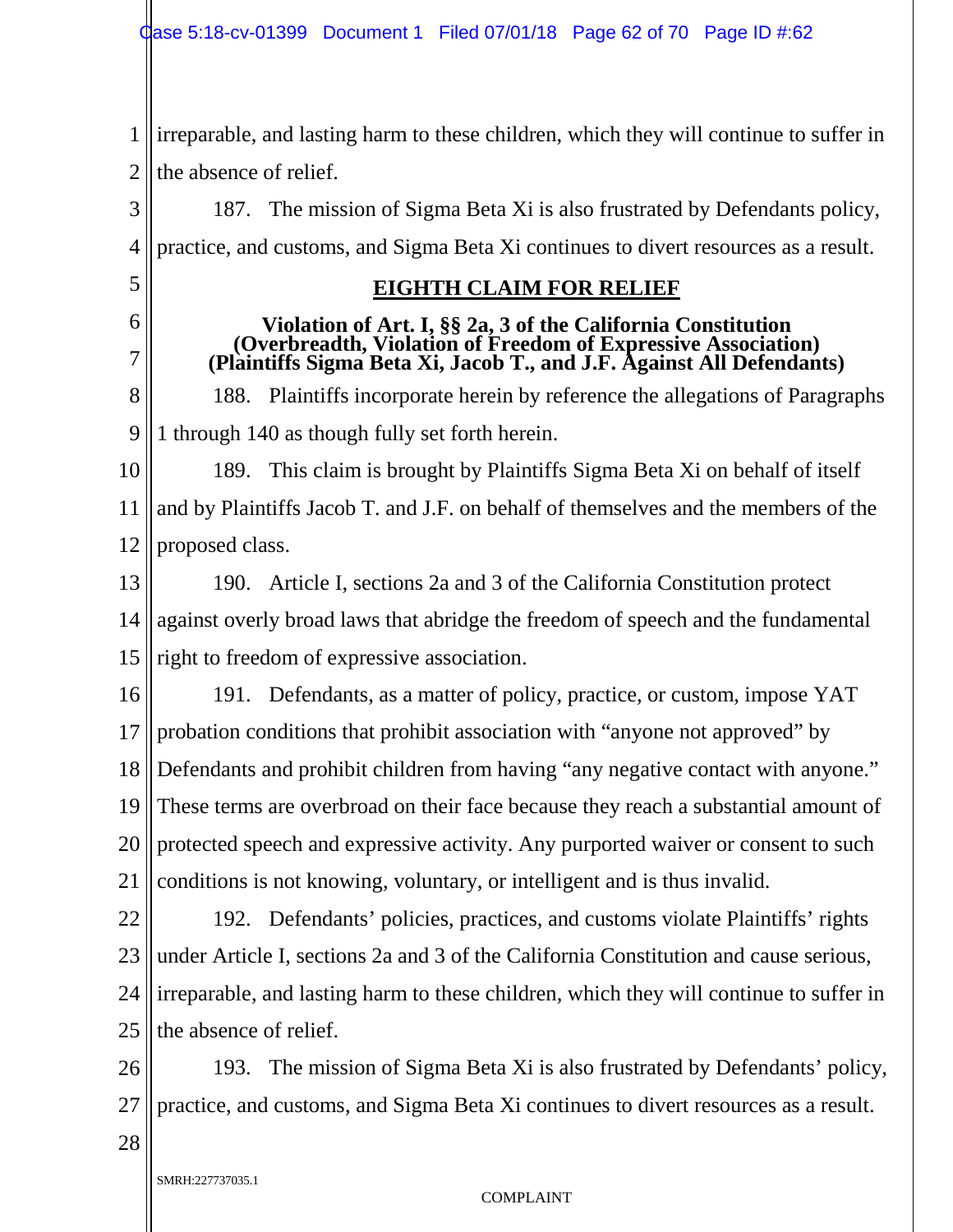|                | $\phi$ ase 5:18-cv-01399 Document 1 Filed 07/01/18 Page 63 of 70 Page ID #:63                                                                    |
|----------------|--------------------------------------------------------------------------------------------------------------------------------------------------|
| 1              | <b>NINTH CLAIM FOR RELIEF</b>                                                                                                                    |
| $\overline{2}$ | Violation of Art. I, § 7 of the California Constitution<br>(Welf. & Inst. Code § 601 is Overly Vague on Its Face<br>in Violation of Due Process) |
| 3              | (All Plaintiffs Against All Defendants)                                                                                                          |
| 4              | 194. Plaintiffs incorporate herein by reference the allegations of Paragraphs                                                                    |
| 5              | 1 through 140 as though fully set forth herein.                                                                                                  |
| 6              | 195. This claim is brought by Plaintiffs Andrew M. and Sigma Beta Xi on                                                                          |
| 7              | behalf of themselves and by Plaintiffs Jacob T. and J.F. on behalf of themselves and                                                             |
| 8              | the members of the proposed class.                                                                                                               |
| 9              | 196. Article I $\S$ 7 of the California Constitution protects against the                                                                        |
| 10             | deprivation of life, liberty, or property without due process of law.                                                                            |
| 11             | 197. The terms of Section 601(b)—prohibiting "persistent or habitual refusal                                                                     |
| 12             | to obey the reasonable and proper orders or directions of school authorities"—are                                                                |
| 13             | vague on their face. These terms fail to define the offense sufficiently to provide                                                              |
| 14             | notice to the average child who is expected to comply with its terms of what conduct                                                             |
| 15             | is prohibited or to provide sufficient guidance to those charged with its enforcement,                                                           |
|                | 16 authorizing and encouraging arbitrary and discriminatory enforcement.                                                                         |
| 17             | Section 601 is the basis for Plaintiffs' referral to and their placement on<br>198.                                                              |
| 18             | YAT probation.                                                                                                                                   |
| 19             | 199. Defendants' enforcement of Section 601(b) causes serious, irreparable,                                                                      |
| 20             | and lasting harm to Plaintiffs, and they will continue to suffer irreparable harm in                                                             |
| 21             | the absence of relief.                                                                                                                           |
| 22             | The mission of Sigma Beta Xi is also frustrated by Defendants'<br>200.                                                                           |
| 23             | enforcement of Section 601(b), and Sigma Beta Xi continues to divert resources as a                                                              |
| 24             | result.                                                                                                                                          |
| 25             |                                                                                                                                                  |
| 26             |                                                                                                                                                  |
| 27             |                                                                                                                                                  |
| 28             |                                                                                                                                                  |
|                | SMRH:227737035.1<br><b>COMPLAINT</b>                                                                                                             |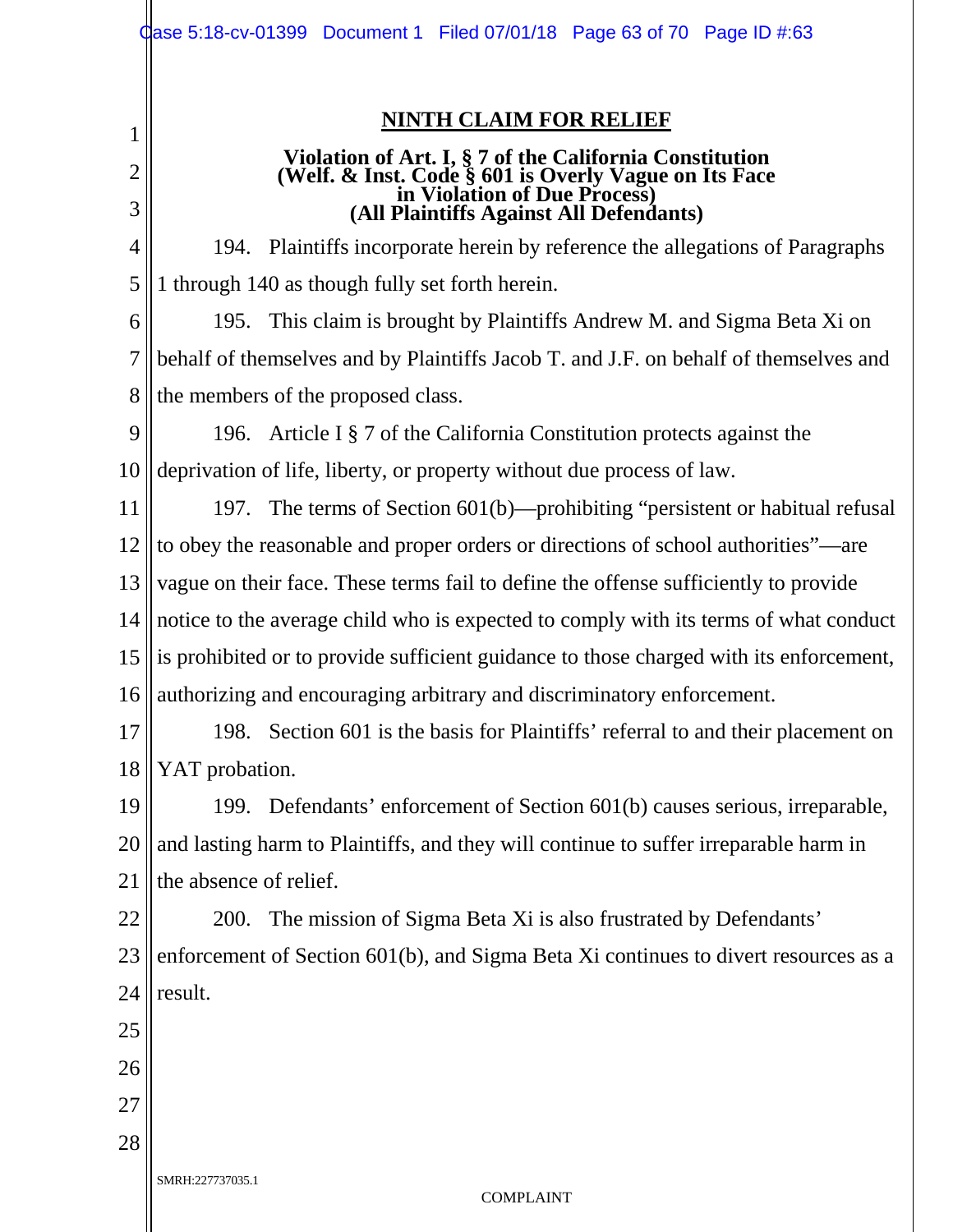1

2

3

#### **TENTH CLAIM FOR RELIEF**

## **Violation of Art. I, § 7 of the California Constitution (Welf. & Inst. Code § 601 is Vague as Applied in Violation of Due Process) (All Plaintiffs Against All Defendants)**

4 5 201. Plaintiffs incorporate herein by reference the allegations of Paragraphs 1 through 140 as though fully set forth herein.

6 7 8 202. This claim is brought by Plaintiffs Andrew M. and Sigma Beta Xi on behalf of themselves and by Plaintiffs Jacob T. and J.F. on behalf of themselves and the members of the proposed class.

9 10 203. Article I, section 7 of the California Constitution protects against the deprivation of life, liberty, or property without due process of law.

11 12 13 14 15 16 17 204. Defendants apply Section 601 through their criteria for referral and in their citation of Section 601 to place children on YAT probation. Defendants, as a matter of policy, practice, and custom, apply Section 601 in a manner that is overly vague. As applied by Defendants, Section 601 fails to define the offense sufficiently to provide notice to the average child of what conduct is prohibited or to provide sufficient guidance to those charged with its enforcement, authorizing and encouraging arbitrary and discriminatory enforcement.

18 19 20 205. Defendants' policies, practices, and customs violate Plaintiffs' rights under the California Constitution and cause serious, irreparable, and lasting harm to these children, which they will continue to suffer in the absence of relief.

21 22 23 206. The mission of Sigma Beta Xi is also frustrated by Defendants' policies, practices, and customs, and Sigma Beta Xi continues to divert resources as a result.

24 25 26 27 28 SMRH:227737035.1 COMPLAINT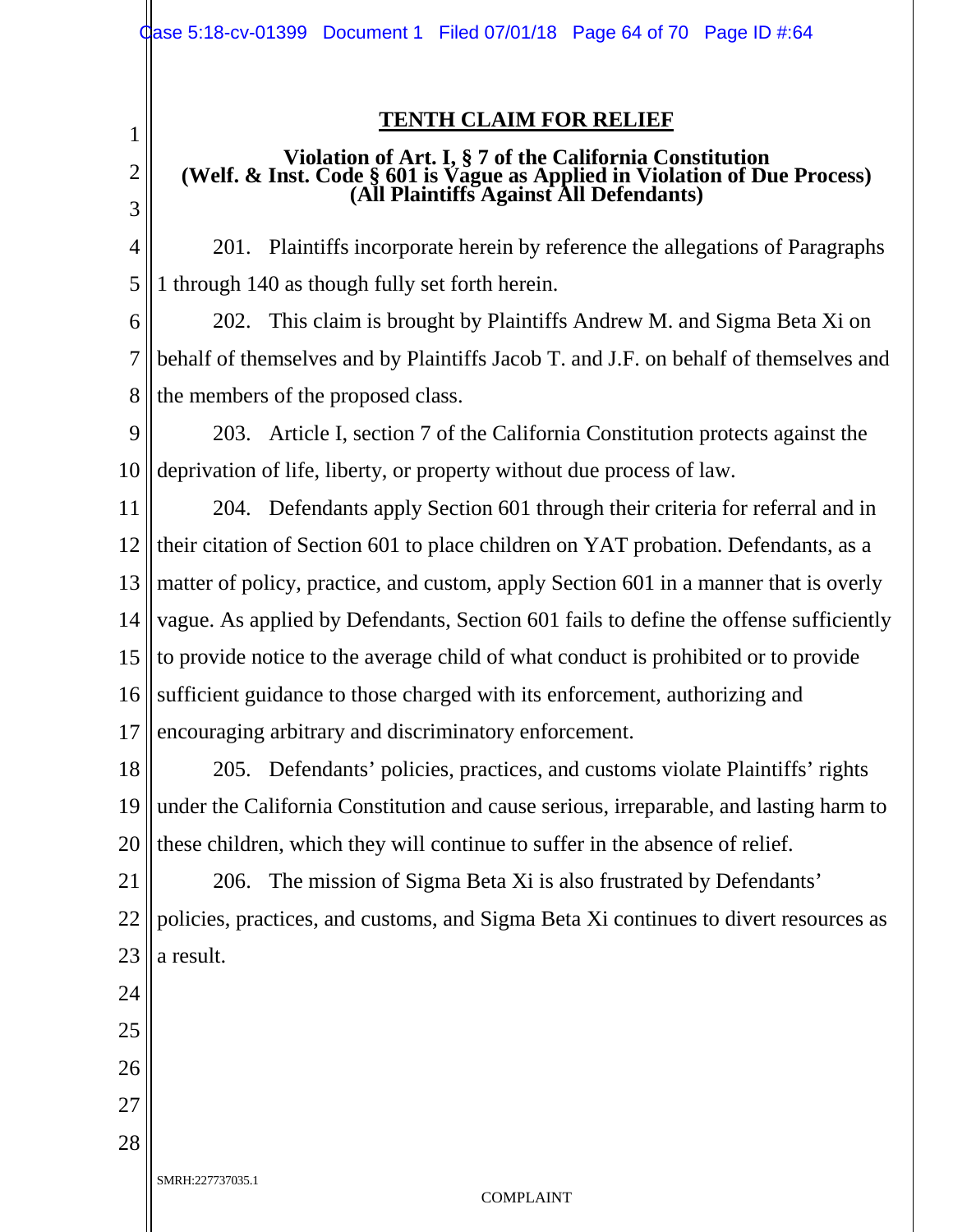#### **ELEVENTH CLAIM FOR RELIEF**

#### 2 3 **Violation of California Government Code § 11135 (The YAT probation program has a significantly adverse impact on Black and Latinx children) (Plaintiffs Andrew M., Sigma Beta Xi, and J.F. against All Defendants)**

4 5 207. Plaintiffs incorporate herein by reference the allegations of Paragraphs 1 through 140 as though fully set forth herein.

6 7 8 208. This claim is brought by Plaintiffs Andrew M. and Sigma Beta Xi on behalf of themselves and by Plaintiff J.F. on behalf of herself and the members of the proposed class.

9 10 11 209. California Government Code section 11135 prohibits discrimination "under any program or activity that . . . receives any financial assistance from the state."

12 13 14 210. Defendants' operation of the YAT probation program has a significantly adverse and disproportionate impact on Black and Latinx children, including Plaintiffs Andrew M. and J.F. and the mentees of Plaintiff Sigma Beta Xi.

15 16 17 18 19 20 211. Defendants use a risk assessment instrument that results in Black and Latinx children being scored as having a higher risk of future criminality, an undefined concept, based upon broadly drafted questions that invite bias, and perpetuate disparities and discrimination occurring elsewhere in the criminal system and in school discipline. Black and Latinx children are scored as having higher risk than similarly situated white children under Defendants' formula.

21 22 23 24 25 212. Defendants' policy, practice, and custom of placing children on YAT probation contracts has an additional adverse and disparate impact on Black and Latinx children. Even among children who score as having no risk, Black and Latinx children are more likely than white children to be placed on YAT program contracts.

26 27 213. Defendants' policies, practices, and customs violate Plaintiffs' rights under California Government Code section 11135 and cause serious, irreparable,

28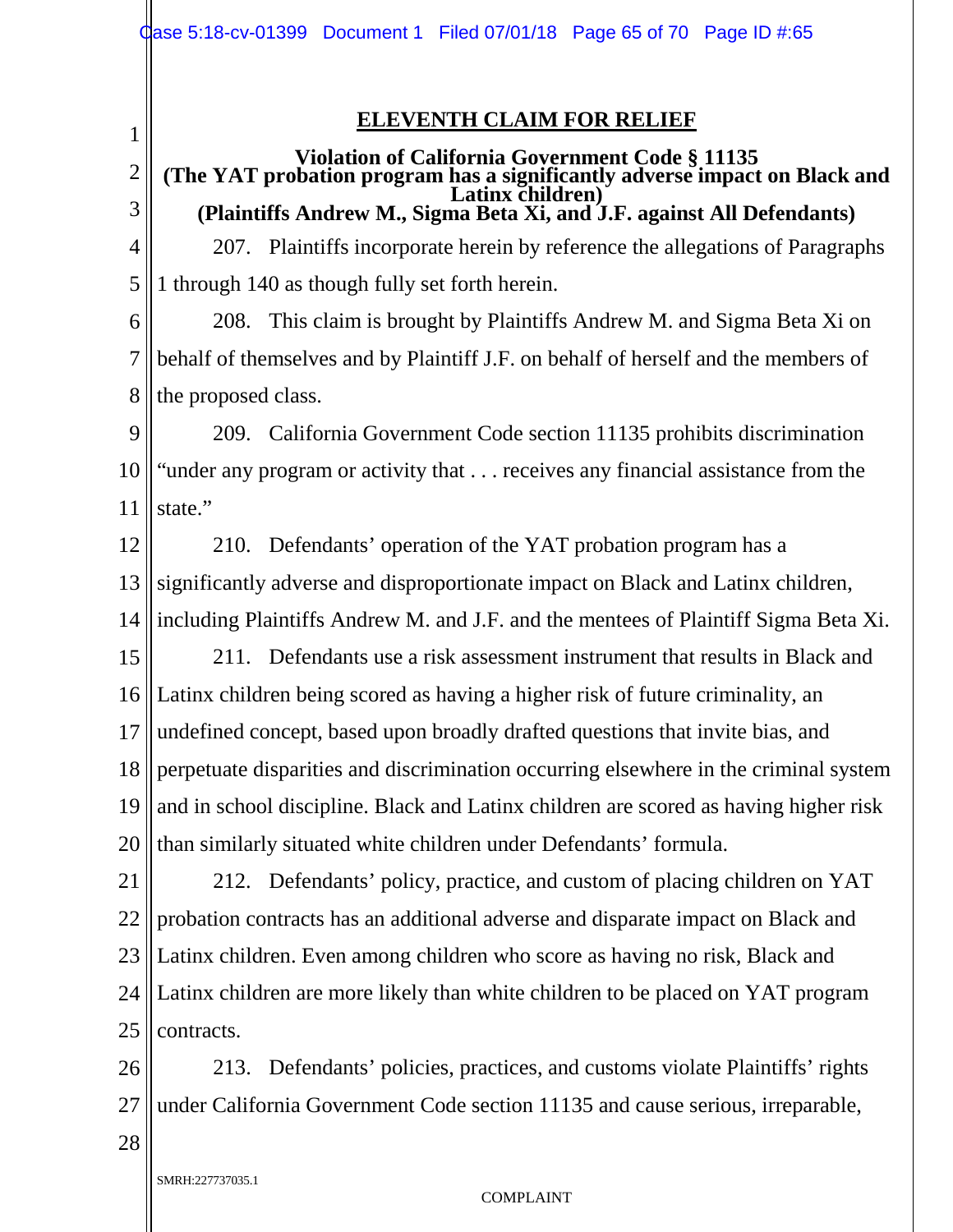1 2 and lasting harm to these children, which they will continue to suffer in the absence of relief.

3 4  $5$  || a result. 214. The mission of Sigma Beta Xi is also frustrated by Defendants' policies, practices, and customs, and Sigma Beta Xi continues to divert resources as

| 6  |                                                                   |                                     | <b>PRAYER FOR RELIEF</b>                                                 |  |
|----|-------------------------------------------------------------------|-------------------------------------|--------------------------------------------------------------------------|--|
| 7  | <b>WHEREFORE, Plaintiffs respectfully request that the Court:</b> |                                     |                                                                          |  |
| 8  | $\mathbf{I}$ .                                                    | Assume jurisdiction of this matter; |                                                                          |  |
| 9  | II.                                                               |                                     | Certify a class under Fed. R. Civ. P. 23 (or other analogous procedures) |  |
| 10 |                                                                   |                                     | as described above, pursuant to the forthcoming motion for class         |  |
| 11 |                                                                   |                                     | certification;                                                           |  |
| 12 | Ш.                                                                |                                     | Appoint the individual Plaintiffs as Class Representatives;              |  |
| 13 | IV.                                                               |                                     | Appoint Plaintiffs' counsel as Class Counsel;                            |  |
| 14 | V.                                                                |                                     | Issue a declaratory judgment that:                                       |  |
| 15 |                                                                   | A.                                  | California Welfare & Institutions Code section 601(b)'s                  |  |
| 16 |                                                                   |                                     | prohibition of "persistent or habitual refusal to obey the               |  |
| 17 |                                                                   |                                     | reasonable and proper orders or directions of school authorities"        |  |
| 18 |                                                                   |                                     | is unconstitutionally vague;                                             |  |
| 19 |                                                                   | <b>B.</b>                           | Defendants' application of California Welfare & Institutions             |  |
| 20 |                                                                   |                                     | Code section 601 through the policies, practices, and customs of         |  |
| 21 |                                                                   |                                     | YAT is unconstitutionally vague;                                         |  |
| 22 |                                                                   | $C$ .                               | Defendants' policy, practice, and custom of placing children in          |  |
| 23 |                                                                   |                                     | the YAT program under the circumstances described above,                 |  |
| 24 |                                                                   |                                     | without adequate notice of (a) the charges against them or the           |  |
| 25 |                                                                   |                                     | underlying facts supporting the allegation, (b) their legal rights,      |  |
| 26 |                                                                   |                                     | including the right to consult with counsel, or (c) the possible         |  |
| 27 |                                                                   |                                     | consequences, and (d) under conditions that are coercive,                |  |
| 28 |                                                                   |                                     |                                                                          |  |
|    | SMRH:227737035.1                                                  |                                     | <b>COMPLAINT</b>                                                         |  |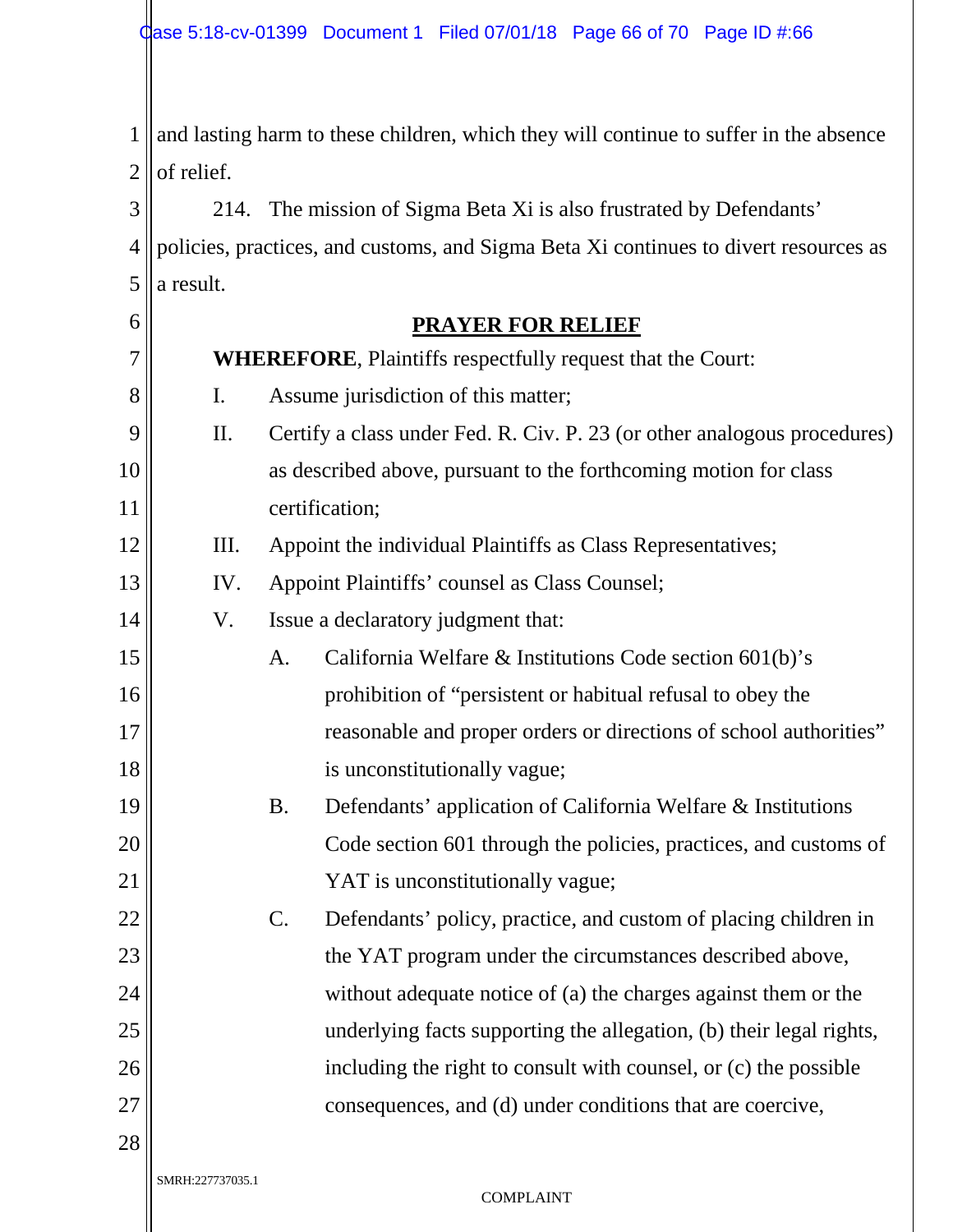| misleading, and otherwise do not permit voluntary, knowing, and |
|-----------------------------------------------------------------|
| intelligent consent violates Plaintiffs' rights under the Due   |
| Process Clause of the Fourteenth Amendment of the U.S.          |
| Constitution;                                                   |

D. Defendants' policy, practice, and custom of searching the homes, belongings, and persons of children placed on YAT probation, including through drug testing, under the circumstances described above, violates Plaintiffs' rights to be free from unreasonable searches under the Fourth Amendment of the U.S. Constitution and Article I, section 13 of the California Constitution;

- 12 13 16 18 E. Defendants' policy, practice, and custom of prohibiting children placed on YAT probation from associating with anyone not approved of by Defendants is overbroad and violates Plaintiffs' rights under the First and Fourteenth Amendment of the U.S. Constitution, and violates Plaintiffs right to freedom of expressive association protected by the First Amendment of the U.S. Constitution; and
	- F. Defendants' policy, practice, and custom of operating the YAT probation program, including through utilizing its Risk Assessment Form and the placement of children on YAT probation, has a significant adverse impact on Black and Latinx children in violation of California Government Code section 11135;
		- VI. Issue an Order for injunctive relief enjoining Defendant from:
- 27

28

26

1

2

3

4

5

6

7

8

9

10

11

14

15

17

19

20

21

22

23

24

25

SMRH:227737035.1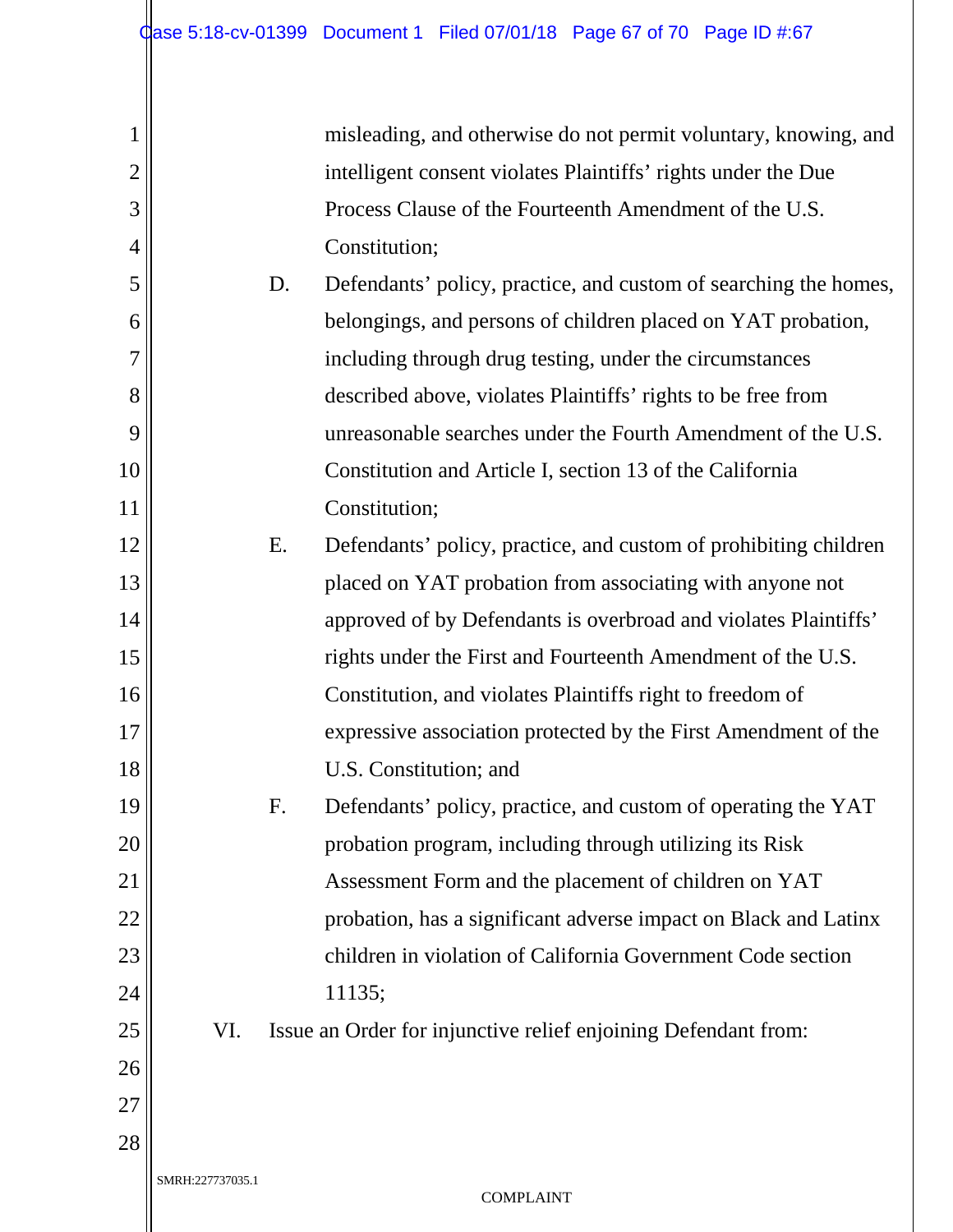| $\mathbf{1}$   |                  | A.        | Enforcing California Welfare & Institutions Code section               |  |
|----------------|------------------|-----------|------------------------------------------------------------------------|--|
| $\overline{2}$ |                  |           | $601(b)$ 's prohibition of "persistent or habitual refusal to obey the |  |
| 3              |                  |           | reasonable and proper orders or directions of school authorities";     |  |
| $\overline{4}$ |                  | <b>B.</b> | Continuing their policy, practice, and custom of applying              |  |
| 5              |                  |           | California Welfare & Institutions Code section 601 in an               |  |
| 6              |                  |           | unconstitutionally vague manner including through its referral         |  |
| $\overline{7}$ |                  |           | criteria and in placing children on YAT probation contracts;           |  |
| 8              |                  | $C$ .     | Placing children on informal probation contracts, as described         |  |
| 9              |                  |           | above, or any other form of supervision by Defendant without           |  |
| 10             |                  |           | due process of law, including, but not limited to:                     |  |
| 11             |                  |           | 1.<br>Notice containing, at a minimum: (a) an explanation of the       |  |
| 12             |                  |           | charges against a child and the specific conduct alleged to            |  |
| 13             |                  |           | violate the law; (b) an explanation of the juvenile court              |  |
| 14             |                  |           | process and of YAT probation sufficient for a child to                 |  |
| 15             |                  |           | make an informed decision regarding participation in YAT               |  |
| 16             |                  |           | probation; (c) a statement of the child's rights, including            |  |
| 17             |                  |           | the right to consult with an attorney, the right to be free            |  |
| 18             |                  |           | from unreasonable searches, and the right to freedom of                |  |
| 19             |                  |           | association; and (d) a statement of the consequences a                 |  |
| 20             |                  |           | court would be authorized to issue based on the specific               |  |
| 21             |                  |           | facts of the offense, and all the consequences resulting               |  |
| 22             |                  |           | from YAT;                                                              |  |
| 23             |                  |           | 2.<br>Access to an attorney who can advise a child in deciding         |  |
| 24             |                  |           | whether accepting YAT probation is in their best interest;             |  |
| 25             |                  | D.        | Searching the homes, property, or persons of children placed on        |  |
| 26             |                  |           | YAT probation on the basis of an informal probation contract, as       |  |
| 27             |                  |           |                                                                        |  |
| 28             |                  |           |                                                                        |  |
|                | SMRH:227737035.1 |           | <b>COMPLAINT</b>                                                       |  |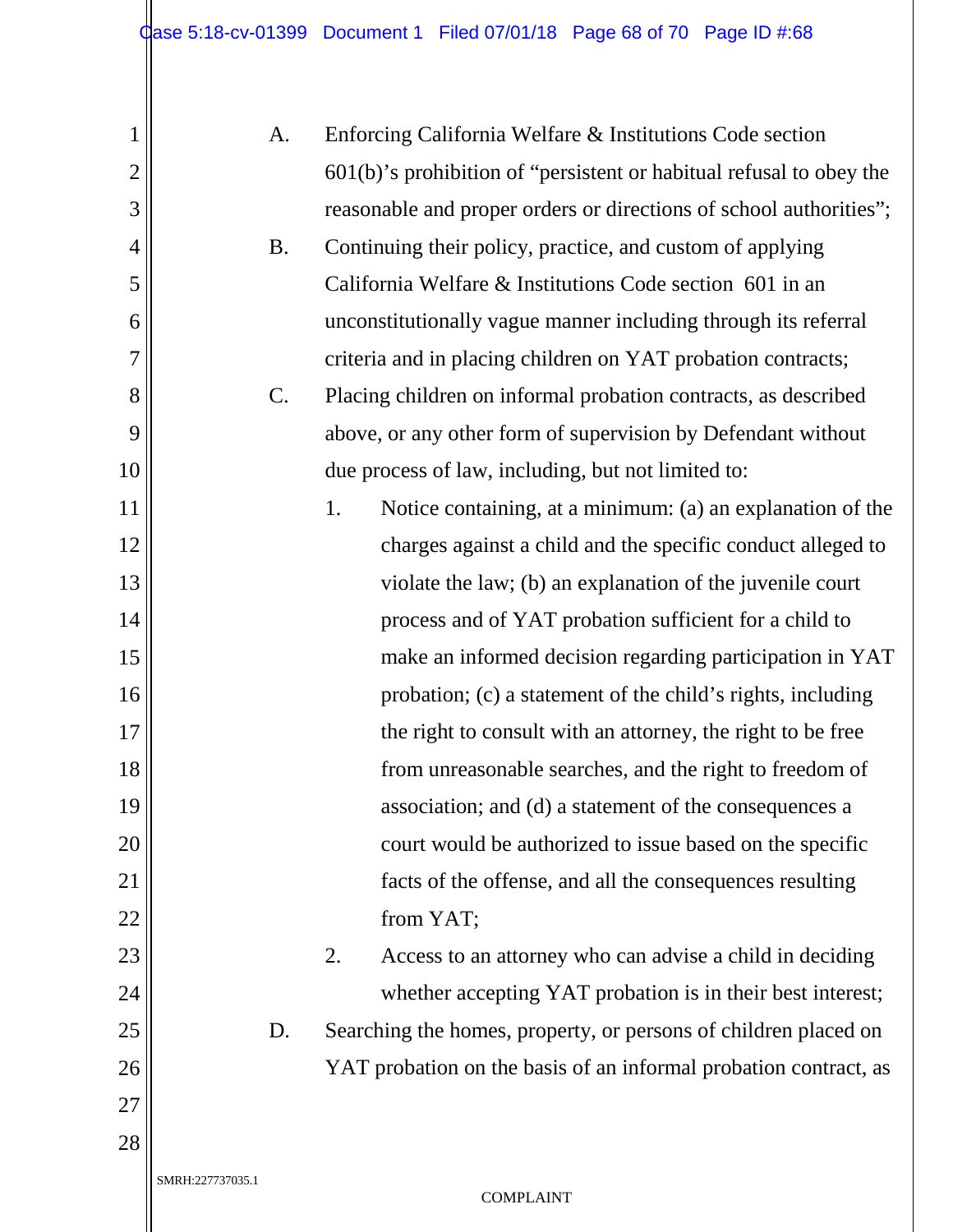| 1              |                                                                               | described above, and without a warrant or a specific exception            |  |  |
|----------------|-------------------------------------------------------------------------------|---------------------------------------------------------------------------|--|--|
| $\overline{2}$ |                                                                               | under the Fourth Amendment;                                               |  |  |
| 3              |                                                                               | Prohibiting children placed on YAT from associating with others<br>Ε.     |  |  |
| 4              |                                                                               | "not approved of" by Defendants or others;                                |  |  |
| 5              |                                                                               | Continuing to maintain or make use of any records generated<br>F.         |  |  |
| 6              |                                                                               | through referral and placement of Named Plaintiffs and class              |  |  |
| 7              |                                                                               | members on YAT probation; and                                             |  |  |
| 8              |                                                                               | G.<br>Operating the YAT probation program in a manner that has a          |  |  |
| 9              |                                                                               | significant adverse impact on Black and Latinx children,                  |  |  |
| 10             |                                                                               | including but not limited to, the use of the Risk assessment form;        |  |  |
| 11             | VII.                                                                          | Award Plaintiffs Andrew M., Jacob T., and J.F. nominal damages in         |  |  |
| 12             | the amount of one dollar each for violations by Defendants of their           |                                                                           |  |  |
| 13             |                                                                               | constitutional rights;                                                    |  |  |
| 14             |                                                                               | VIII. Award Plaintiffs' costs and attorneys' fees pursuant to 42 U.S.C. § |  |  |
| 15             |                                                                               | 1988; and                                                                 |  |  |
| 16             | Grant such equitable, further, and different relief as the Court deems<br>IX. |                                                                           |  |  |
| 17             |                                                                               | just and proper.                                                          |  |  |
| 18             | Χ.                                                                            | The declaratory and injunctive relief requested in this action is sought  |  |  |
| 19             |                                                                               | against each Defendant; against each Defendant's officers, employees,     |  |  |
| 20             |                                                                               | and agents; and against all persons acting in active concert or           |  |  |
| 21             |                                                                               | participation with any Defendant, or under any Defendant's                |  |  |
| 22             |                                                                               | supervision, direction, or control.                                       |  |  |
| 23             | Dated:                                                                        | July 1, 2018<br>Respectfully submitted,                                   |  |  |
| 24             |                                                                               |                                                                           |  |  |
| 25             |                                                                               | /s/ Sylvia Torres-Guillén                                                 |  |  |
| 26             |                                                                               | Sylvia Torres-Guillén<br>ACLU FOUNDATION OF SOUTHERN                      |  |  |
| 27             |                                                                               | CALIFORNIA<br><b>Hannah Comstock</b>                                      |  |  |
| 28             |                                                                               |                                                                           |  |  |
|                | SMRH:227737035.1                                                              | <b>COMPLAINT</b>                                                          |  |  |
|                |                                                                               |                                                                           |  |  |